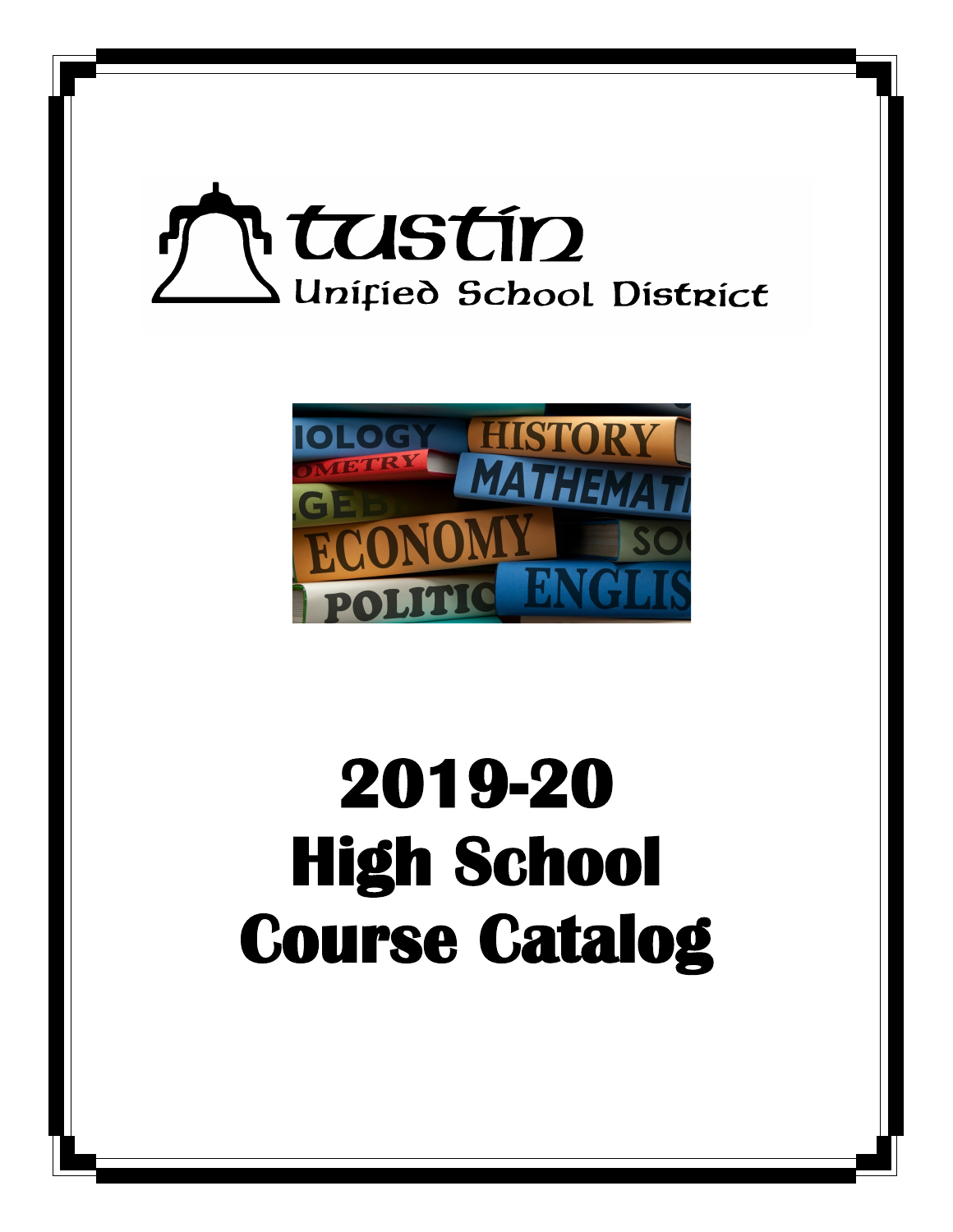# **Table of Contents**

| Course of Study: |
|------------------|
|                  |
|                  |
| $C_{1}$          |
|                  |
|                  |
| f.               |
| g.               |
|                  |
|                  |
|                  |
|                  |
|                  |
|                  |
|                  |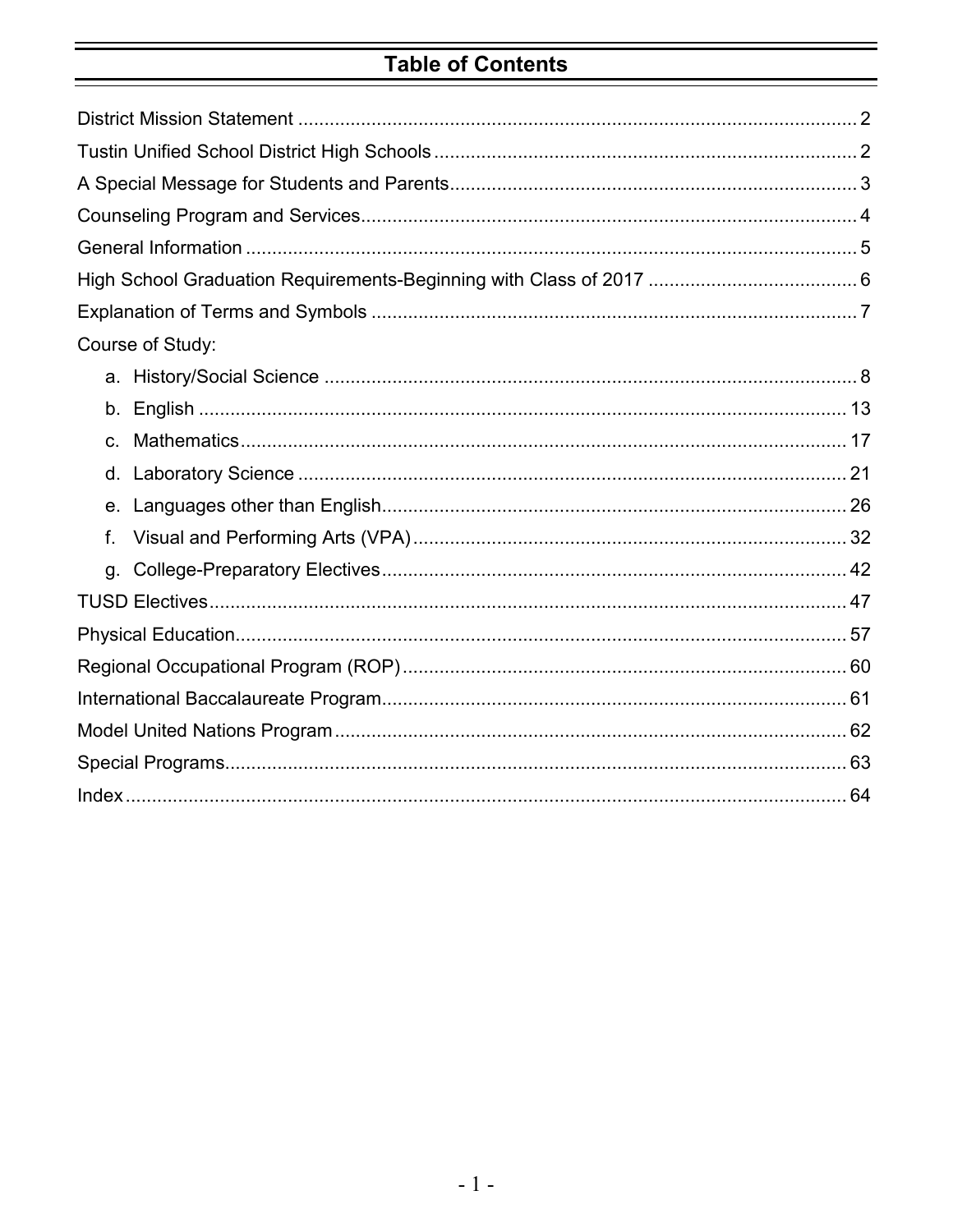# **District Mission Statement**

The mission of the Tustin Unified School District, a learning community rich in heritage and committed to a tradition of excellence, is to ensure that each student optimizes individual achievement through an educational system characterized by challenging and exciting curricula and inspiring personalized instruction, in partnership with our dynamic and involved communities.

# **Tustin Unified School District High Schools**

#### **Beckman High School Hillview High School**

3588 Bryan Avenue **& Adult Education**  Irvine, CA 92602-1347 Phone: (714) 734-2900 Tustin, CA 92780

**Foothill High School Tustin Connect-HS** 19251 Dodge Avenue Santa Ana, CA 92705-2236 Tustin, CA 92780 Phone: (714) 730-7464 Phone: (714) 430-2052 Fax: (714) 573-9376

#### **Tustin High School**

1171 El Camino Real Tustin, CA 92780-4660 Phone: (714) 730-7414 Fax: (714) 730-7568

Fax: (714) 505-9676 Phone: (714) 730-7356 (Hillview) Fax: (714) 730-9376 (Hillview) Phone: (714) 730-7395 (Adult Ed) Fax: (714) 730-4895 (Adult Ed)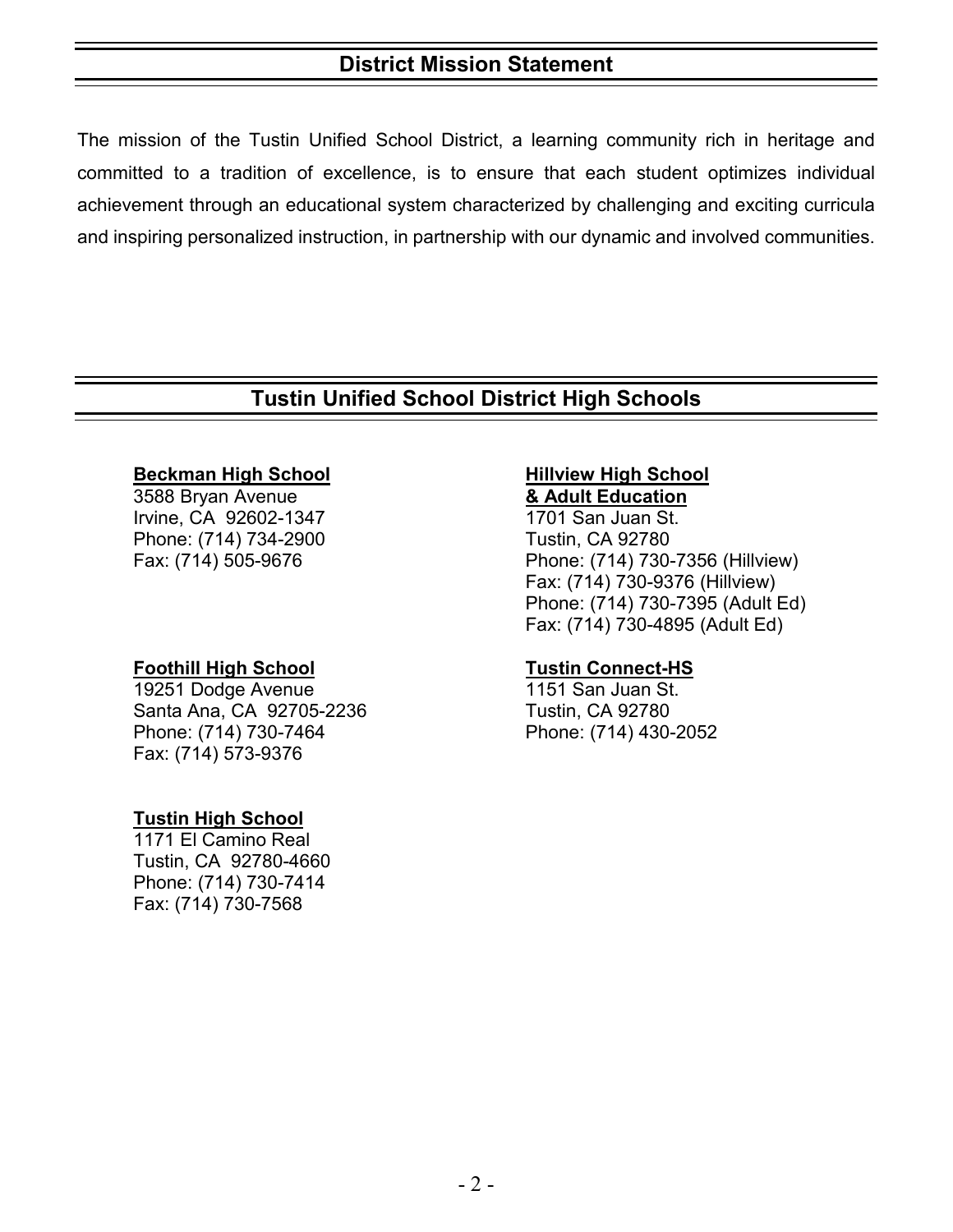# **A Special Message for Students and Parents**

Courses in this catalog represent all possible offerings in the Tustin Unified School District. The courses are organized by subject area. Classes that meet the UC/CSU a-g requirement are noted in the left-hand column. Consult with your high school counseling department for specific courses being offered at your site. Should you have questions or need additional information, please contact your high school counseling department.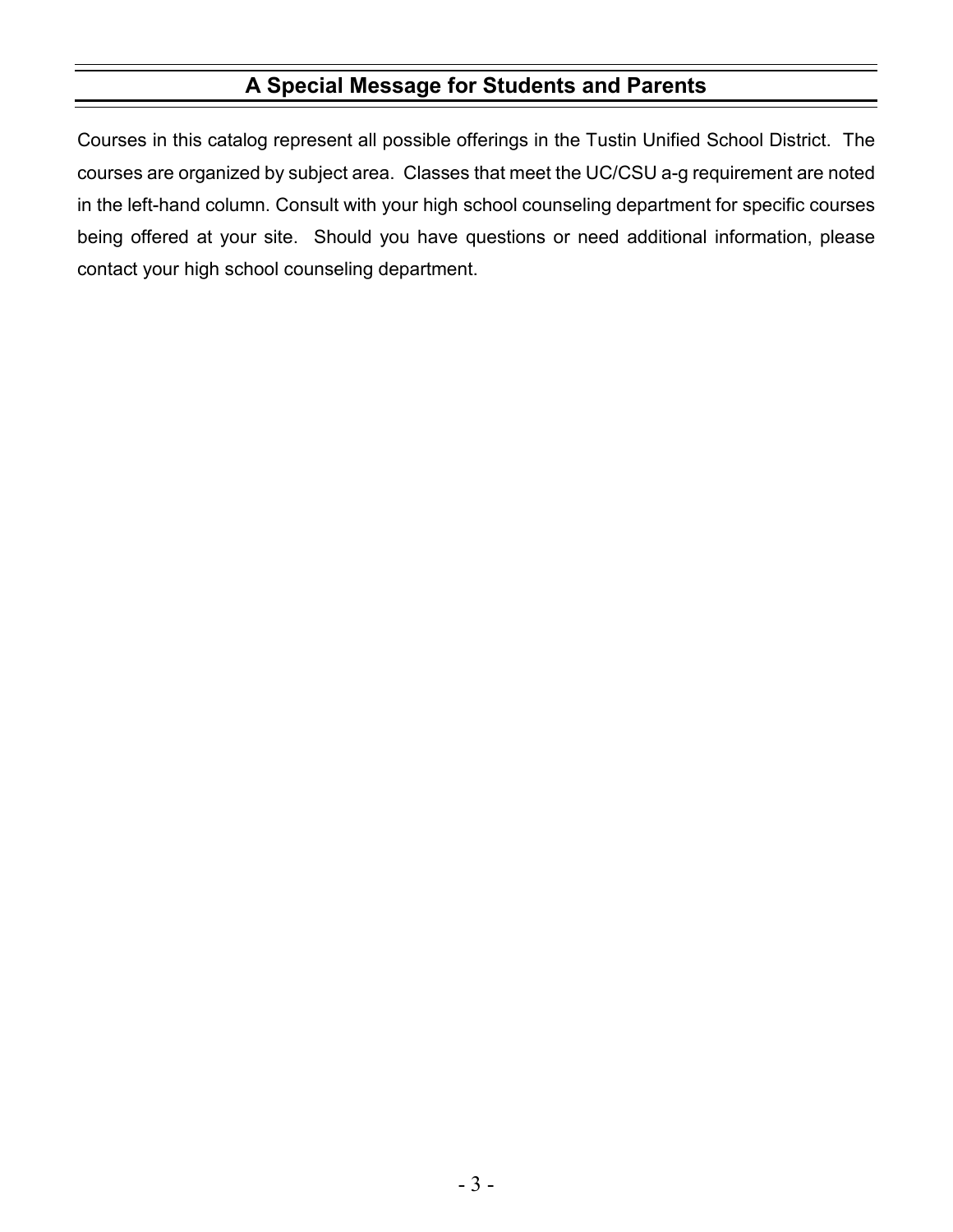# **Counseling Program and Services**

All counselors in the Tustin Unified School District are committed to implementing a comprehensive counseling program. Each student and parent can expect services as a result of the program design. The three major areas are:

- educational planning
- career counseling in grades 9 through 12
- assistance with personal situations requiring individualized help

Students will be given information regarding:

- high school course planning to meet college entrance requirements
- opportunities to meet with the college representatives on the high school campus
- testing information (CHSPE, PSAT/NMSQT, SAT Reasoning Test and SAT Subject Tests, EAP, ACT Assessment, and ASVAB)
- financial aid/scholarship information
- assistance with applications, scholarship/admission recommendations
- college information appropriate to individual goals
- Regional Occupational Program: Career preparation and exploration courses
- community college programs
- military service information

Students and parents can expect the following services:

- development of a 4-year academic plan
- pre-enrollment orientation to include the scheduling process and graduation requirements
- registration, scheduling, program adjustments as needed
- interest inventory assessment
- parent conferencing, parent-teacher conference arrangements
- counseling assistance and referral information for special needs
- graduation status reports
- provide college and career readiness resources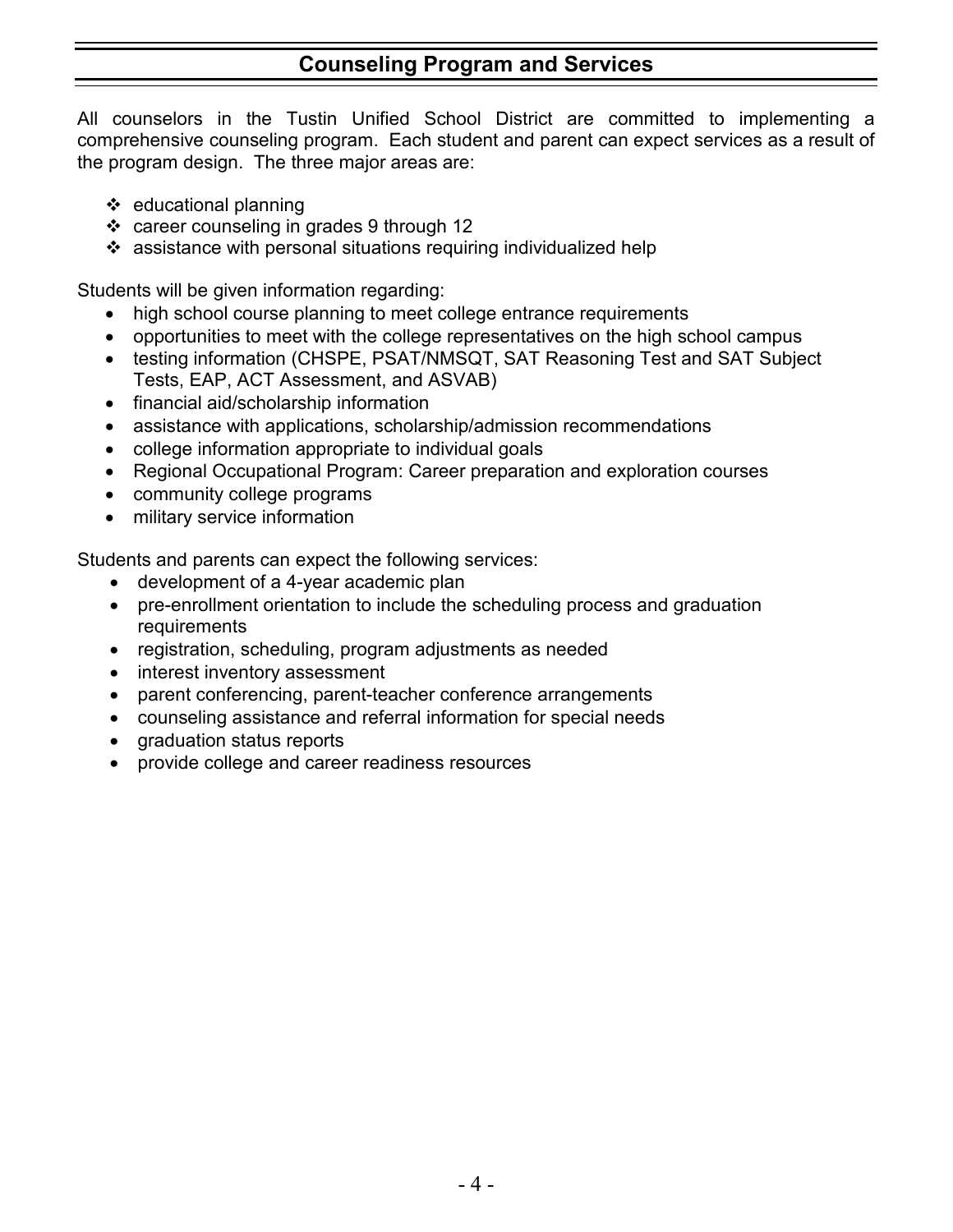# **General Information**

**Annual Registration:** Students are given the opportunity in the spring of each school year to select courses for the following year. It is important that courses be selected in cooperation with the student's parent, teacher recommendation, high school graduation requirements, career objectives, and the student's 4-year academic plan in mind. *Course selection represents a commitment on the part of the student that he or she will satisfactorily complete the schedule of classes chosen.*

**Withdrawal/Removal from a Class:** When a student withdraws or is removed from a class after the end of the school day on the fourth Friday of a semester, a "withdraw" F semester grade will be assigned. The grade will be posted on the student's transcript.

**Off-Campus Courses:** Students who wish to take off-campus courses, with the exception of ROP, for high school credit must have **prior written approval** from their high school principal. Courses which meet district graduation requirements must be taken on a district campus. This regulation covers courses taken during the summer and/or during the regular school year.

**Course Enrollment Requirements:** All persons under 18 years of age who have not graduated from high school or passed the California High School Proficiency Exam (CHSPE) are required by state law to attend school. Students in grades 9, 10 and 11 are required to attend six class periods daily. Six periods are required for at least six of the eight semesters to reach the 230 credit graduation requirement. Seniors may be permitted to enroll in five classes with parent and counselor approval if they have enough credit. Second semester seniors concurrently enrolled in adult education must be enrolled in five daytime classes at the school of residence. All students must have at least four on-campus classes. Students are expected to attend each of their scheduled classes promptly and regularly. *Regular attendance is one of the greatest contributing factors to success in school.* Absences should be avoided whenever possible.

**Course Placement Recommendations:** Course placement recommendations are based on an evaluation of prior academic performance. Teacher recommendation and assessed motivation to place students in class commensurate with their abilities, interest, and needs.

**Credits:** Students receive five units of credit for each semester of course work completed with a passing grade.

**Repeated Credit:** Any course repeated beyond the maximum credit allowed will not receive additional credit. However, if a student repeats a course to improve his/her grade, credit will be given for the course with the higher grade. Remediation is available for students who receive a grade of D or F in any given class.

**State Proficiency Certificate:** Legislation provides that persons 16 years old and over may be exempted from compulsory school attendance if they have demonstrated satisfactory proficiency on the California High School Proficiency Examination (CHSPE) as offered by the State Department of Education. A student who passes the examination will receive a "Certificate of Proficiency" and be allowed to terminate secondary schooling with parental consent.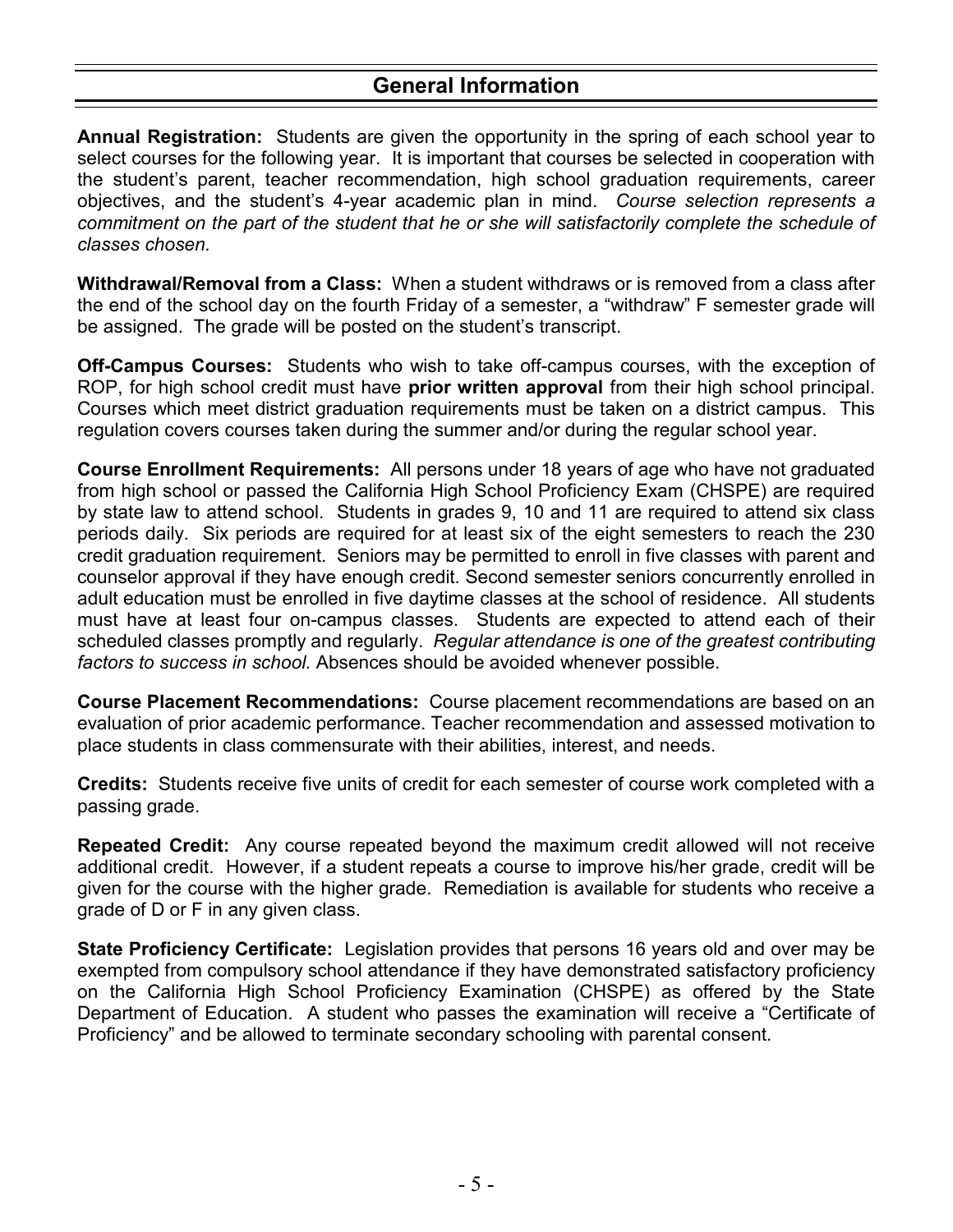# **High School Graduation Requirements**

Graduation will be authorized by the Board of Education, and a diploma will be granted to all students who have acquired 230 units of credit from the adopted Course of Study during grades 9-12.

| <b>Subject</b>                                                                                                        | <b>Minimum</b><br><b>Required</b><br><b>Credits</b> | <b>Details</b>                                                                                                                                                      |  |
|-----------------------------------------------------------------------------------------------------------------------|-----------------------------------------------------|---------------------------------------------------------------------------------------------------------------------------------------------------------------------|--|
| <b>English</b>                                                                                                        | 40                                                  | Four years of English or Honors/AP English                                                                                                                          |  |
| <b>Mathematics</b>                                                                                                    | 20                                                  | Minimum Geometry requirement                                                                                                                                        |  |
| <b>Science</b>                                                                                                        | 30                                                  | Three years of Science, including one-year Life Science and<br>one-year Physical Science                                                                            |  |
| <b>Social Science</b>                                                                                                 | 30                                                  | One-year World History<br>10 credits<br>One-year U.S. History<br>10 credits<br>One semester American Government<br>5 credits<br>One semester Economics<br>5 credits |  |
| Languages other<br>than English<br>and/or<br><b>Visual Performing</b><br><b>Arts</b><br>and/or<br><b>Applied Arts</b> | 20                                                  | Minimum of ten credits in World Languages or<br><b>Visual/Performing Arts</b>                                                                                       |  |
| <b>Physical Education</b>                                                                                             | 20                                                  |                                                                                                                                                                     |  |
| <b>Electives</b>                                                                                                      | 70                                                  | Will include various classes based on students' interests                                                                                                           |  |
| <b>TOTAL</b>                                                                                                          | 230                                                 |                                                                                                                                                                     |  |

Students identified as "individuals with exceptional needs" shall meet the graduation requirements unless the Individualized Education Program Team determines that the student's handicaps or disabilities preclude student attainment of the District's graduation requirements. Commensurate with team diagnosis, a student's Individualized Education Program (IEP) will specify the student would receive certificate of completion in lieu of a diploma allowing the IEP team to modify the course of study to meet District requirement.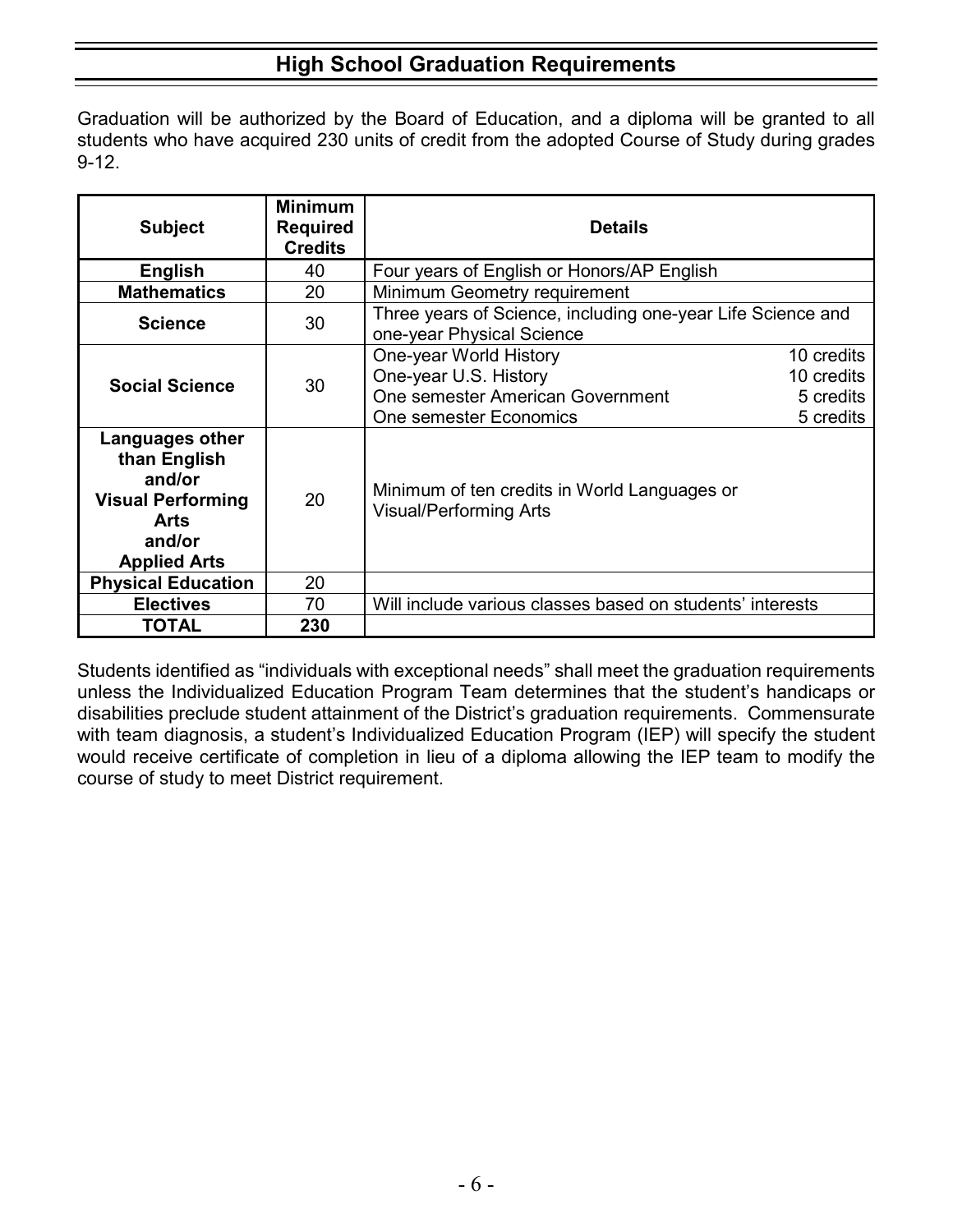- **IB** The International Baccalaureate Diploma Program is a rigorous pre-university course of study that meets the needs of highly motivated high school students. The program's core components complement a traditional liberal arts curriculum. Subjects are studied concurrently, and students are exposed to the two great traditions of learning-the humanities and the sciences. Grades are weighted on a scale  $A = 5$ ,  $B = 4$ ,  $C = 3$ ,  $D = 1, F = 0.$
- **AP** The Advanced Placement course is an opportunity to earn college course credit for those students who demonstrate ability, interest, and motivation to prepare and take an advanced placement exam. Grades earned for AP courses are weighted on a scale A = 5, B = 4, C = 3, D = 1, F = 0.
- **H** The 5-point weighted grade designation is reserved for all honors courses. A weighted grade is computed on a scale  $A = 5$ ,  $B = 4$ ,  $C = 3$ ,  $D = 1$ ,  $F = 0$ . Universities will determine which courses qualify for honors credit.
- **ROP** Regional Occupational Program is a public education service that provides practical, hands-on career preparation, career guidance, and job placement assistance. Priority is given to high school seniors then juniors.
- **ELL** English Language Learner Program provides structured classes for English Learners at all proficiency levels. Courses are designated ELD. Student placement is determined by responses to the Home Language Survey and results of the ELPAC test.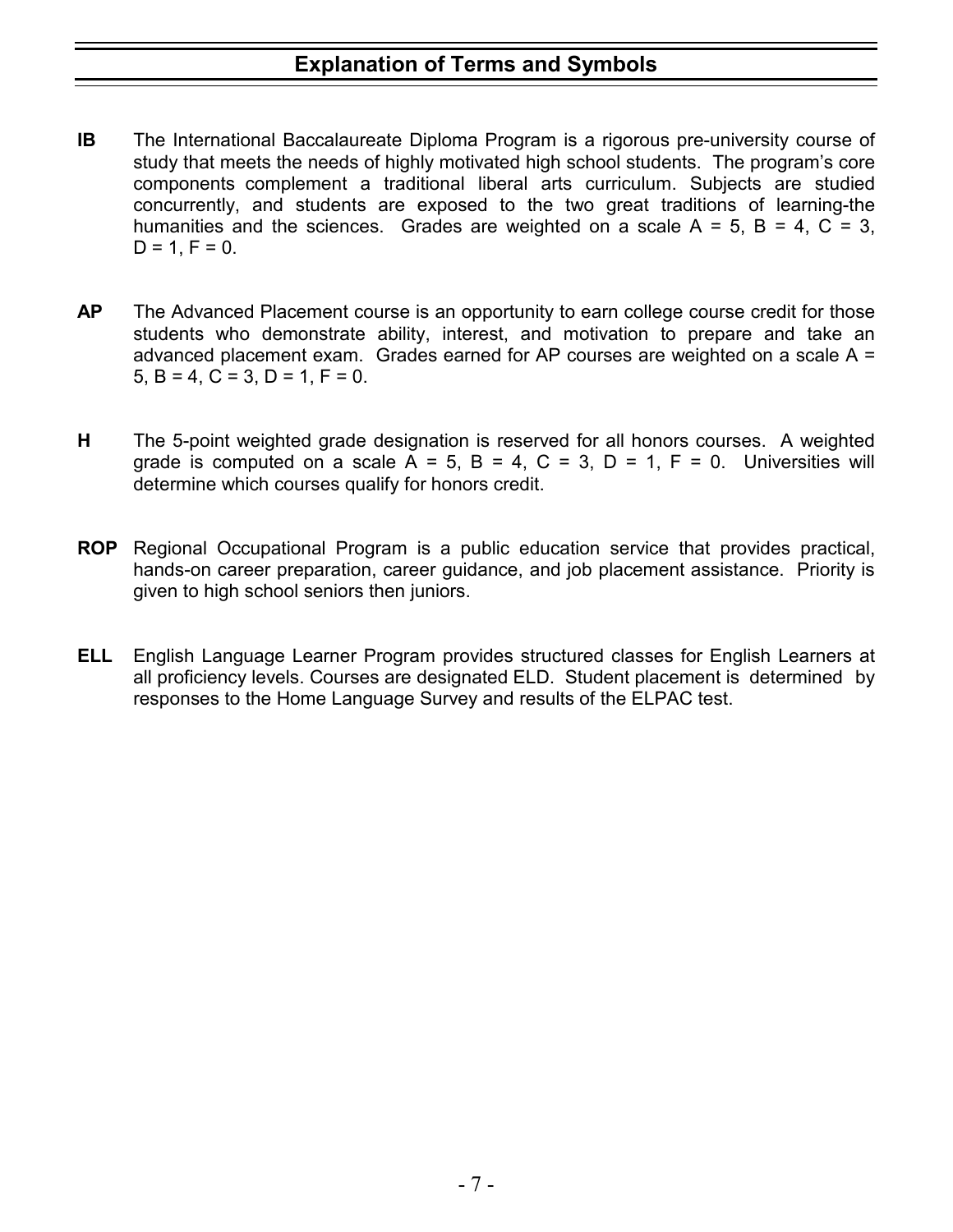#### **AMERICAN GOVERNMENT (1800)**

- GRADE LEVEL: 12
- **SEMESTER COURSE**
- UC/CSU APPROVED
- MAX CREDIT ALLOWED: 5

In American Government, students study the origin, nature, and theoretical aspects of the American system of government. Emphasis is on American Political institutions (i.e., Executive, Legislative and Judicial branches of government) from origin to current time. The nature and function of government at the state, county, and city levels are included as time permits. The origin and growth of individual civil and political rights are covered with emphasis from concepts of the Declaration of Independence and the Bill of Rights to the U.S. Constitution.

#### **AMERICAN GOVERNMENT AND POLITICS AP (1820)**

- GRADE LEVEL: 12
- SEMESTER COURSE
- UC/CSU APPROVED
- WEIGHTED GRADE
- MAX CREDIT ALLOWED: 5

In American Government and Politics AP, students will develop an analytical perspective on government and politics in the United States and study the general concepts used to interpret United States politics and analyze specific examples and various institutions, groups, beliefs, and ideas that constitute United States politics. Students study a variety of theoretical perspectives and explanations for various behaviors and outcomes. This course prepares students for the advanced placement examination in American Government and Politics.

#### **CULTURAL GEOGRAPHY MUN I HONORS (1832)**

- GRADE LEVEL: 9
- YEAR COURSE
- UC/CSU APPROVED
- WEIGHTED GRADE
- MAX CREDIT ALLOWED: 10

Students will study global issues within a human geography context. Students will actively participate in four beginning level Model United Nations Simulations, demonstrating basic skills of diplomacy, group negotiation, formal speaking and conflict negotiation. This exploratory course is designed to support students academically as they navigate their first year of High School and prepare for successful participation in the MUN Leadership Academy.

#### **ECONOMICS (1803)**

- GRADE LEVEL: 12
- SEMESTER COURSE
- UC/CSU APPROVED
- MAX CREDIT ALLOWED: 5

Economics is the study of the production and distribution of goods and services. This course is designed to give the student an awareness of economic systems, both personal and political. It will provide opportunities to develop basic skills in critical and creative thinking in social decision making and will explore future economic challenges. Emphasis is on free-market efficiency, price stability, growth security, comparative advantage, fiscal and monetary policy.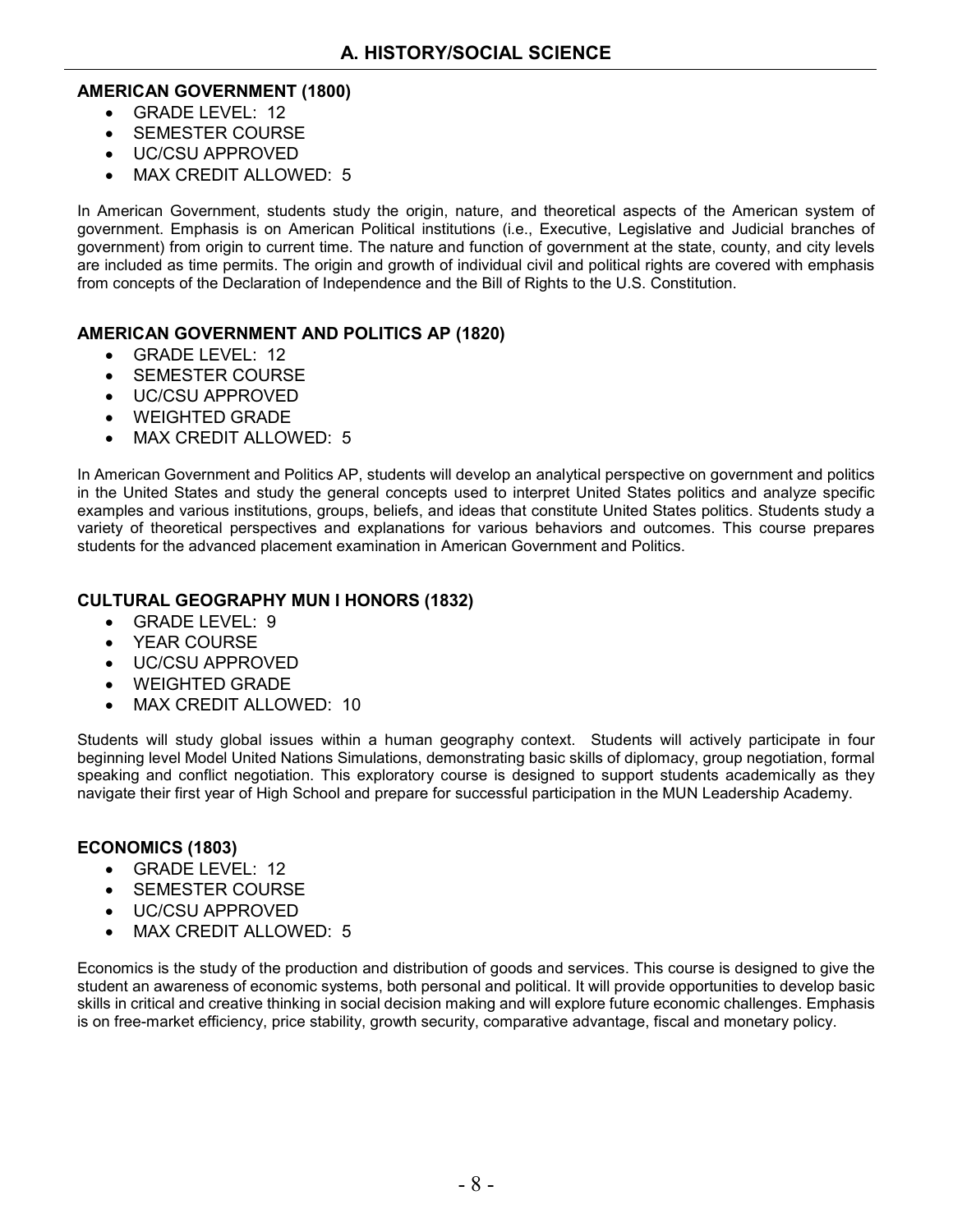#### **ECONOMICS AP (1823)**

- GRADE LEVEL: 12
- SEMESTER COURSE
- UC/CSU APPROVED
- WEIGHTED GRADE
- MAX CREDIT ALLOWED: 5

Micro Economics AP is the study of the production and distribution of goods and services. This course is designed to give the student an awareness of economic systems, both personal and political. It will provide opportunities to develop basic skills in critical and creative thinking in social decision making and will explore future economic challenges. Emphasis is on free-market efficiency, price stability, growth security, comparative advantage, fiscal and monetary policy. This course prepares students for the advanced placement examination in Micro Economics.

#### **EUROPEAN HISTORY AP (1805)**

- GRADE LEVEL: 10, 11, 12
- YEAR COURSE
- UC/CSU APPROVED
- WEIGHTED GRADE
- MAX CREDIT ALLOWED: 10

European History AP is a chronological survey of European history from 1480 to the present. Emphasis will be on studying political, economic, and social causes of important events. This class will involve extensive reading and preparation of formal research projects.

(*Course Placement Recommendation: Completion of World History H, B Grade or Better in World History H)*

#### **HISTORY OF THE AMERICA'S IB HIGHER LEVEL 2 (9311)**

- GRADE LEVEL: 12
- YEAR COURSE
- UC/CSU APPROVED
- WEIGHTED GRADE
- MAX CREDIT ALLOWED: 10

An in-depth focus on the major events of the 20th Century. The curriculum will integrate the histories of Russia, Latin America, and the United States. It is designed to promote an awareness and understanding of cultural, political, social, and economic issues of various regions throughout the world. At the end of this course, students will demonstrate historical understanding through the acquisition, selection, and effective use of knowledge, present clear, concise, relevant, and well-substantiated arguments; evaluate, interpret, and use source material critically as historical evidence; identify and evaluate different approach to and interpretations of historical events and topics; explain the causes and effects of historical continuity and change. Included in the course work is a 3000-word research essay that students complete during the first semester and teachers internally assess.

#### **AP HUMAN GEOGRAPHY (1840)**

- GRADE LEVEL: 9, 10, 11, 12
- YEAR COURSE
- UC/CSU APPROVED
- WEIGHTED GRADE
- MAX CREDIT ALLOWED: 10

The AP Human Geography course is equivalent to an introductory college-level course in human geography. The course introduces students to the systematic study of patterns and processes that have shaped human understanding, use, and alteration of Earth's surface. Students employ spatial concepts and landscape analysis to examine socioeconomic organization and its environmental consequences. They also learn about the methods and tools geographers use in their research and applications.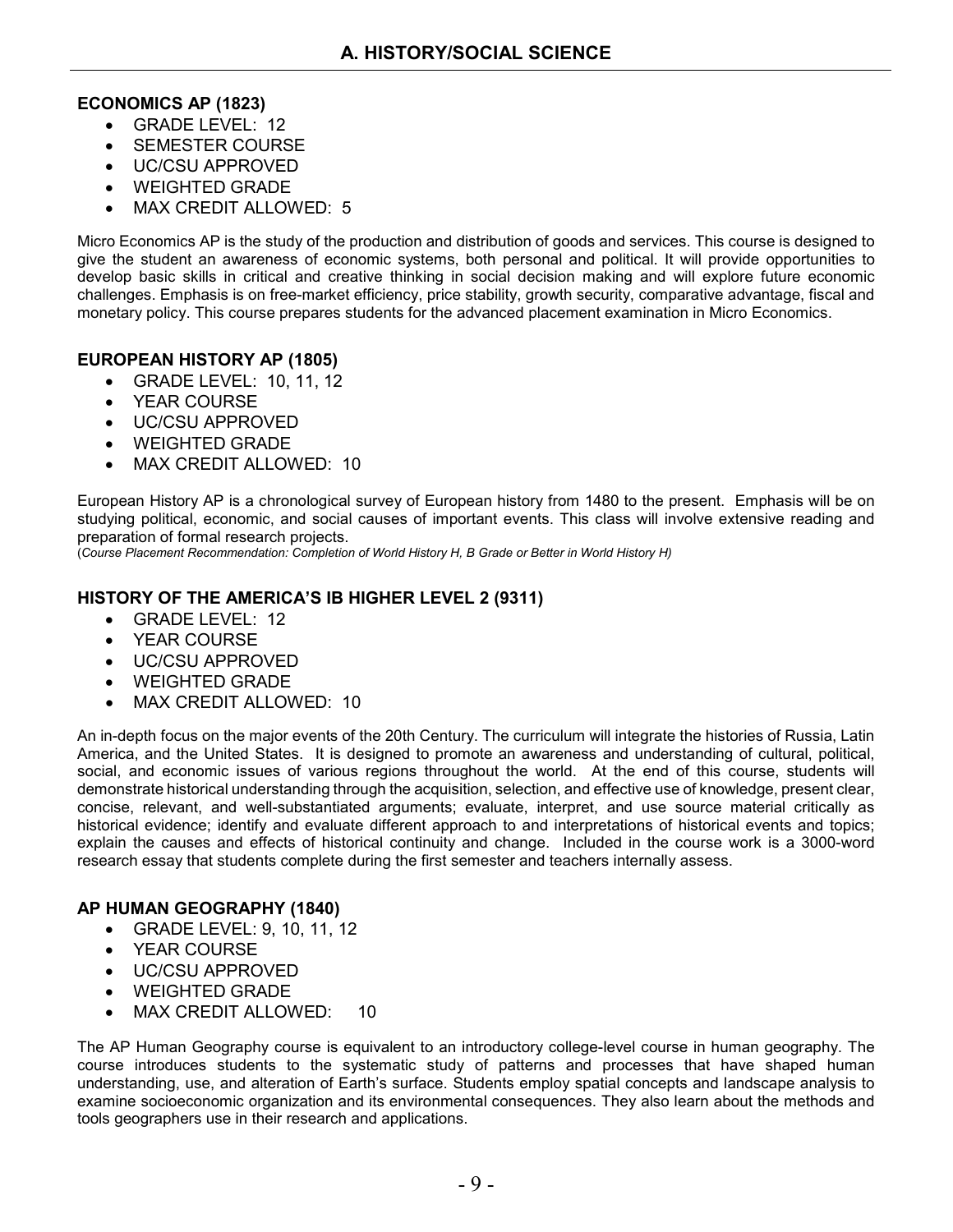#### **PSYCHOLOGY (1806)**

- GRADE LEVEL: 10, 11, 12
- SEMESTER COURSE
- UC/CSU APPROVED
- MAX CREDIT ALLOWED: 5

In this Psychology course, students study the basic principles of psychology. Topics to be studied are families and relationships, feelings, behaviors, and emotions; theories and therapies; motivations and instincts; personalities; thinking and learning; modern trends and research in psychology. This is a one-semester course that is offered in conjunction with Sociology during the alternate semester.

#### **PSYCHOLOGY AP (1841)**

- GRADE LEVEL: 10, 11, 12
- YEAR COURSE
- UC/CSU APPROVED
- WEIGHTED GRADE
- MAX CREDIT ALLOWED: 10

Psychology AP is an introductory course of study, allowing the students to become familiar with the basic functioning of our nervous and sensory systems; the prevalent theorists and their approach to normal and abnormal behavior; developmental theories and human relations; and an exploration of career possibilities in the field of psychology.

#### **SOCIOLOGY (1808)**

- GRADE LEVEL: 10, 11, 12
- SEMESTER COURSE
- UC/CSU APPROVED
- WEIGHTED GRADE
- MAX CREDIT ALLOWED: 5

Sociology is an introductory course which provides a comprehensive examination of the basic concepts, principles, and methods central to the scientific study of sociology. Sociology stresses the development of attitudes of critical judgment and respect for the opinions of others and presents a general theoretical and practical study of individuals and group dynamics, involving tensions and conflicts in a social situational relationship. Emphasis is on problem solving and promotion of social values that evolve from the milieu of social diversity in our nation. Existing social structures and institutions are also part of the study. This one-semester course is offered in conjunction with Psychology during the alternate semester.

#### **THEORY OF KNOWLEDGE IB (9312)**

- GRADE LEVEL: 11, 12
- YEAR COURSE
- UC/CSU APPROVED
- WEIGHTED GRADE
- MAX CREDIT ALLOWED: 10

A philosophy of learning course, Theory of Knowledge is central to the IB Diploma Program. In this course, distinct forms of knowledge specific to individual subjects are critically evaluated, compared and contrasted, and integrated. Through analyzing concepts, arguments, and the basis of value judgments, the course encourages students to acquire a critical awareness of what they and others know. Theory of Knowledge is a key element in the educational philosophy of the IBO and therefore a mandatory class for every Diploma candidate; the course is also open as an elective to non-Diploma candidates as space allows. The IBO requires two 1500-word essays, one of which is internally assessed and one of which is externally assessed, and a group oral presentation as part of the course work.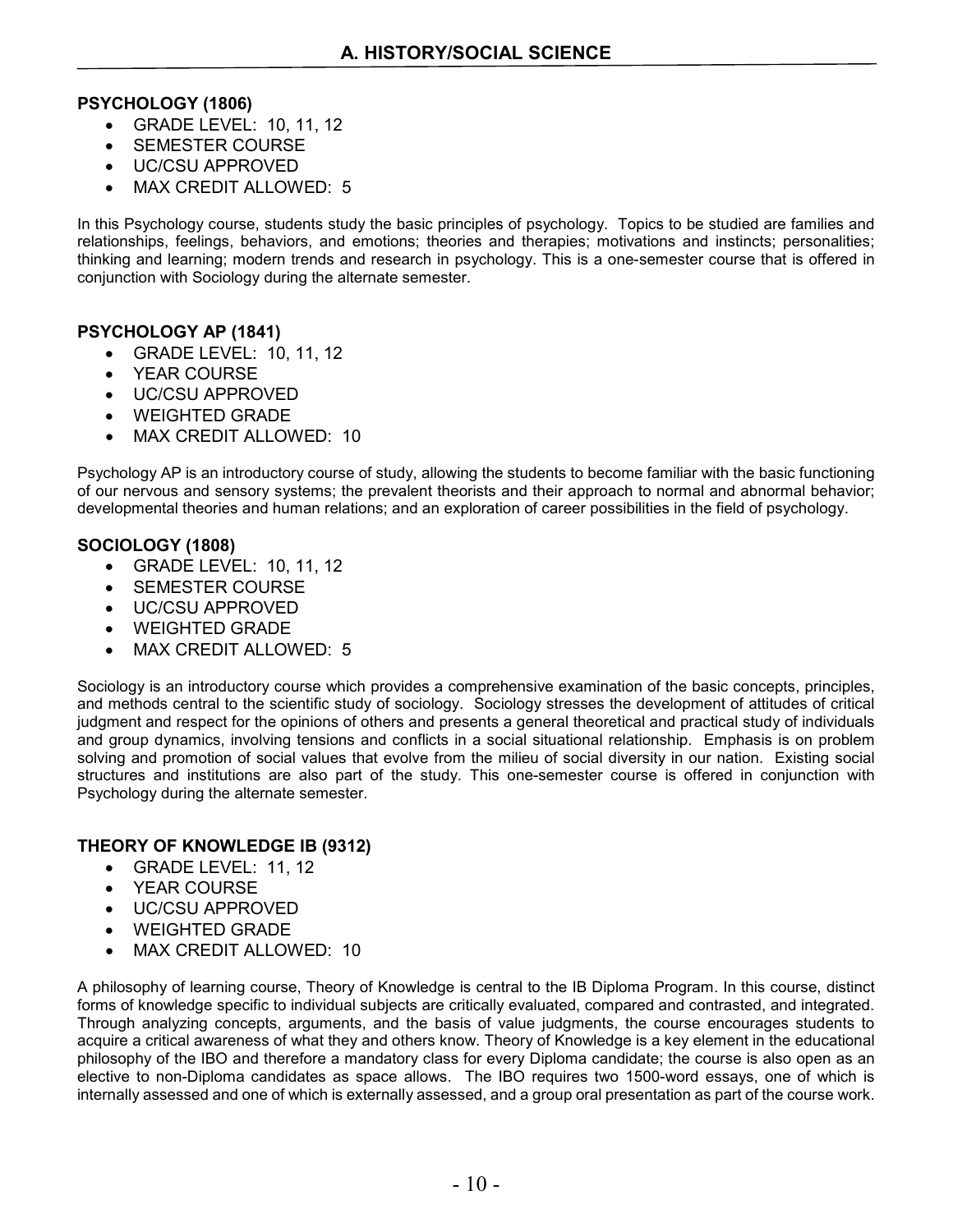#### **U.S. HISTORY (1826)**

- GRADE LEVEL: 11, 12
- YEAR COURSE
- UC/CSU APPROVED
- MAX CREDIT ALLOWED: 10

U.S. History is a study of the political, cultural, social, and economic background of the United States. Emphasis is placed on increasing student knowledge of the past and through a variety of teaching techniques designed to enhance student involvement in the learning process. Topical emphasis is given to the twentieth century: Progressive Era, the Jazz Age, the Great Depression, WWII, the Cold War, Korean War, Civil Rights Movement, Vietnam and the development of American values and institutions up to the present day.

#### **U.S. HISTORY AP (1811)**

- GRADE LEVEL: 11, 12
- YEAR COURSE
- UC/CSU APPROVED
- WEIGHTED GRADE
- MAX CREDIT ALLOWED: 10

U.S. History AP is a chronological, comprehensive survey of United States history with emphasis on the conflicting interpretation of events, the understanding of source materials, and the skillful presentation of argument from evidence. Students will be expected to perform at college level in class discussion, independent research, and writing ability. Course content is focused to prepare students to pass the U.S. History advanced placement examination.

#### **WORLD HISTORY (1824)**

- GRADE LEVEL: 10
- YEAR COURSE
- UC/CSU APPROVED
- WEIGHTED GRADE
- MAX CREDIT ALLOWED: 10

World History is designed to study the society, history, politics and culture of the world. Students review the rise of democratic ideals, introduction of the Revolution and Napoleonic periods of French history, the Industrial Revolution, the rise of Imperialism, causes and consequences of WWI and WWII, the rise of modern Germany and Italy, as well as the Middle East, Africa and Latin America. The concepts of Nationalism and Totalitarianism will be presented. The class introduces themes that will be integrated in U.S. History offered in the junior year. Geography, Primary Sources, Art, Music, and Literature are utilized to present key concepts.

#### **WORLD HISTORY AP (1827)**

- GRADE LEVEL: 10, 11, 12
- YEAR COURSE
- UC/CSU APPROVED
- WEIGHTED GRADE
- MAX CREDIT ALLOWED: 10

World History AP is designed to study the society, history, politics and culture of the world. Review of the rise of democratic ideals, introduction of the Revolution and Napoleonic periods of French history, the Industrial Revolution, the rise of Imperialism, causes and consequences of WWI and WWII, the rise of modern Germany and Italy, as well as the concepts of Nationalism and Totalitarianism are presented. The class introduces themes that will be integrated in U.S. History offered in the junior year. Geography, Primary Sources, Art, Music, and Literature are utilized to present key concepts. Supplemental reading and writing assignments are required.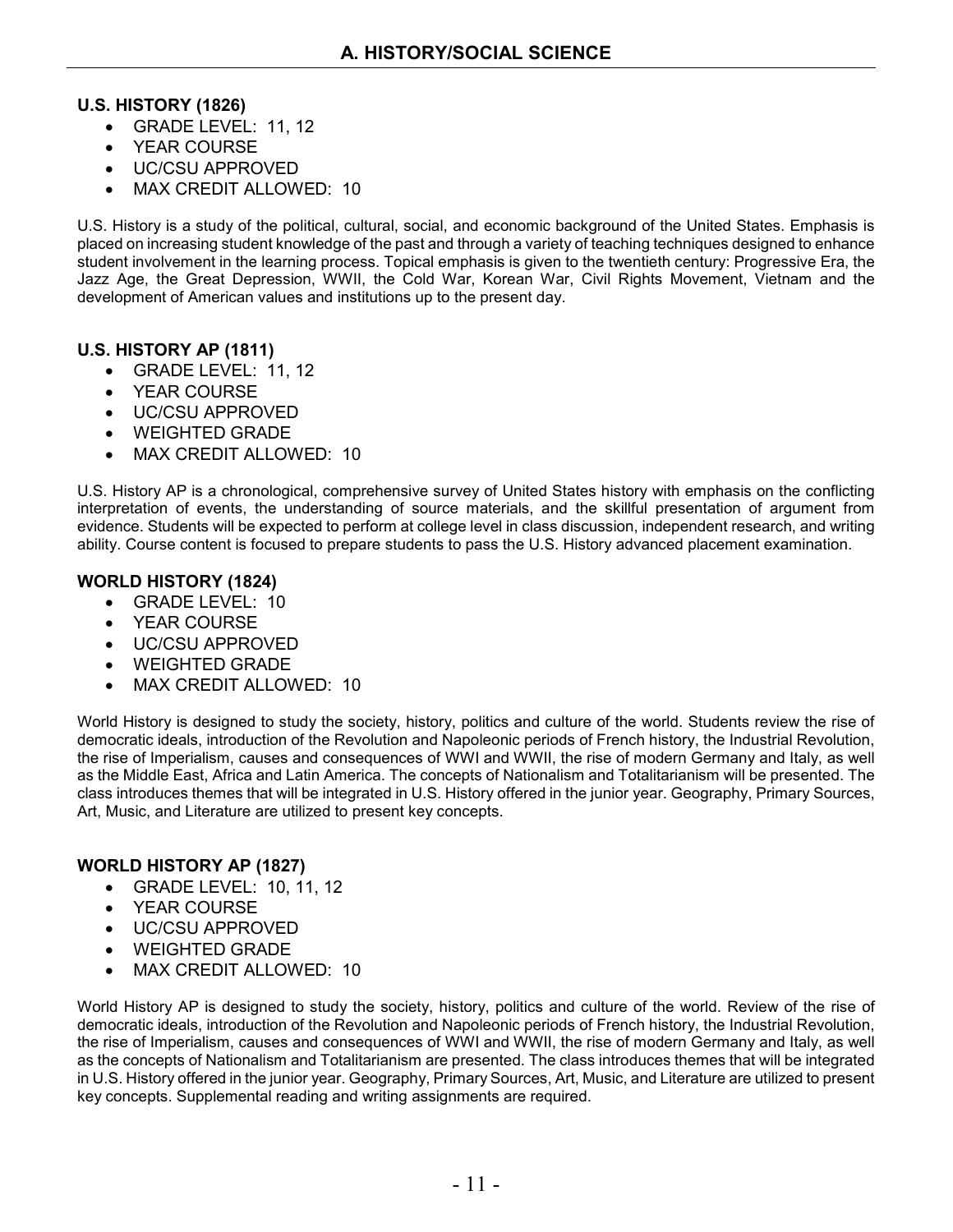#### **WORLD HISTORY HONORS (1828)**

- GRADE LEVEL: 9, 10
- YEAR COURSE
- UC/CSU APPROVED
- WEIGHTED GRADE
- MAX CREDIT ALLOWED: 10

Students in World History Honors study the society, history, politics and culture of the world. Students review the rise of democratic ideals, introduction of the Revolution and Napoleonic periods of French history, the Industrial Revolution, the rise of Imperialism, causes and consequences of WWI and WWII, the rise of modern Germany and Italy, as well as the Middle East, Africa and Latin America. The concepts of Nationalism and Totalitarianism will be presented. The class introduces themes that will be integrated in U.S. History offered in the junior year. Geography, Primary Sources, Art, Music, and Literature are utilized to present key concepts. Supplemental reading and writing assignments are required.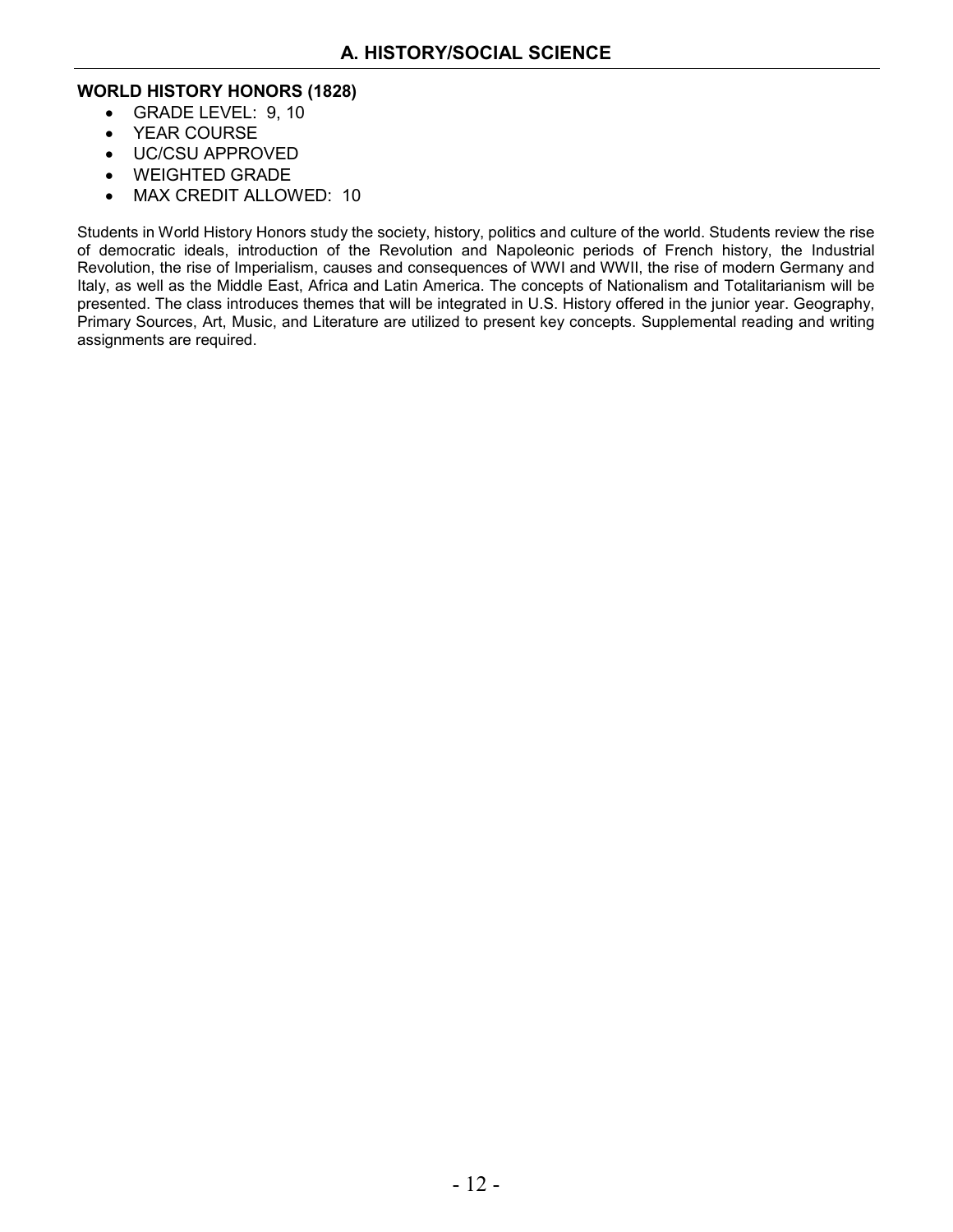#### **ENGLISH 1 (1200)**

- GRADE LEVEL: 9
- YEAR COURSE
- UC/CSU APPROVED
- MAX CREDIT ALLOWED: 10

A standards-driven, literature-based required course, freshman English emphasizes critical thinking, reading, writing (grammar, mechanics, and punctuation), speaking, and listening skills. Students study novels, plays, short stories, poetry, and essays to gain an appreciation and understanding of the text and the world around them. In addition to the required reading of two novels, students read selected works from an extended reading list.

#### **ENGLISH 1 H (1202)**

- GRADE LEVEL: 9
- YEAR COURSE
- UC/CSU APPROVED
- WEIGHTED GRADE
- MAX CREDIT ALLOWED: 10

A standards-driven, literature-based course, freshman English Honors emphasizes critical thinking, reading, writing (grammar, mechanics, and punctuation), speaking, and listening skills. Students study novels, plays, short stories, poetry, and essays to gain an appreciation and understanding of the text and the world around them. In addition to the required reading of two novels, students read selected works from an extended reading list. The assignments in honors classes require higher order thinking and writing skills. *(Course Placement Recommendation: B Grade or Better in Grade 8 English)*

**ENGLISH 2 (1203)**

- GRADE LEVEL: 10
- YEAR COURSE
- UC/CSU APPROVED
- MAX CREDIT ALLOWED: 10

A standards-driven, literature-based required course, sophomore English emphasizes critical thinking, reading, writing (grammar, mechanics, and punctuation), speaking, and listening skills. Students study novels, plays, short stories, poetry, and essays to gain an appreciation and understanding of the text and the world around them. In addition to the required reading of two novels, students read selected works from an extended reading list.

#### **ENGLISH 2 H (1205)**

- GRADE LEVEL: 10
- YEAR COURSE
- UC/CSU APPROVED
- WEIGHTED GRADE
- MAX CREDIT ALLOWED: 10

A standards-driven, literature-based course, sophomore English Honors emphasizes critical thinking, reading, writing (grammar, mechanics, and punctuation), speaking, and listening skills. Students study novels, plays, short stories, poetry, and essays to gain an appreciation and understanding of the text and the world around them. In addition to the required reading of two novels, students read selected works from an extended reading list. The assignments in honors classes require higher order thinking and writing skills.

*(Course Placement Recommendation: B Grade or Better in English 1 H or A Grade in English 1)*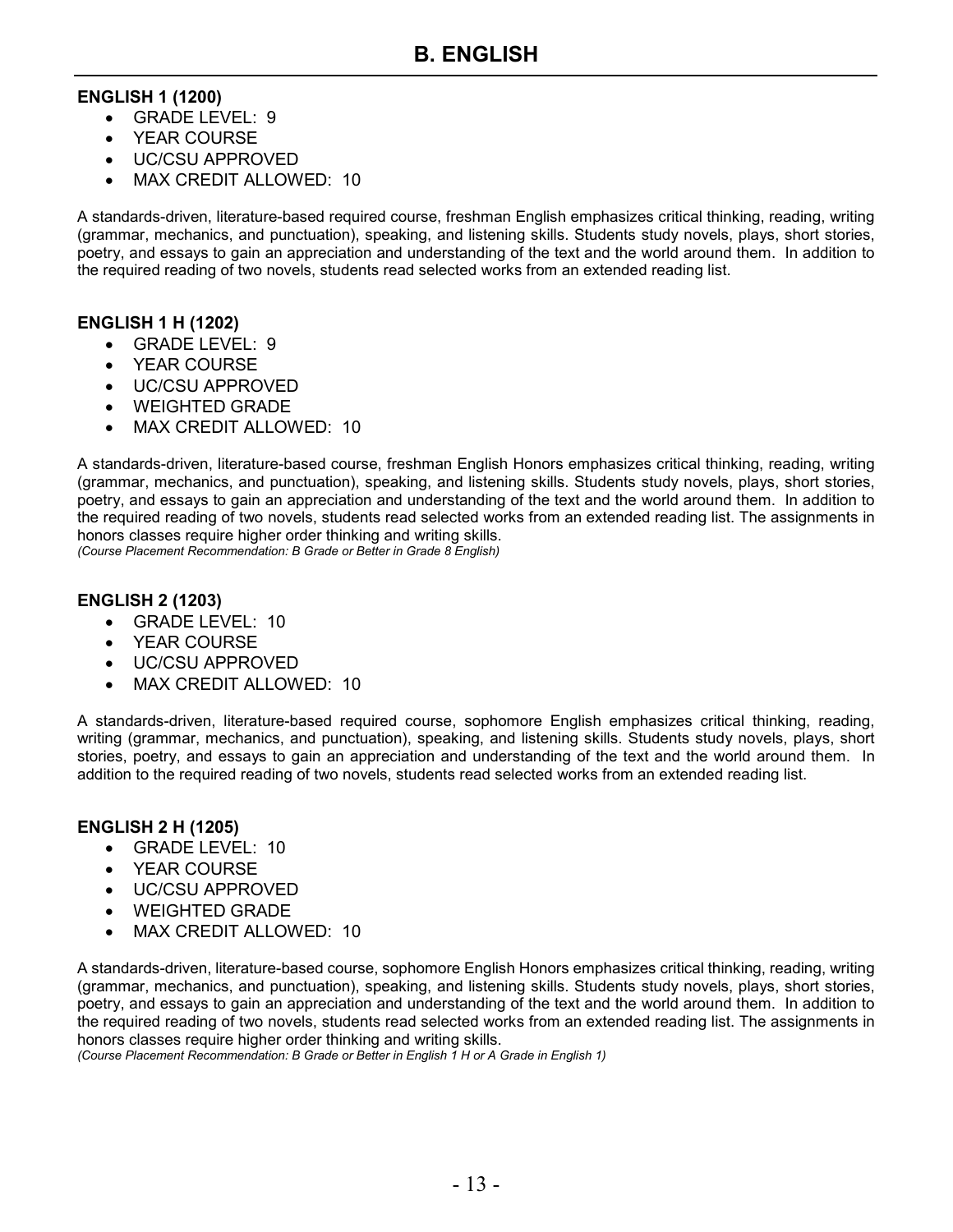#### **ENGLISH 3 (1207)**

- GRADE LEVEL: 11
- YEAR COURSE
- UC/CSU APPROVED
- MAX CREDIT ALLOWED: 10

A standards-driven, literature-based required course, junior English emphasizes critical thinking, reading, writing (grammar, mechanics, and punctuation), speaking, and listening skills. Students study novels, plays, short stories, poetry, and essays to gain an appreciation and understanding of the text and the world around them. In addition to the required reading of two novels, students read selected works from an extended reading list.

#### **ENGLISH 3 H (1208)**

- GRADE LEVEL: 11
- YEAR COURSE
- UC/CSU APPROVED
- WEIGHTED GRADE
- MAX CREDIT ALLOWED: 10

A standards-driven, literature-based course, junior English Honors emphasizes critical thinking, reading, writing (grammar, mechanics, and punctuation), speaking, and listening skills. Students study novels, plays, short stories, poetry, and essays to gain an appreciation and understanding of the text and the world around them. In addition to the required reading of two novels, students read selected works from an extended reading list. The assignments in honors classes require higher order thinking and writing skills.

*(Course Placement Recommendation: B Grade or Better in English 2 H or A Grade in English 2)*

#### **ENGLISH 4 (1211)**

- GRADE LEVEL: 12
- YEAR COURSE
- UC/CSU APPROVED
- MAX CREDIT ALLOWED: 10

A standards-driven, literature-based required course, senior English emphasizes critical thinking, reading, writing (grammar, mechanics, and punctuation), speaking, and listening skills. Students study novels, plays, short stories, poetry, and essays to gain an appreciation and understanding of the text and the world around them. In addition to the required reading of two novels, students read selected works from an extended reading list.

#### **ENGLISH 4 EXPOSITORY READING AND WRITING (1213)**

- GRADE LEVEL: 12
- YEAR COURSE
- UC/CSU APPROVED
- MAX CREDIT ALLOWED: 10

English 4 Expository Reading and Writing Course will enable students to analyze, interpret, and apply the rhetorical strategies of a variety of expository and literary texts. Modules include instruction in critical reading, analysis of rhetorical strategies, vocabulary, research methods, documentation conventions, and analytical writing based on information learned from and in response to the assigned texts.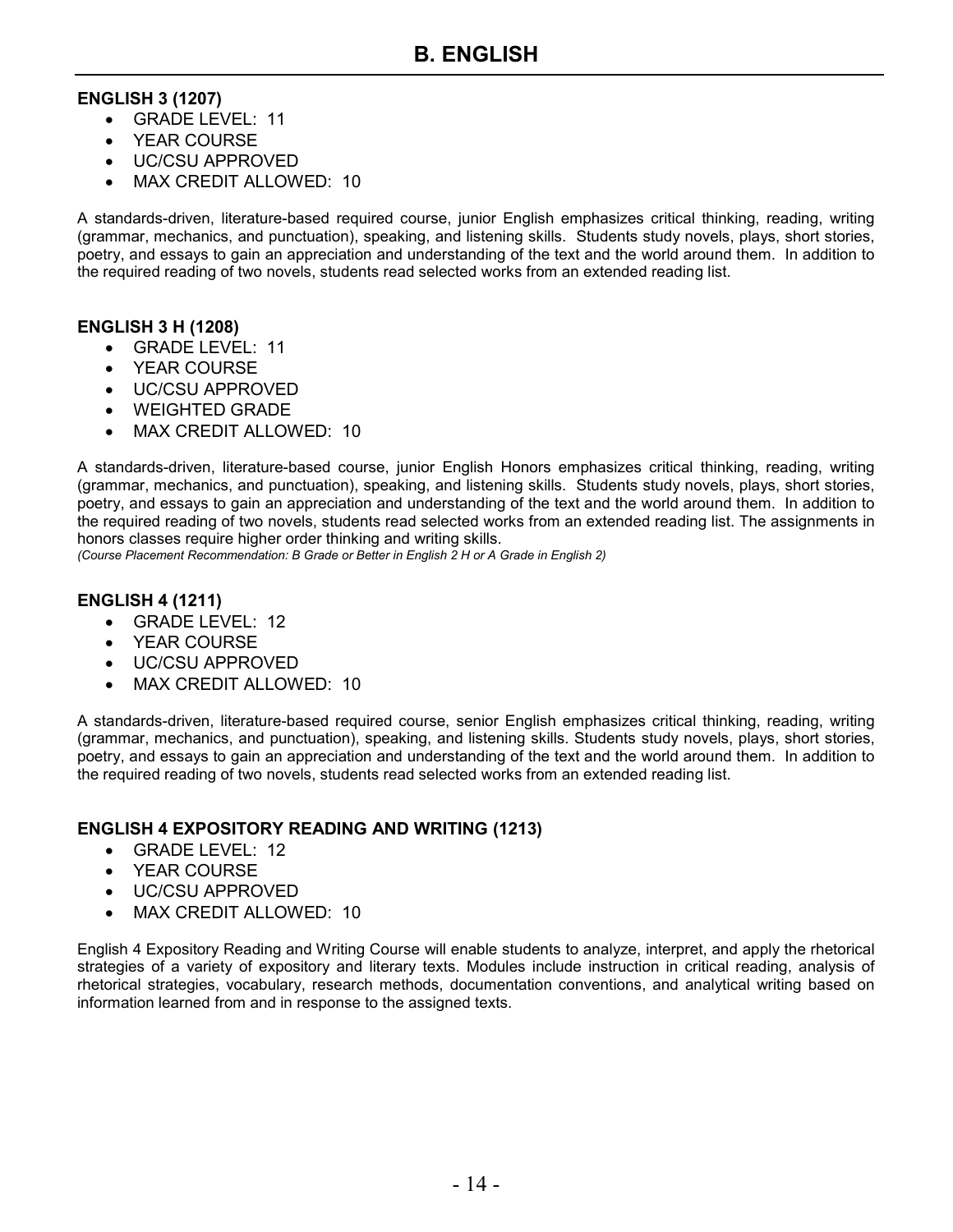### **ENGLISH ELD A (1239)**

- GRADE LEVEL: 9, 10, 11, 12
- YFAR COURSE
- MAX CREDIT ALLOWED: 10

English ELD A focuses primarily on oral language acquisition with limited reading and writing skill development. Basic vocabulary is introduced with emphasis on school and social scenarios. The course is taught in a two-period block and prepares students for ELD Level B.

*(Course Placement Recommendation: English Language Proficiency at the Early Intermediate Level on the ELPAC)*

#### **ENGLISH ELD B (1240)**

- GRADE LEVEL: 9, 10, 11, 12
- YEAR COURSE
- MAX CREDIT ALLOWED: 10

English ELD B is taught in a two-period block. Students practice oral skills and learn to read and write at an intermediate level. From ELD B, students are recommended for English ELD Level C or grade appropriate English. *(Course Placement Recommendation: English Language Proficiency at the Early Intermediate Level on the ELPAC)*

#### **ENGLISH ELD C (1241)**

- GRADE LEVEL: 9, 10, 11, 12
- YEAR COURSE
- UC/CSU APPROVED
- MAX CREDIT ALLOWED: 10

English ELD C is a one-period course for students who are proficient at an intermediate reading skill level. Students read core literature and self-selected literacy books and stories to develop proficiency at an advanced level.

#### **ENGLISH IB HIGHER LEVEL 1 (9306)**

- GRADE LEVEL: 11
- YEAR COURSE
- UC/CSU APPROVED
- WEIGHTED GRADE
- MAX CREDIT ALLOWED: 10

English IB Higher Level 1 is the first of a two-year sequence (with English IB Higher Level 2) that prepares students for the IB Diploma assessments. The course includes study of three World Literature works with two essays assigned in the junior year and submitted to the IBO in the senior year. The course work also includes a variety of oral presentations and activities that are internally assessed and externally moderated by the IBO. The course work focuses on rigorous study of language, writing, grammar, and literature to stimulate critical thinking and encourage effective communication skills. Students can purse a wide variety of literature. *(Course Placement Recommendation: B Grade or Better in English 2 H)*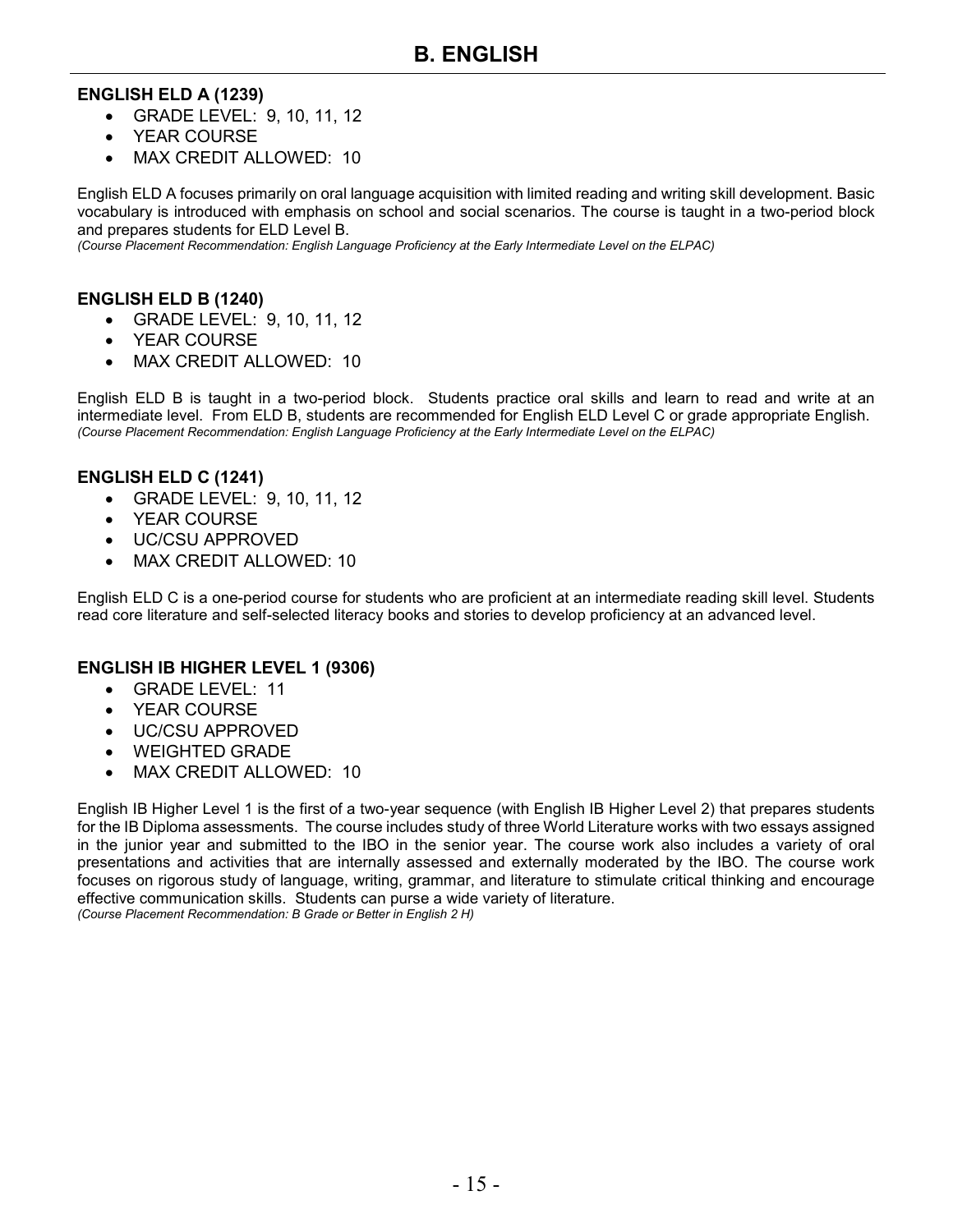#### **ENGLISH IB HIGHER LEVEL 2 (9307)**

- GRADE LEVEL: 12
- YEAR COURSE
- UC/CSU APPROVED
- WEIGHTED GRADE
- MAX CREDIT ALLOWED: 10

Designed to prepare students for both the Advanced Placement (AP) and IB examinations, English IB HL 2 is a rigorous course that requires sophisticated skills in reading comprehension, critical thinking, literary analyses, timemanagement skills, and the ability to work independently. Though heavily comprised of essays, the course work leads to other forms of assessment such as oral and technological presentations, reading, grammar, and vocabulary quizzes.

*(Course Placement Recommendation: B Grade or Better in English IB HL1)*

#### **ENGLISH LANGUAGE AND COMPOSITION AP (1243)**

- GRADE LEVEL: 11, 12
- YEAR COURSE
- UC/CSU APPROVED
- WEIGHTED GRADE
- MAX CREDIT ALLOWED: 10

English Language and Composition AP engages students in becoming skilled readers of prose written in a variety of rhetorical contexts, and in becoming skilled writers who compose for a variety of purposes. Both their writing and their reading should make students aware of the interactions among a writer's purposes, audience expectations, and subjects, as well as the way genre conventions and the resources of language contribute to effectiveness in writing. *(Course Placement Recommendation: B Grade or Better in Previous English Course)*

#### **ENGLISH LITERATURE AND COMPOSITION AP (1244)**

GRADE LEVEL: 12 YEAR COURSE UC/CSU APPROVED WEIGHTED GRADE MAX CREDIT ALLOWED: 10

English Literature and Composition AP require careful reading and critical analysis of literature from selected texts drawn from multiple genres, periods, and cultures. The course deepens understanding of ways writers use language to develop meaning. Students consider work's structure, style, themes, figurative language, imagery, symbolism, tone, and social and historical values.

*(Course Placement Recommendation: B Grade or Better in Previous English Course)*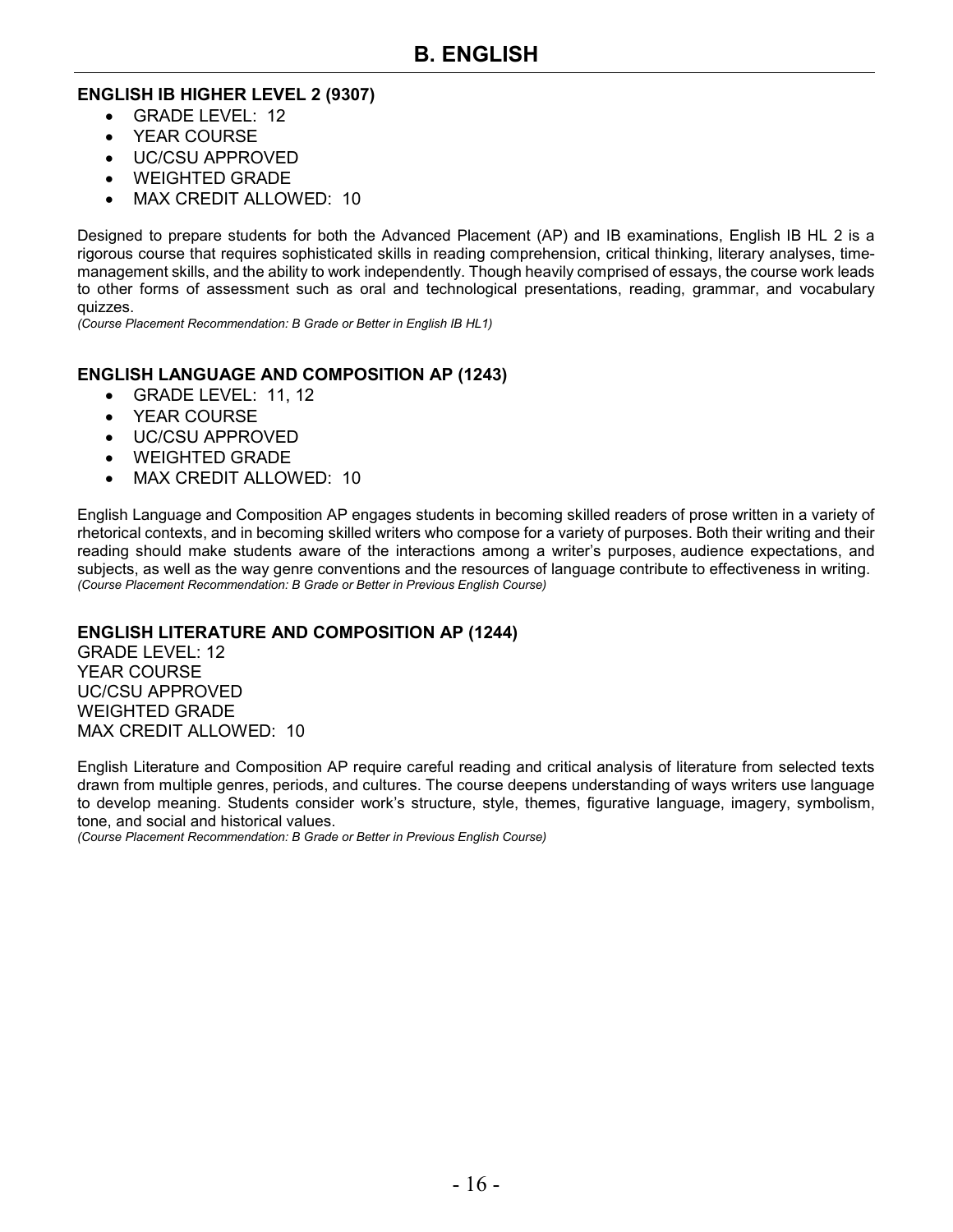#### **ALGEBRA ENRICHMENT (1544)**

- $\cdot$  GRADE LEVEL: 9
- SEMESTER COURSE
- MAX CREDIT ALLOWED: 10

Algebra Enrichment is designed to develop conceptual understanding of mathematical content and practices. It is intended to provide a strong foundation for work with high school algebra concepts. It is a problem-based course containing a variety of strategies that promote number sense. Course work centers around reasoning, justification, and explanation of mathematical concepts and practices.

#### **ALGEBRA 1 (1504)**

- GRADE LEVEL: 9, 10, 11, 12
- YEAR COURSE
- UC/CSU APPROVED
- MAX CREDIT ALLOWED: 10

Algebra 1 is a program of study exploring numbers and their properties. The content areas are set theory, structure of the real number system, simplification of algebraic expression, problem solving, conditional equations, exponents, and radicals. The aim of this course is to develop a good understanding in each of these areas so students can move forward to other courses in Mathematics.

#### **ALGEBRA 1 H (1504H)**

- GRADE LEVEL: 9
- YEAR COURSE
- UC/CSU APPROVED
- WEIGHTED GRADE
- MAX CREDIT ALLOWED: 10

This is a two-semester course for the first year of algebra at an honors level. Algebra 1 Honors is a foundational course for college bound in which the student will learn to reason symbolically. This course will help students read, define, and apply algebraic vocabulary and symbols. The first semester emphasizes the language of algebra, solving equations, absolute value, inequalities, functions, graphing and linear concepts. The second semester emphasizes exponents, radicals and polynomials, quadratic functions and probability and statistics.

#### **ALGEBRA 2 (1508)**

- GRADE LEVEL: 10, 11, 12
- YEAR COURSE
- UC/CSU APPROVED
- MAX CREDIT ALLOWED: 10

Algebra 2 is designed to extend skills learned in previous mathematics courses. Concepts and skills not presently mastered but needed by the student in future educational, business, and professional endeavors are developed. A more rigorous approach to the real and complex numbers is emphasized. Students will develop a more thorough understanding of relations and functions as well as be introduced to sequence and series, logarithmic and exponential functions and the extension of coordinate geometry to include quadratics and various conic sections. *(Course Placement Recommendation: C Grade or Better in Geometry)*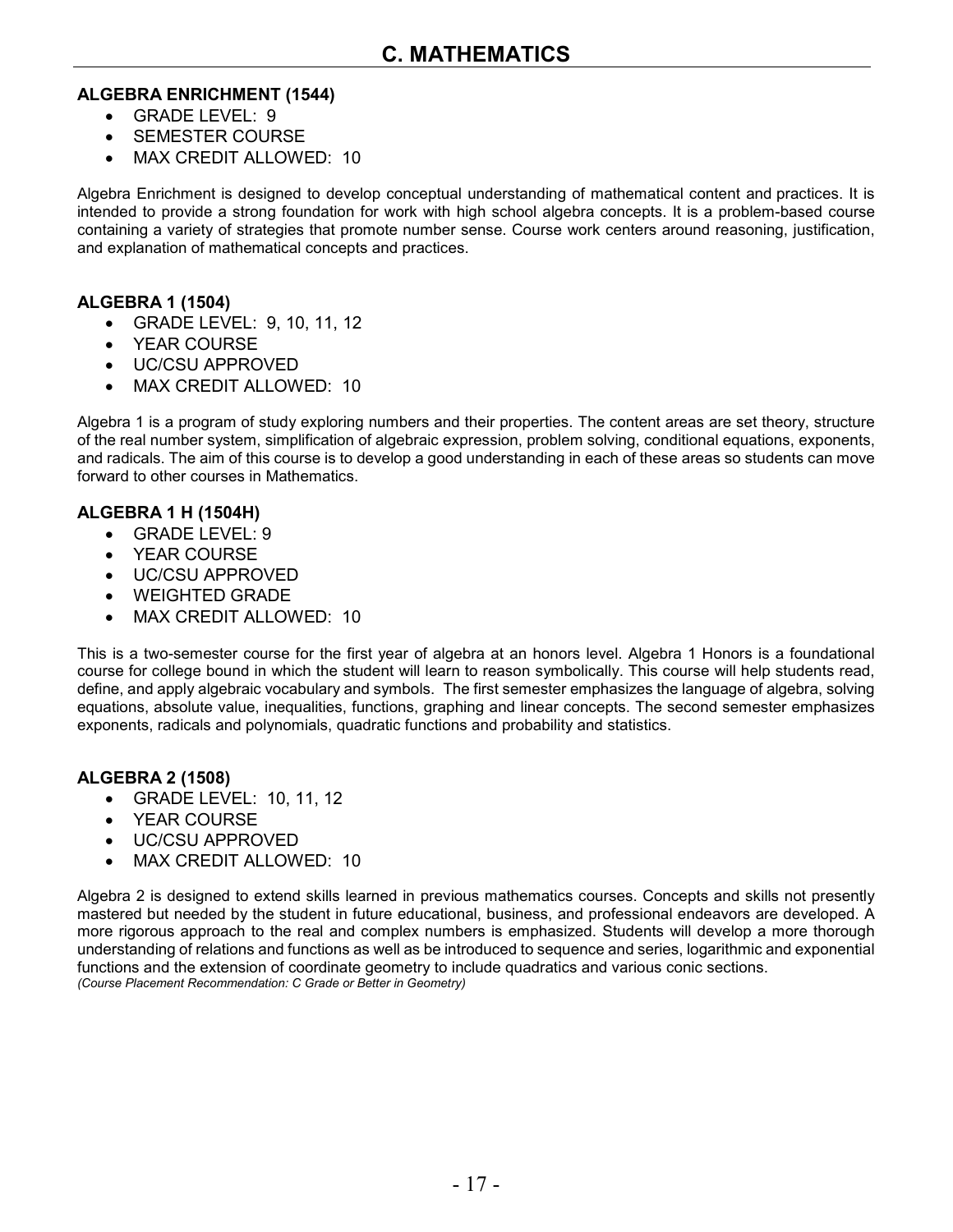#### **ALGEBRA 2/TRIGONOMETRY (1550)**

- GRADE LEVEL: 9, 10, 11, 12
- YEAR COURSE
- UC/CSU APPROVED
- MAX CREDIT ALLOWED: 10

Algebra 2 Trigonometry is designed to strengthen and extend skills learned in previous mathematics courses. This course will help students read, define and apply algebraic vocabulary and symbols, evaluate functions, solve equations involving quadratic, rational, absolute value, radical, exponential, logarithmic and trigonometric expressions, graph equations, functions, and conic relations, write equations and solve word problems. This course will survey topics in advanced algebra including counting, probability, statistics, sequences and series. *(Course Placement Recommendation: C Grade or Better in Geometry)*

#### **ALGEBRA 2/TRIGONOMETRY HONORS (1550H)**

- GRADE LEVEL: 9, 10, 11, 12
- YEAR COURSE
- UC/CSU APPROVED
- WEIGHTED GRADE
- MAX CREDIT ALLOWED: 10

Algebra 2/Trigonometry Honors is designed to strengthen and extend skills learned in previous mathematics courses. This course will help students read, define and apply algebraic vocabulary and symbols, evaluate functions, solve equations involving quadratic, rational, absolute value, radical, exponential, logarithmic and trigonometric expressions, graph equations, functions, and conic relations, write equations and solve word problems. This course will survey topics in advanced algebra including counting, probability, statistics, sequences and series. *(Course Placement Recommendation: A Grade in Geometry)*

#### **APPLIED CALCULUS (1534)**

- GRADE LEVEL: 11, 12
- YEAR COURSE
- UC/CSU APPROVED
- MAX CREDIT ALLOWED: 10

Applied Calculus is a course covering the fundamental concepts of Calculus with applications in business, economics, and in the environmental, life, physical, and social sciences. Topics include differentiation and integration of various functions, with emphasis on real-world applications.

*(Course Placement Recommendation: C Grade or Better in Pre-Calculus)*

#### **CALCULUS AB AP (1530)**

- GRADE LEVEL: 10, 11, 12
- YEAR COURSE
- UC/CSU APPROVED
- WEIGHTED GRADE
- MAX CREDIT ALLOWED: 10

Calculus AB AP is intended for students who have a thorough knowledge of college preparatory mathematics including Algebra 1 and 2, Geometry and Pre-Calculus. Calculus AB is a course in introductory calculus including limits, (Epsilon-Delta concept) differentiation and integration of algebraic and non-algebraic functions and applications.

*(Course Placement Recommendation: B Grade or Better in Pre-Calculus or C Grade or Better in Pre-Calculus H)*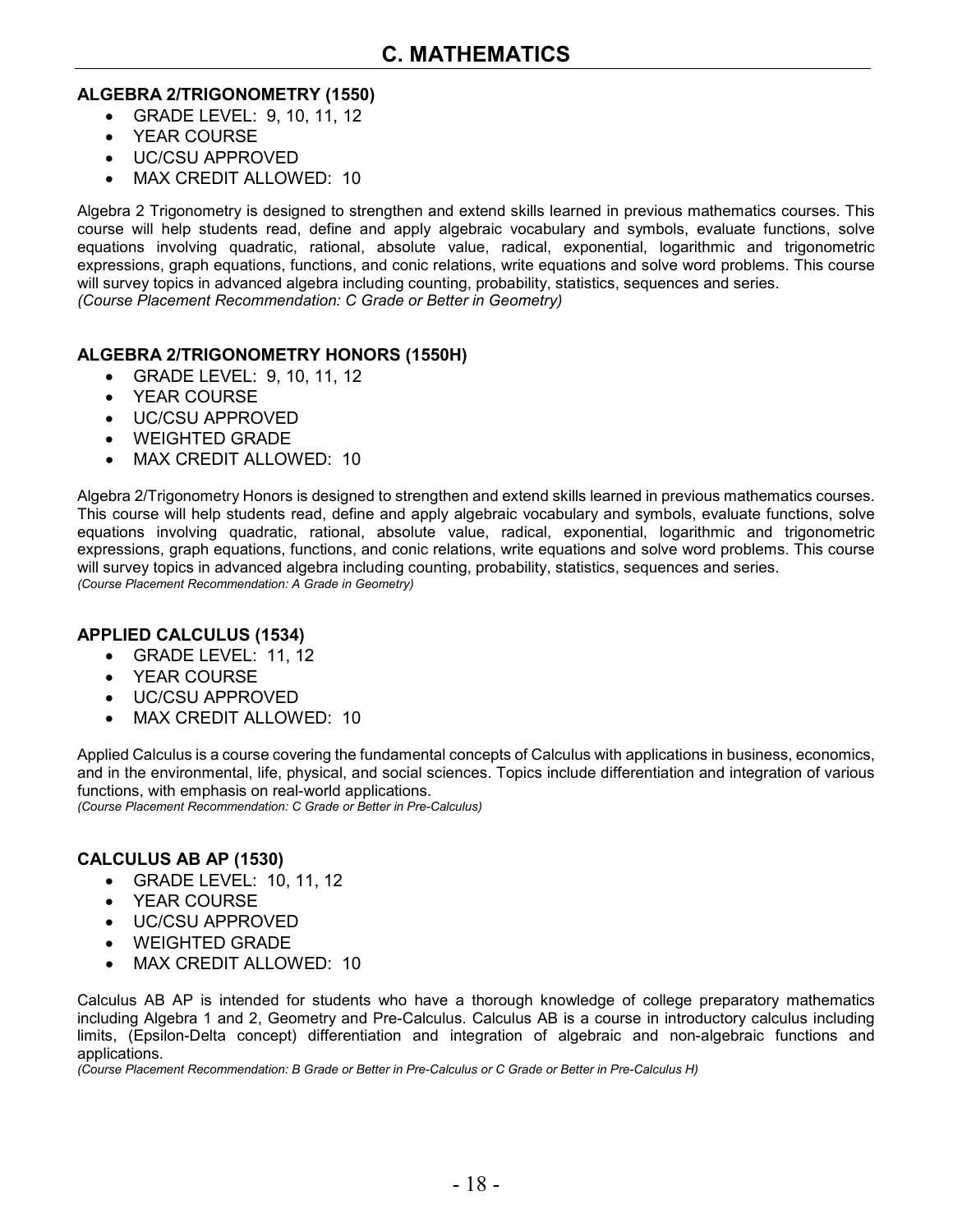#### **CALCULUS BC AP (1531)**

- GRADE LEVEL: 10, 11, 12
- YEAR COURSE
- UC/CSU APPROVED
- WEIGHTED GRADE
- MAX CREDIT ALLOWED: 10

Calculus BC AP is intended for students who have a solid foundation in Algebra 1 and 2 H, Geometry H, and Pre-Calculus H. Calculus BC is a course which is more extensive in depth and breadth than Calculus AB. Students will take the Calculus BC advanced placement exam or complete a major project. *(Course Placement Recommendation: B Grade or Better in Pre-Calculus H)*

#### **FINITE MATHEMATICS (9025)**

- GRADE LEVEL: 12
- YEAR COURSE
- UC/CSU APPROVED
- MAX CREDIT ALLOWED: 10

Finite Mathematics is a post Algebra 2 course for students who desire an additional year of mathematics after Algebra 2 or Algebra 2/Trigonometry, or before Pre-Calculus or AP Statistics. Topics covered will include probability and statistics, logic, linear algebra, linear programming, systems of equations, matrices, counting theory, math of finance, and normal distributions.

#### **GEOMETRY (1506)**

- GRADE LEVEL: 9, 10, 11, 12
- YEAR COURSE
- UC/CSU APPROVED
- MAX CREDIT ALLOWED: 10

Geometry provides students with an understanding of the basic structure of plane geometry integrated with some solid geometry. This course will help students develop powers of spatial visualization while building the students' knowledge of the relationships among geometric elements. The development of deductive reasoning, as used in geometric proofs and in the appreciation for the need of precision of language, is stressed. Algebraic skills are continued and strengthened. Students are given an insight into the methods of coordinate geometry and the way in which algebra and geometry complement each other.

*(Course Placement Recommendation: C Grade or Better in Algebra 1)*

#### **GEOMETRY H (1507)**

- GRADE LEVEL: 9, 10, 11
- YEAR COURSE
- UC/CSU APPROVED
- WEIGHTED GRADE
- MAX CREDIT ALLOWED: 10

Students completing Algebra 1 with an A grade will normally continue in the Geometry Honors class. The elements of geometry plus the philosophy of enrichment are presented in the Geometry H classes. *(Course Placement Recommendation: A Grade in Algebra 1)*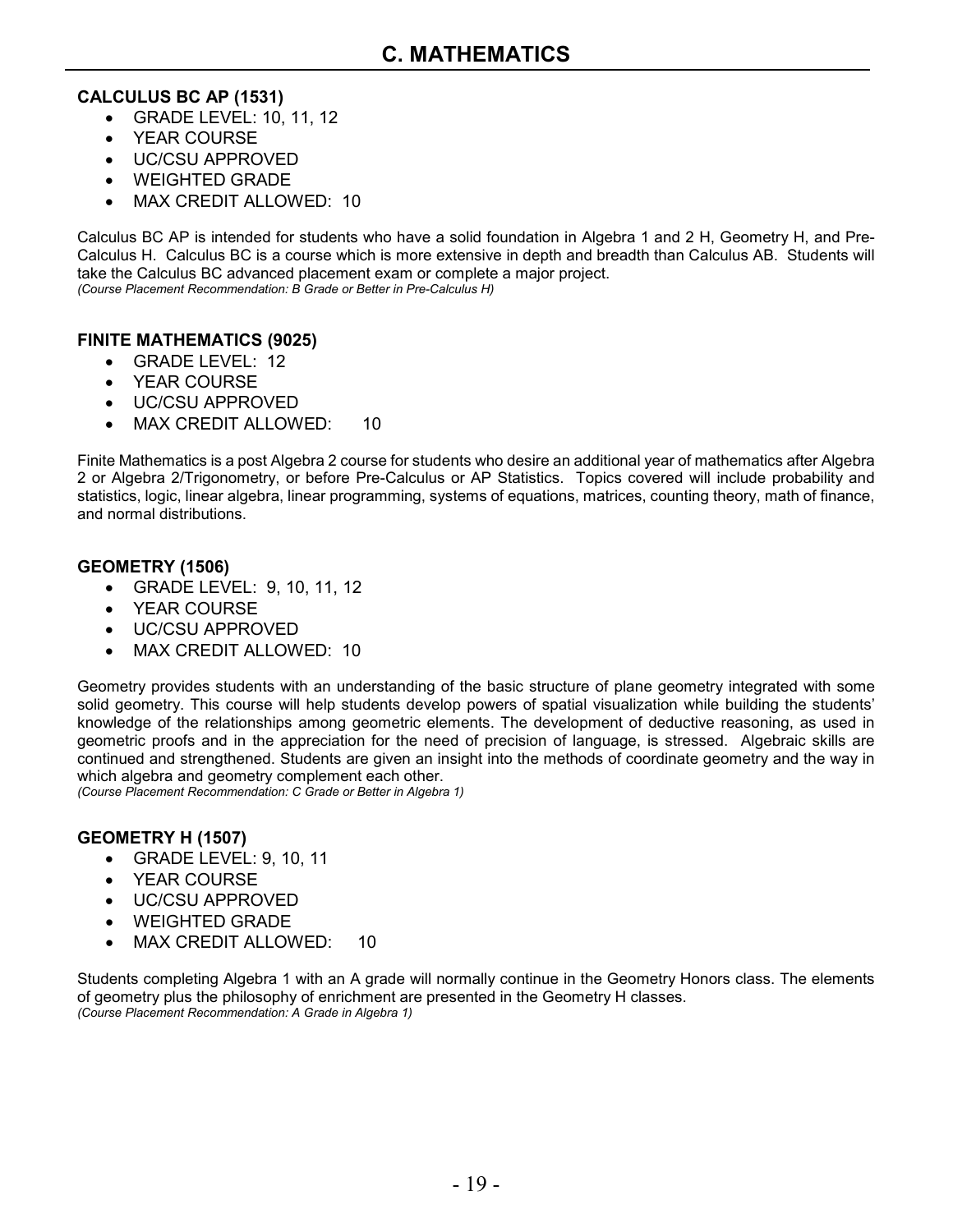#### **MATHEMATICS SL IB (9322)**

- GRADE LEVEL: 11, 12
- YEAR COURSE
- UC/CSU APPROVED
- MAX CREDIT ALLOWED: 10

Mathematical SL is designed to provide a background of mathematical thought and reasonable level of technical ability. It is intended to provide a sound mathematical basis for those students planning to pursue further studies in fields such as chemistry, economics, geography and business administration. It is a demanding course containing a variety of mathematical topics. Course work also requires the completion of a project based on mathematical research and calculation.

#### **PRE-CALCULUS (1533)**

- GRADE LEVEL: 9, 10, 11, 12
- YEAR COURSE
- UC/CSU APPROVED
- MAX CREDIT ALLOWED: 10

Topics covered include circular functions, trigonometric functions with applications, reduction of angles, solutions of triangles, identities and equations, complex numbers, matrices, rectangular and polar coordinates, parametric equations, polynomial functions, and conicity.

*(Course Placement Recommendation: C Grade or Better in Algebra 2/Trigonometry)*

#### **PRE-CALCULUS H (1529)**

- GRADE LEVEL: 9, 10, 11, 12
- YEAR COURSE
- UC/CSU APPROVED
- WEIGHTED GRADE
- MAX CREDIT ALLOWED: 10

Pre-Calculus Honors stresses in detail the properties of elementary functions: polynomial, rational, and circular functions. The course extends beyond the traditional with use of the properties of number system, analytic geometry, theory of matrices, polar graphs, vectors, parametric equations, conicity, and elementary calculus. *(Course Placement Recommendation: B Grade or Better in Algebra 2/Trigonometry H)*

#### **STATISTICS AP (1536)**

- GRADE LEVEL: 11, 12
- YEAR COURSE
- UC/CSU APPROVED
- WEIGHTED GRADE
- MAX CREDIT ALLOWED: 10

Advanced Placement Statistics is a college level mathematics course for students who wish to complete a rigorous course equivalent to a one semester, introductory, non-calculus-based college course in statistics. The purpose of the course is to introduce students to the major concepts and tools for collecting, analyzing, and drawing conclusions from data. Students are exposed to the 4 broad themes of the AP curriculum: Exploring Data; Planning a Study; Anticipating Patterns; and Statistical Inference. The goals of this course are to develop the ability to communicate statistical knowledge, both verbally and in writing; strengthen each student's confidence in his or her own statistical abilities; increase students' awareness of the importance of statistics in the world today; Prepares each student for success on the AP exam.

*(Course Placement Recommendation: C Grade or Better in Pre-Calculus or Algebra 2/Trigonometry)*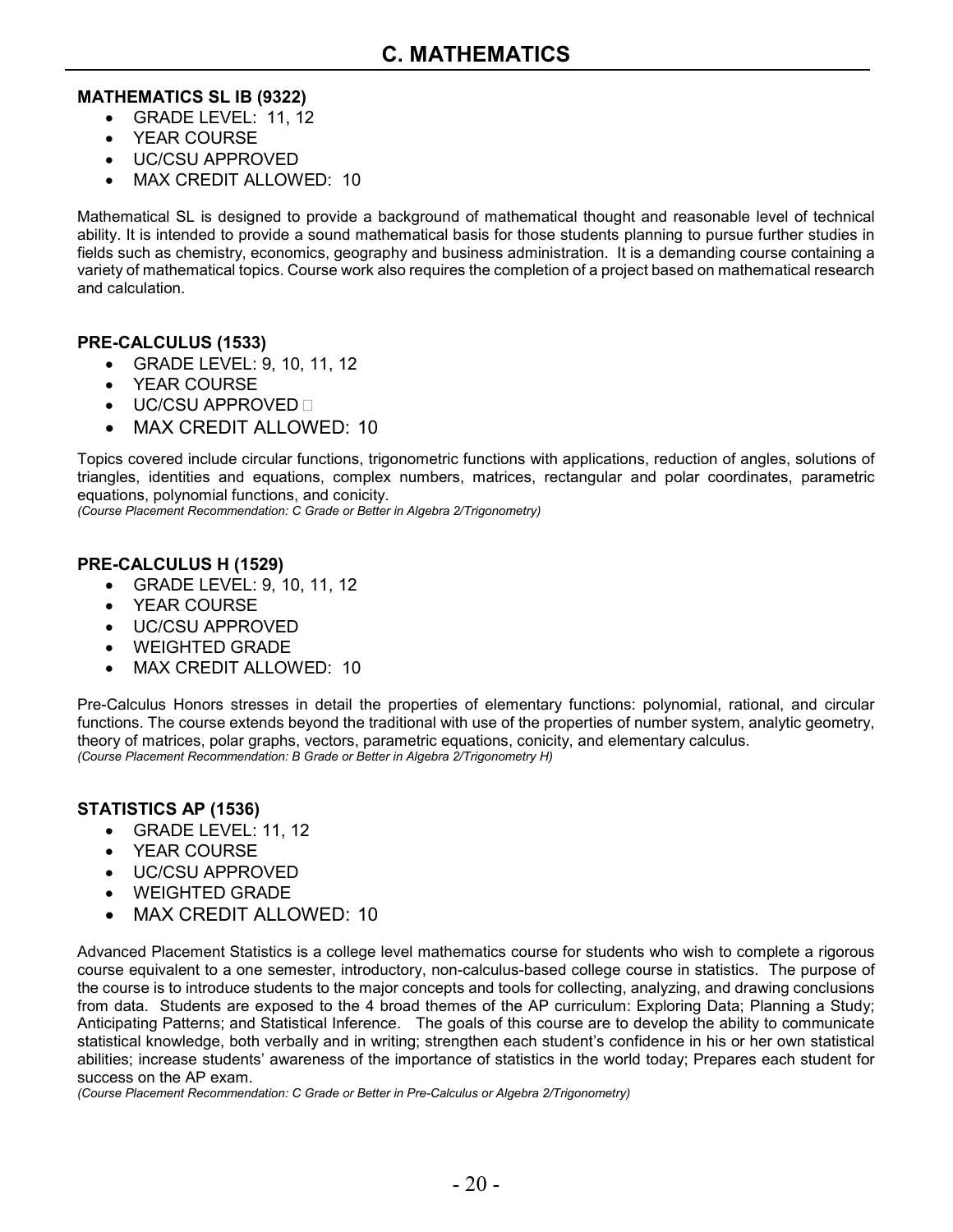#### **BIOLOGY AP (LIFE SCIENCE) (1726)**

- GRADE LEVEL: 9, 10, 11, 12
- YEAR COURSE
- UC/CSU APPROVED
- WEIGHTED GRADE
- MAX CREDIT ALLOWED: 10

Biology AP is an enriched biology class based on an investigative approach to the fundamentals of life and its processes. Course content includes investigations of unicellular organisms as well as of the more complex plants and animals. The chemical nature of organisms is researched. Students are expected to spend time on projects and to make periodic oral presentations of their findings. The course is accelerated academically with its content quantitatively and qualitatively different from Biology.

### **BIOLOGY H (LIFE SCIENCE) (1721)**

- GRADE LEVEL: 9, 10
- YEAR COURSE
- UC/CSU APPROVED
- WEIGHTED GRADE
- MAX CREDIT ALLOWED: 10

Biology Honors is a rigorous lab-oriented, standards-based science course which explores the all content areas of biology. The scientific method will be utilized to teach the process of inquiry and to help develop critical thinking skills. Special emphasis will be on measurement and data recording as it applies to investigative and laboratory experiences.

#### **BIOLOGY HIGHER LEVEL IB 2 (LIFE SCIENCE) (9308)**

- GRADE LEVEL: 12
- YEAR COURSE
- UC/CSU APPROVED
- WEIGHTED GRADE
- MAX CREDIT ALLOWED: 10

Biology Higher Level IB prepares students for the IB assessments in experimental sciences. The course work requires an internally assessed scheme of practical/investigative work and a project made up of ten hours of internally assessed practical work. Students will secure knowledge of a limited body of facts and at the same time acquire a general understanding of the subject. The unifying themes of the course are Structure and Function, University versus Diversity, Equilibrium within Systems, and Evolutions. The course may be taken as an elective by non-IB candidates as space allows.

*(Course Placement Recommendation: B Grade or Better in Biology AP)*

#### **BIOLOGY: THE LIVING EARTH (1764)**

- GRADE LEVEL: 9, 10, 11, 12
- YEAR COURSE
- UC/CSU APPROVED
- WEIGHTED GRADE
- MAX CREDIT ALLOWED: 10

Biology, the Living Earth is a standard–based class centered on life science and selected Earth Science performance expectations. The course spirals in scale, starting with ecosystems as a whole, progressing into connections within ecosystems, and then moving into evolution, linking to the study of heredity. Other related major topics of study include the characteristics of life, ecosystems, and the impacts humans have on them.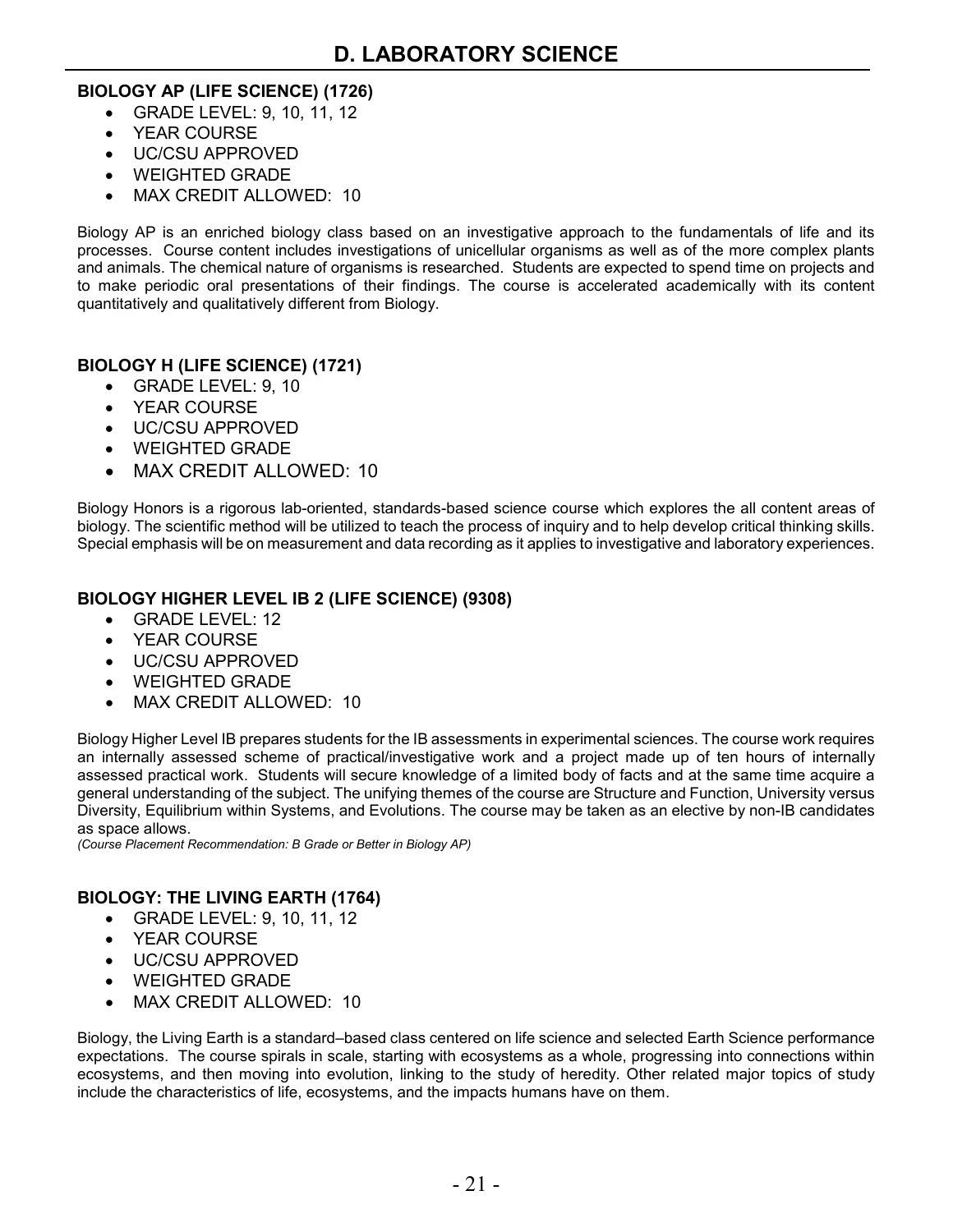#### **CHEMISTRY AP (PHYSICAL SCIENCE) (1703)**

GRADE LEVEL: 11, 12

- YEAR COURSE
- UC/CSU APPROVED
- WEIGHTED GRADE
- MAX CREDIT ALLOWED: 10

Chemistry AP is a course designed for students intending to major in science or engineering at the college level. An in-depth study of the composition, properties, structure and reactivity of matter will be incorporated into discussions, laboratory experiences, and problem-solving activities. Theoretical aspects of chemistry such as kinetic theory of gases, chemical kinetics, equilibria and the basic concepts of thermodynamics are also presented. Students are expected to develop the ability to write formal laboratory reports, answer essay questions, and analyze and solve a variety of complex problems.

*(Course Placement Recommendation: C Grade or Better in Chemistry)*

#### **CHEMISTRY H (PHYSICAL SCIENCE) (1732)**

- GRADE LEVEL: 10, 11, 12
- YEAR COURSE
- UC/CSU APPROVED
- WEIGHTED GRADE
- MAX CREDIT ALLOWED: 10

Chemistry Honors is a standards-based course designed for students intending to major in science or engineering at the college level. An in-depth study of the composition, properties, structure and reactions of matter will be incorporated into discussions, laboratory experiences, and problem-solving activities. Theoretical aspects of chemistry such as kinetic theory of gases, chemical kinetics and the basic concepts of thermodynamics are also presented. Students are expected to develop the ability to write formal laboratory reports, answer essay questions, and analyze and solve a variety of complex problems.

*(COURSE PLACEMENT RECOMMENDATION: B GRADE OR BETTER IN BIOLOGY)*

#### **CHEMISTRY IN THE EARTH SYSTEM (1765)**

- GRADE LEVEL: 10, 11, 12
- YEAR COURSE
- UC/CSU APPROVED
- MAX CREDIT ALLOWED: 10

Chemistry in the Earth System is a standards-based course that centers on how chemical processes help drive the Earth system. Beginning with macroscopic observations of familiar phenomena, the course then zooms into the microscopic, developing understanding of matter as practices and looking at the nature of practices themselves. The goal of the course is to explore the fundamentals of chemistry and essential roles that these processes play in Earth's solid geosphere, its liquid hydrosphere, and its gaseous atmosphere.

#### **CONCEPTUAL BIOLOGY (1750)**

- GRADE LEVEL: 9, 10, 11, 12
- YEAR COURSE
- UC/CSU APPROVED
- MAX CREDIT ALLOWED: 10

Conceptual Biology is a yearlong course designed to meet the essential standards of Biology laboratory science. Students will demonstrate the ability to use scientific skills and apply biological concepts to explain living organisms at the cellular and organ/system level, their interactions with the environment, and their life cycle.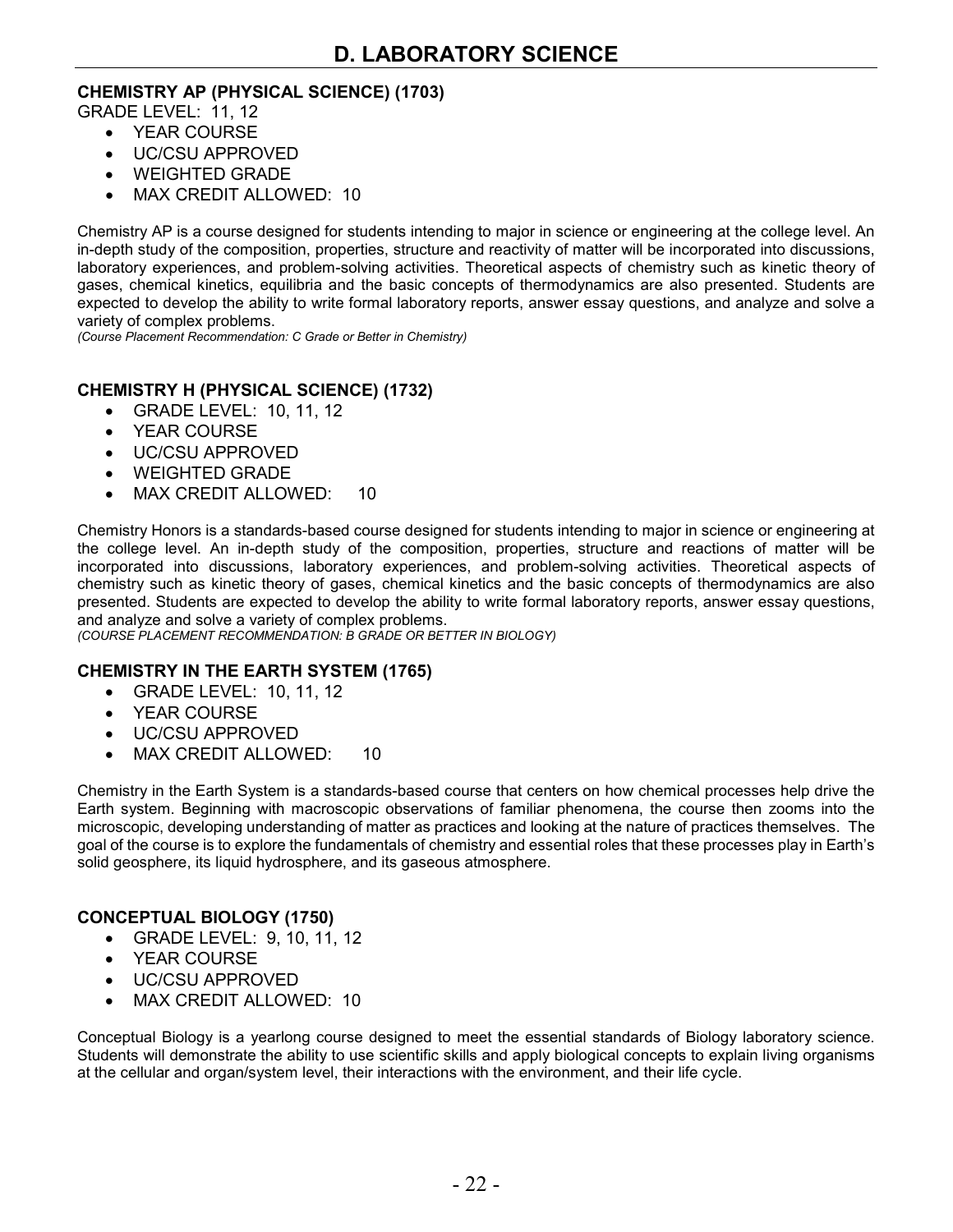#### **CONCEPTUAL CHEMISTRY (1751)**

- GRADE LEVEL: 10, 11, 12
- YEAR COURSE
- UC/CSU APPROVED
- MAX CREDIT ALLOWED: 10

Conceptual Chemistry integrates writing, mathematical, laboratory and critical thinking skills as they apply to the concepts and theories of modern chemistry. The course will focus on laboratory work to provide a framework for understanding the structure of atoms and molecules, periodicity, bonding and reactions. Labs will be used to provide the foundation for learning about acids and bases, redox reactions, kinetics, thermodynamics and thermodynamics and stoichiometry.

#### **ENVIRONMENTAL SCIENCE AP (OTHER/LIFE SCIENCE/PHYSICAL SCIENCE) (1738)**

- GRADE LEVEL: 11, 12
- YEAR COURSE
- UC/CSU APPROVED
- WEIGHTED GRADE
- MAX CREDIT ALLOWED: 10

Environmental Science AP is a one-year interdisciplinary elective course; it embraces a wide variety of topics from different areas of study. The goal of the laboratory and field investigation component of the course is to complement the classroom portion by allowing students to learn about the environment through firsthand observation. Experiences both in the laboratory and in the field provide students with important opportunities to test concepts and principles that are introduced in the classroom, explore specific problems with a depth not easily achieved otherwise, and gain an awareness of the importance of confounding variables that exist in the "real world". *(Course Placement Recommendation: C Grade or Better in Biology and Chemistry)*

#### **FORENSIC SCIENCE (OTHER/LIFE SCIENCE/PHYSICAL SCIENCE) (1739D)**

- GRADE LEVEL: 11, 12
- YEAR COURSE
- UC/CSU APPROVED
- MAX CREDIT ALLOWED: 10

Forensic science builds upon the major academic themes of Biology and Chemistry, utilizing lecture, demonstration, problem solving, and in-depth, hands-on laboratory activities and experiments in a forensic context. The course emphasizes problem solving skills, critical thinking, hands-on lab experience, and career pathways. The context focus is on the nature of physical evidence collected at a crime scene and the analyses of this evidence. Students will be engaged in forensic case studies, leadership projects, and debates.

*(Course Placement Recommendation: Successful Completion of Two Other Years of Science)*

#### **HUMAN ANATOMY & PHYSIOLOGY (OTHER/LIFE SCIENCE) (1708D)**

- GRADE LEVEL: 11, 12
- YEAR COURSE
- UC/CSU APPROVED
- MAX CREDIT ALLOWED: 10

Anatomy and Physiology is designed to give students an understanding of the structure and functions of the systems of the human body and their relationship. The course will also provide a good background for those interested in careers in the field of nursing, medicine, and public health. Topics include - structure and functional organization of systems within the human body; cellular skeletal, muscular, nervous, sensory, cardiovascular, respiratory, digestive, excretory, endocrine and reproductive. Laboratory experiences are used as a basis for the discussion and understanding basic concepts.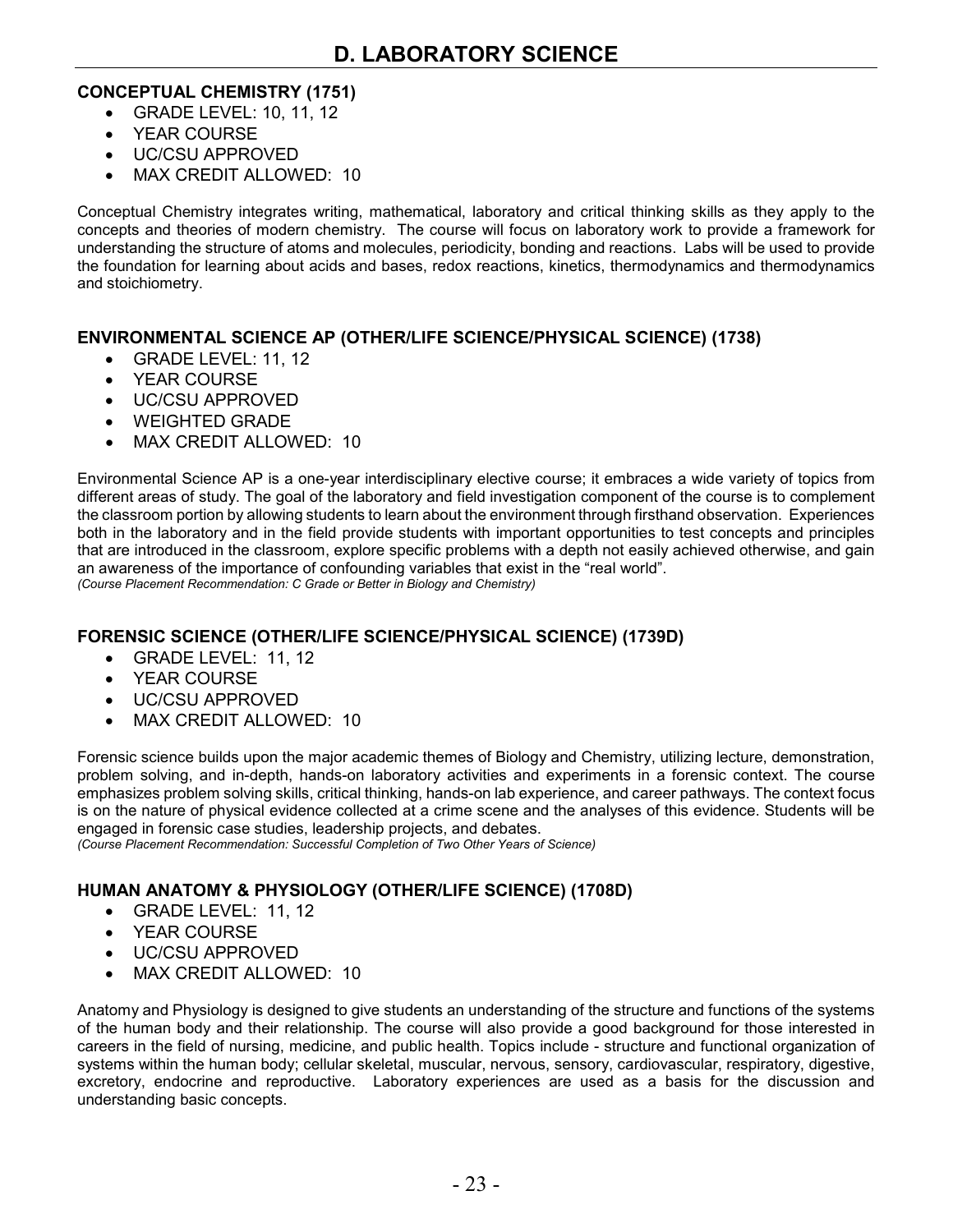#### **HUMAN BODY SYSTEMS PLTW (1123)**

- GRADE LEVEL: 9, 10, 11, 12
- YEAR COURSE
- UC/CSU APPROVED
- MAX CREDIT ALLOWED: 10

Students engage in the study of the processes, structures, and interactions of the human body systems. Important concepts in the course include communication, transport of substances, locomotion, metabolic processes, defense, and protection. The central theme is how the body systems work together to maintain homeostasis and good health. The systems are studied as "part of a whole," working together to keep the amazing human machine functioning at an optimal level.

#### **MARINE ECOLOGY (1742)**

- GRADE LEVEL: 10, 11, 12
- YEAR COURSE
- UC/CSU APPROVED
- MAX CREDIT ALLOWED: 10

Marine Ecology is a biology-based course that allows students to explore the physical, chemical, and geological characteristics that have evolved the diverse world of marine life. Students will gain an understanding of the ocean's ecosystems and the organisms living within them and they will investigate the unique structures and functions that have in our ocean's diverse environments. In this laboratory-based course, students will conduct experiments and dissections as well as perform research activities that will facilitate higher level thinking to prepare students for college level course work.

#### **OCEANOGRAPHY (PHYSICAL/LIFE SCIENCE) (1723)**

- GRADE LEVEL: 10, 11, 12
- YEAR COURSE
- UC/CSU APPROVED
- MAX CREDIT ALLOWED: 10

Oceanography is a course focused on the scientific study of Earth's oceans that combines the California high school Earth Science/Physical Science content standards. Introductory principles of Oceanography and earth sciences will be explored, including the origins of the earth's oceans, sea floor features, seawater chemistry, ocean physics, atmospheric conditions, ocean circulation patterns, waves, tides and life in the sea.

#### **AP PHYSICS 1 – ALGEBRA BASED (PHYSICAL SCIENCE) (1727)**

- GRADE LEVEL: 10, 11, 12
- YEAR COURSE
- UC/CSU APPROVED
- WEIGHTED GRADE
- MAX CREDIT ALLOWED: 10

AP Physics 1 is a year-long introductory, algebra-based, college-level physics course that explores topics such as Newtonian mechanics including rotational motion; work, energy, and power; mechanical waves and sound; and introductory simple circuits. Through inquiry-based learning, students will develop scientific critical thinking and reasoning skills. Topics of special interest will be studied, and laboratory work will be performed. Students taking this course are expected to take the corresponding Advanced Placement (AP) exam in May. *(Course Placement Recommendation: B Grade or Better in Biology and Chemistry)*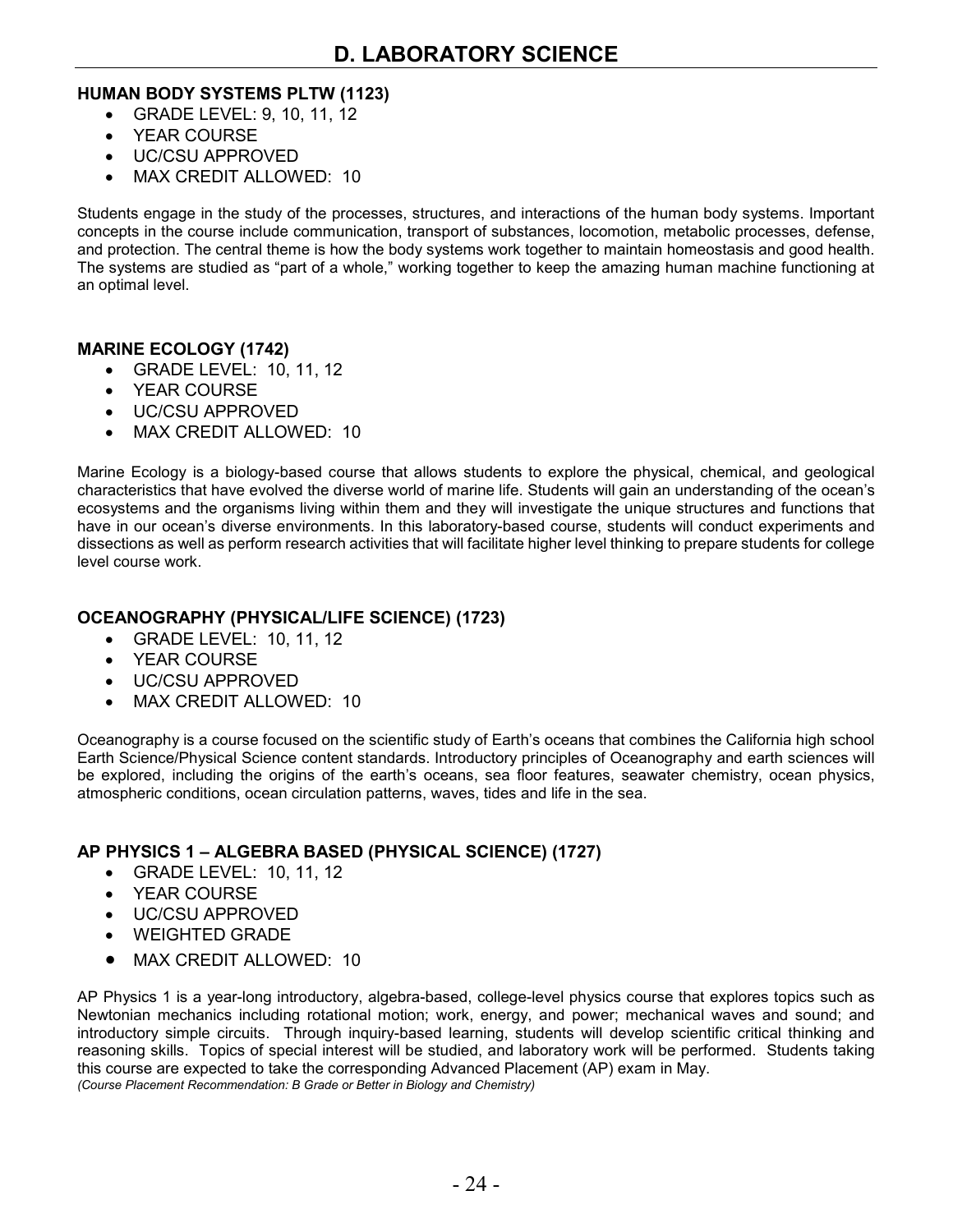#### **AP PHYSICS 2– ALGEBRA BASED (PHYSICAL SCIENCE) (1728)**

- GRADE LEVEL: 11, 12
- YEAR COURSE
- UC/CSU APPROVED
- WEIGHTED GRADE
- MAX CREDIT ALLOWED: 10

AP Physics 2 is the second year of an introductory, algebra-based, college-level set of physics courses that explore topics such as fluid statics and dynamics; thermodynamics with kinetic theory; PV diagrams and probability; electrostatics; electrical circuits with capacitors; magnetic fields; electromagnetism; physical and geometric optics; and quantum, atomic, and nuclear physics. Through inquiry-based learning, students will develop scientific critical thinking and reasoning skills. Topics of special interest will be studied, and laboratory work will be performed. Students taking this course are expected to take the corresponding Advanced Placement exam in May. *(Course Placement Recommendation: C Grade or Better in Physics 1 AP)*

#### **PHYSICS IN THE UNIVERSE (1766)**

- GRADE LEVEL: 11, 12
- YEAR COURSE
- UC/CSU APPROVED
- MAX CREDIT ALLOWED: 10

Physics in the Universe is a standard–based course that centers on how physical processes govern everything in the universe. The course emphasizes society's use of technology and humanity's impact on natural systems. The laws of physics are utilized to interpret processes that shape the Earth system and are applied in a range of contexts. The goal of the course is to provide students with an understanding of physics concepts in order to develop scientific critical thinking and reasoning skills.

#### **PRINCIPLES OF BIOMEDICAL SCIENCES PLTW (1122)**

- GRADE LEVEL: 9, 10, 11, 12
- YEAR COURSE
- UC/CSU APPROVED
- MAX CREDIT ALLOWED: 10

Students investigate the human body systems and various health conditions including heart disease, diabetes, sicklecell disease, hypercholesterolemia, and infectious diseases. They determine the factors that led to the death of a fictional person and investigate lifestyle choices and medical treatments that might have prolonged the person's life. Key biological concepts including homeostasis, metabolism, inheritance of traits, feedback systems, and defense against disease are embedded in the curriculum.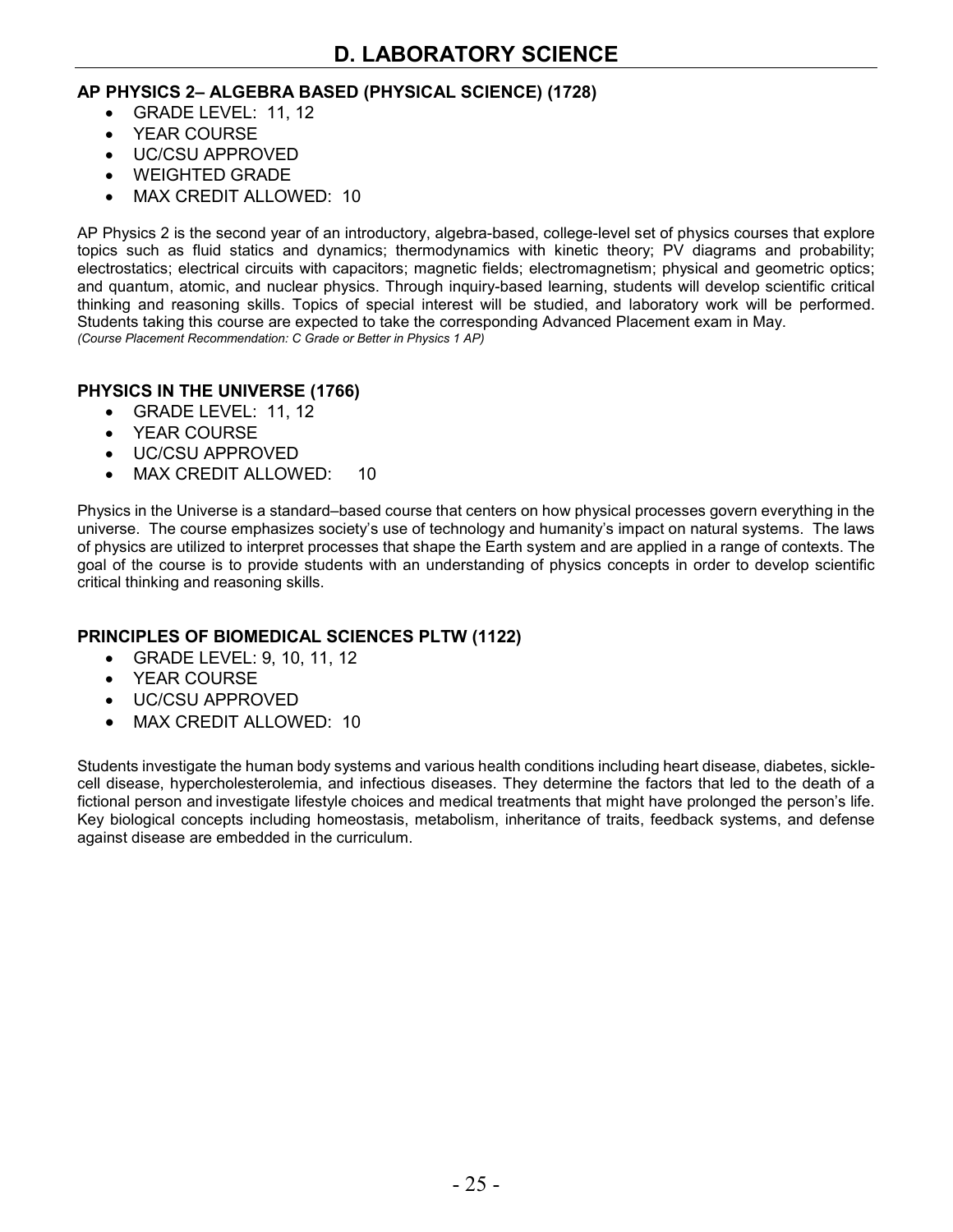#### **CHINESE 1 (1427)**

- GRADE LEVEL: 9, 10, 11, 12
- YEAR COURSE
- UC/CSU APPROVED
- MAX CREDIT ALLOWED: 10

Chinese 1 student will master a vocabulary that will allow them to comprehend spoken Chinese. Students will be able to function and interact with native speakers in complete or complex sentences. Most will be able to interact comfortably in situations that require the use of basic information. Students will learn about the culture, history and geography of the Chinese-speaking countries.

#### **CHINESE 2 (1428)**

- GRADE LEVEL: 9, 10, 11, 12
- YEAR COURSE
- UC/CSU APPROVED
- MAX CREDIT ALLOWED: 10

Chinese 2 students will learn new grammar structures and apply them to different situations. They will increase their vocabulary and improve their ability to comprehend written and spoken material. Students will refine their speaking proficiency. They will read selections of greater difficulty and will improve their writing skills, utilizing new vocabulary and grammar concepts. Students will learn about the culture, history, and geography of the Chinese-speaking countries.

*(Course Placement Recommendation: C Grade or Better in Chinese Level 1)*

## **CHINESE 3 (1431)**

- GRADE LEVEL: 10, 11, 12
- YEAR COURSE
- UC/CSU APPROVED
- MAX CREDIT ALLOWED: 10

Chinese 3 students will continue to grow in language proficiency, fluency, and cultural understanding. They will review fundamental structures mastered in Levels 1 and 2. They will improve their speaking proficiency by expressing themselves in a variety of situations including group discussions, improvised conversations, and oral presentations. Students will read a variety of literary forms, including non-fiction, poetry, and prose. They will develop writing skills allowing them to express their own ideas in Chinese.

*(Course Placement Recommendation: C Grade or Better in Chinese Level 2)*

#### **CHINESE 4 H (1432)**

- GRADE LEVEL: 11, 12
- YEAR COURSE
- UC/CSU APPROVED
- WEIGHTED GRADE
- MAX CREDIT ALLOWED: 10

In Chinese 4 Honors, students will continue to develop their language skills. They will be required to perform at a higher level of proficiency in all skill areas: listening, comprehension, speaking, reading, and writing. Practice of spoken and written Chinese in communicative activities will be conducted. Students will use more sophisticated vocabulary and speech patterns to continue expanding their awareness of Chinese culture. This course is conducted mostly in Chinese.

*(Course Placement Recommendation: B Grade or Better in Chinese Level 3)*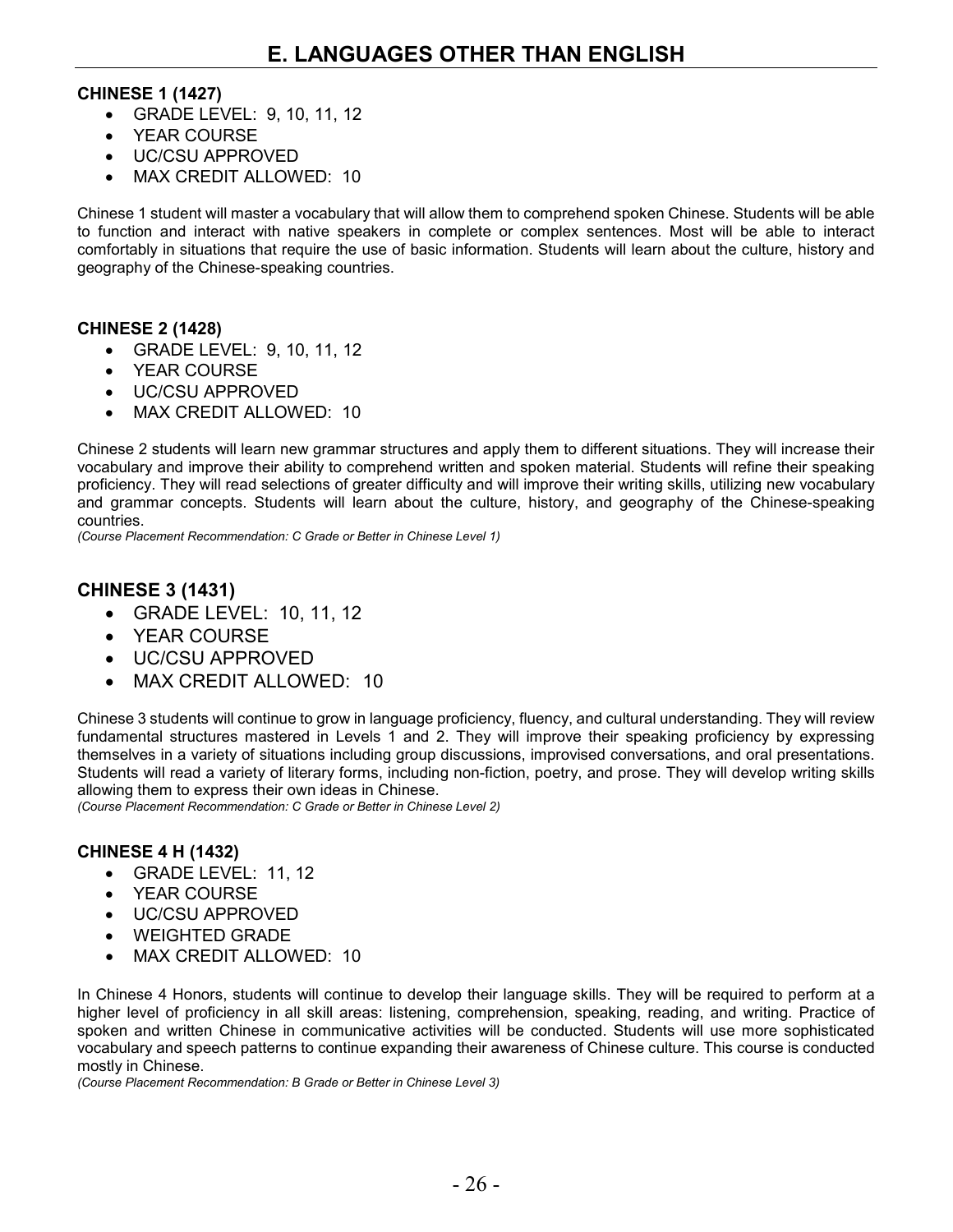#### **CHINESE LANGUAGE AP (1433)**

- GRADE LEVEL: 9, 10, 11, 12
- YEAR COURSE
- UC/CSU APPROVED
- WEIGHTED GRADE
- MAX CREDIT ALLOWED: 10

Chinese Language AP is designed to deepen students' immersion into the Mandarin Chinese language and culture. Students will continue to grow in language proficiency, fluency, and cultural understanding. The course will prepare students to demonstrate their level of Chinese proficiency. Students focus on language proficiency while interweaving level-and age-appropriate cultural content throughout the course and providing frequent formative assessment of students' developing proficiencies within the context of their learning. *(Course Placement Recommendation: B Grade or better in Chinese Level 4)*

#### **FRENCH 1 (1400)**

- GRADE LEVEL: 9, 10, 11, 12
- YEAR COURSE
- UC/CSU APPROVED
- MAX CREDIT ALLOWED: 10

In French 1, students will master a vocabulary that will allow them to comprehend spoken French. They will be able to function and interact with native speakers in complete or complex sentences. Most will be able to interact comfortably in situations that require the use of basic information. Students will learn about the culture, history and geography of the French-speaking countries.

#### **FRENCH 2 (1401)**

- GRADE LEVEL: 9, 10, 11, 12
- YEAR COURSE
- UC/CSU APPROVED
- MAX CREDIT ALLOWED: 10

French 2 students will learn new grammar structures and apply them to different situations. They will increase their vocabulary and improve their ability to comprehend written and spoken material. Students will refine their speaking proficiency. They will read selections of greater difficulty and will improve their writing skills, utilizing new vocabulary and grammar concepts. Students will learn about the culture, history, and geography of the French-speaking countries.

*(Course Placement Recommendation: C Grade or Better in French Level 1)*

#### **FRENCH 3 (1402)**

- GRADE LEVEL: 10, 11, 12
- YEAR COURSE
- UC/CSU APPROVED
- MAX CREDIT ALLOWED: 10

In French 3, students will continue to grow in language proficiency, fluency, and cultural understanding. They will review fundamental structures mastered in Levels 1 and 2. They will improve their speaking proficiency by expressing themselves in a variety of situations including group discussions, improvised conversations and oral presentations. Students will read a variety of literary forms. They will develop writing skills allowing them to express their own ideas in French.

*(Course Placement Recommendation: C Grade or Better in French Level 2)*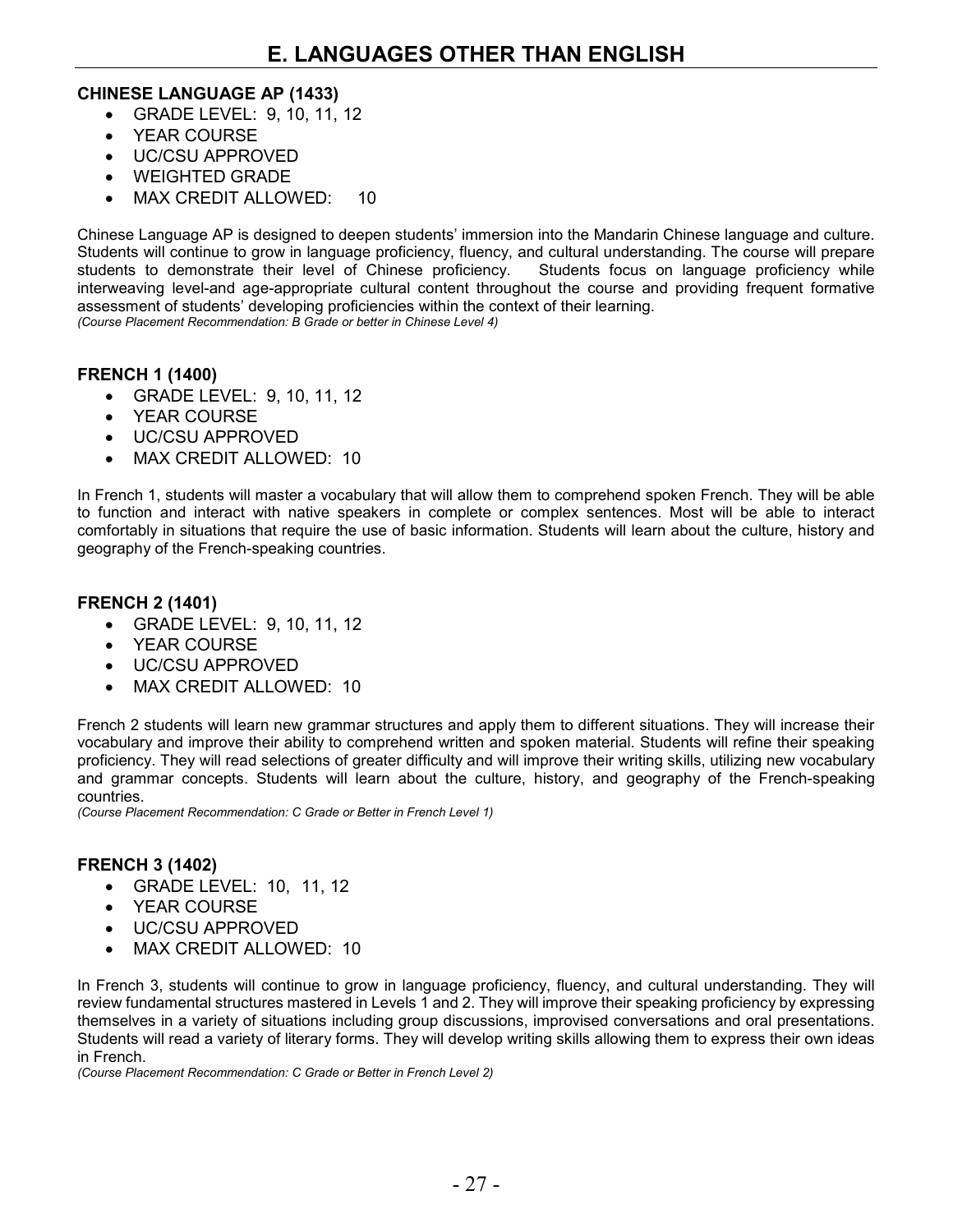#### **FRENCH 4 H (1436)**

- GRADE LEVEL: 11, 12
- YEAR COURSE
- UC/CSU APPROVED
- WEIGHTED GRADE
- MAX CREDIT ALLOWED:10

French 4 Honors students will continue to develop their language skills. They will be required to perform at a higher level of proficiency in all skill areas: listening, comprehension, speaking, reading, and writing. Students will read a variety of materials and use French whenever possible in daily discussions and conversations. Students will use more sophisticated vocabulary and speech patterns and continue to expand their awareness of French culture. *(Course Placement Recommendation: B Grade or Better in French Level 3)*

#### **FRENCH LANGUAGE AP (1406)**

- GRADE LEVEL: 11, 12
- YEAR COURSE
- UC/CSU APPROVED
- WEIGHTED GRADE
- MAX CREDIT ALLOWED: 10

French Language AP students will continue to develop language proficiency and fluency with a greater degree of sophistication and spontaneity. Students will be able to speak and to write at length about many topics, including their personal interests, opinions, and experiences. Students will be able to comprehend native speakers and authentic materials in most situations and continue to study literature and culture.

*(Course Placement Recommendation: B Grade or Better in French Level 4 H)*

#### **LATIN 1 (1421)**

- GRADE LEVEL: 9, 10, 11, 12
- YEAR COURSE
- UC/CSU APPROVED
- MAX CREDIT ALLOWED: 10

Latin 1 teaches skills for reading, listening, speaking, and understanding the Latin language and literature. A student becomes acquainted with the roots of his own language, builds an English vocabulary of his own, and is exposed to the rhetoric and literary skills of the Greeks and Romans who fashioned our civilization. Ancient people, laws, customs, and folk-tales will be studied through translations, reports, and the use of multimedia such as tapes, records, slides, films, transparencies, and overlays.

#### **LATIN 2 (1422)**

- GRADE LEVEL: 9, 10, 11, 12
- YEAR COURSE
- UC/CSU APPROVED
- MAX CREDIT ALLOWED: 10

Latin 2 is a continuation and reinforcement of the skills and objectives described for Latin 1. Completion of the study of the fundamentals of Latin grammar and graded readings by Roman writers comprise the main segment of the second level. Students expand their knowledge of the Near East and Mediterranean people to a greater appreciation of the themes and values of classical civilization.

*(Course Placement Recommendation: C Grade or Better in Latin Level 1)*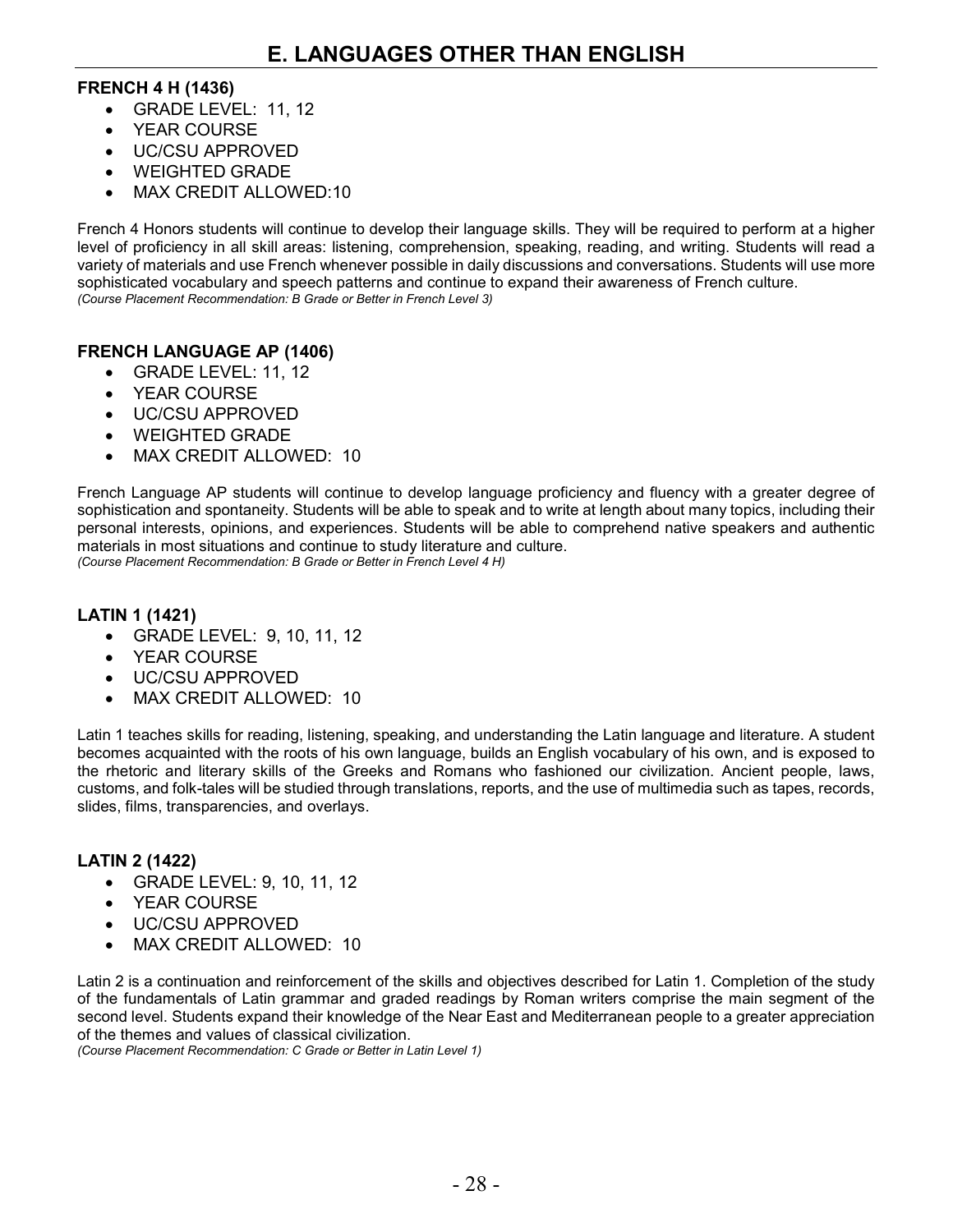#### **LATIN 3 (1423)**

- GRADE LEVEL: 11, 12
- YEAR COURSE
- UC/CSU APPROVED
- MAX CREDIT ALLOWED: 10

Latin 3 students continue the study of the Latin language, literature, civilization and culture of the Greco-Roman world, and the transmission of Western ideas and ideals with their resulting influence upon contemporary life. Students will learn the basic nature of poetry, prosody, and the literary contribution of the Roman poets. *(Course Placement Recommendation: C Grade or Better in Latin Level 2)*

#### **LATIN 4 H (1442)**

- GRADE LEVEL: 11, 12
- YEAR COURSE
- UC/CSU APPROVED
- WEIGHTED GRADE
- MAX CREDIT ALLOWED: 10

Latin 4 Honors continues the instruction of Latin and the Greco-Roman world by means of Greek and Roman literature, drama, mythology, art, history, philosophy, and archeology. Students compare the Aeneid with the Odyssey and the Iliad and thereby reach an understanding of the epic genre.

*(Course Placement Recommendation: B Grade or Better in Latin Level 3)*

#### **SPANISH 1 (1414)**

- GRADE LEVEL: 9, 10, 11, 12
- YEAR COURSE
- UC/CSU APPROVED
- MAX CREDIT ALLOWED: 10

Students in Spanish 1 will have acquired a basic vocabulary of approximately 1,000 words. Most will be able to interact comfortably in situations which require the use of basic information. They will be able to introduce themselves, family members or friends, talk about likes and dislikes, describe clothing (colors), appearance, mood, personality; make statements about dates, weather, seasonal activities, etc. In addition, they will be able to discuss other subjects recognizing similar/distinct attitudes between their own culture and the culture of the Hispanic world.

#### **SPANISH 2 (1415)**

- GRADE LEVEL: 9,10, 11, 12
- YEAR COURSE
- UC/CSU APPROVED
- MAX CREDIT ALLOWED: 10

After two years, students in Spanish 2 will comprehend many everyday phrases dealing with time, dates, places, professions, weather, travel, self and family. Students will recognize differences in the present, past, and future tenses and make correct responses within their vocabulary range. Students will understand stories and other longer passages from the presented vocabulary. At the end of the second year, students will have acquired a listening comprehension vocabulary of more than 1,400 words. Students will continue to study the culture of the Hispanic world.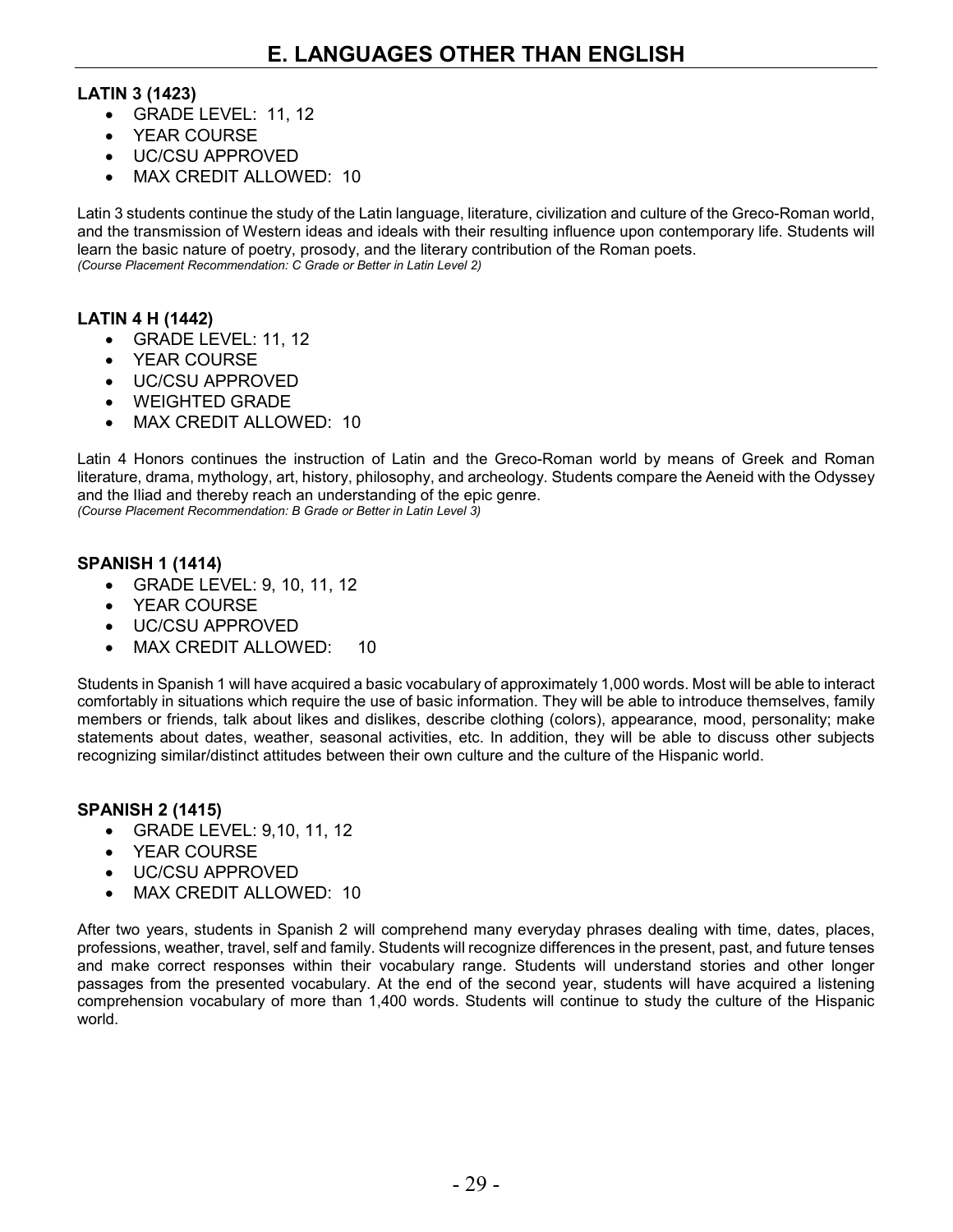#### **SPANISH 3 (1416)**

- GRADE LEVEL: 10, 11, 12
- YEAR COURSE
- UC/CSU APPROVED
- MAX CREDIT ALLOWED: 10

In Spanish 3, students will continue to grow in language proficiency, fluency, and cultural understanding. They will learn new grammar structures and vocabulary and will improve their speaking proficiency by expressing themselves in a variety of situations. There will be an increasing use of authentic material to improve listening and reading comprehension. They will develop writing skills allowing them to express their own ideas in Spanish. *(Course Placement Recommendation: C Grade or Better in Spanish Level 2)*

#### **SPANISH 4 H (1440)**

- GRADE LEVEL: 11, 12
- YEAR COURSE
- UC/CSU APPROVED
- WEIGHTED GRADE
- MAX CREDIT ALLOWED: 10

Spanish 4 Honors students will continue to develop their language skills. They will be required to perform at a higher level of proficiency in all skill areas: listening, comprehension, speaking, reading, and writing. Students will read a variety of materials and use Spanish whenever possible in daily discussions and conversations. Students will use more sophisticated vocabulary and speech patterns. They will continue to expand their awareness of Hispanic culture. *(Course Placement Recommendation: B Grade or Better in Spanish Level 3)*

#### **SPANISH LANGUAGE AP (1420)**

- GRADE LEVEL: 11, 12
- YEAR COURSE
- UC/CSU APPROVED
- WEIGHTED GRADE
- MAX CREDIT ALLOWED: 10

Spanish Language AP students will continue to develop language proficiency and fluency with a greater degree of sophistication and spontaneity. Students will be able to speak and to write at length about many topics, including their personal interests, opinions, experiences, and be able to comprehend native speakers and authentic materials in most situations. Students will continue to study literature and culture. *(Course Placement Recommendation: B Grade or Better in Spanish Level 4 H or SNS)*

#### **SPANISH FOR NATIVE SPEAKERS 1 (1435)**

- GRADE LEVEL: 9, 10, 11, 12
- YEAR COURSE
- UC/CSU APPROVED
- MAX CREDIT ALLOWED: 10

Spanish for Native Speakers 1 is designed for students who speak Spanish fluently and want to improve their reading, writing, listening and speaking skills in Spanish. Emphasis is placed on composition, grammar, spelling and reading comprehension. Students are introduced to the literature and culture of the Spanish speaking world. The University of California considers this course to be the equivalent of 1 year of a foreign language.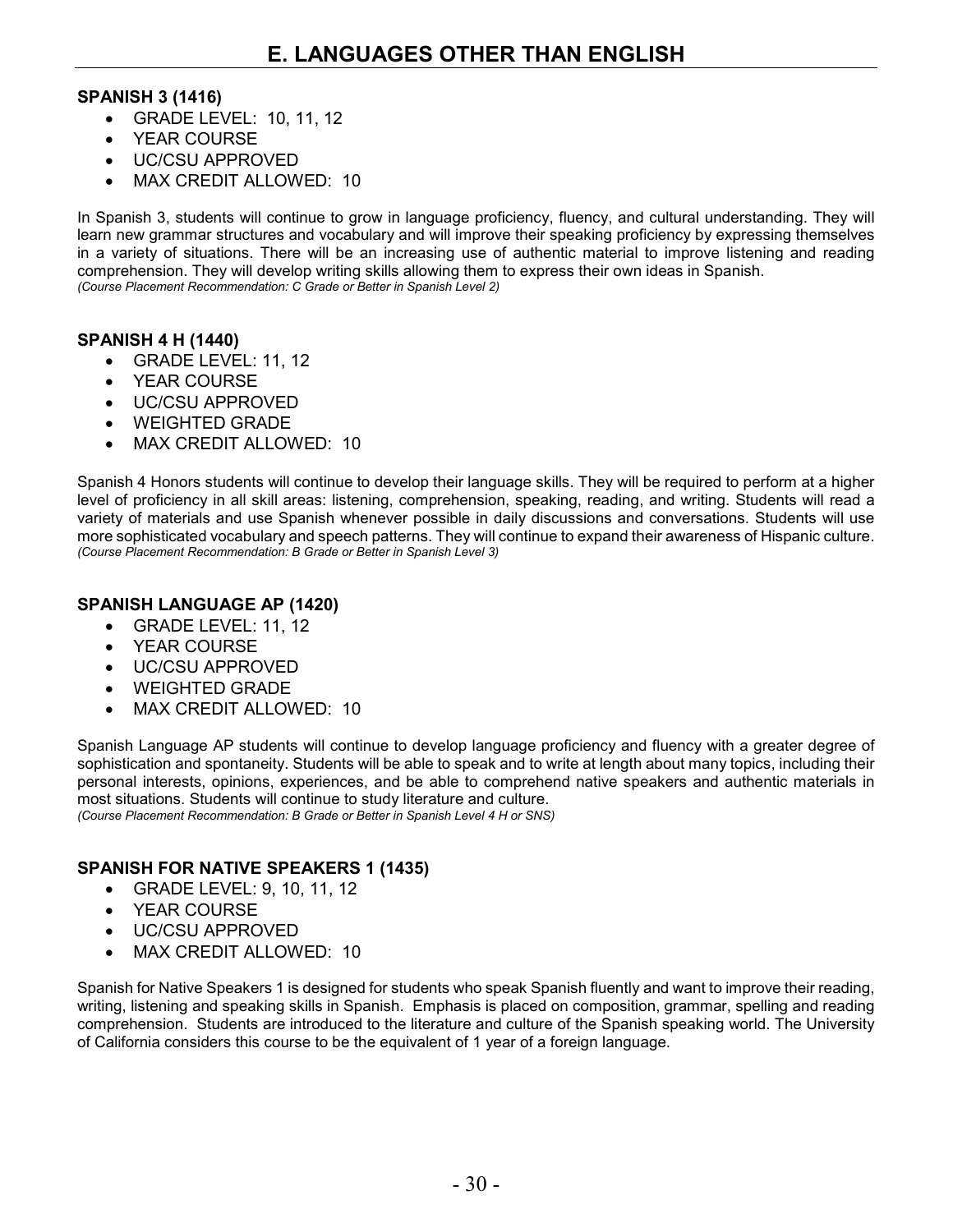#### **SPANISH FOR NATIVE SPEAKERS 2 (1443)**

- GRADE LEVEL: 9, 10, 11, 12
- YEAR COURSE
- UC/CSU APPROVED
- MAX CREDIT ALLOWED: 10

Spanish for Native Speakers 2 is designed for students who have completed Spanish for Native Speakers 1 or demonstrate proficiency in Spanish. Emphasis is on improving Spanish writing skills and grammar, and exploring Spanish, Chicano and Latin American literature, culture and history. Students are introduced to the literature and culture of the Spanish speaking world. The University of California considers this course to be the equivalent of 2 years of a foreign language.

*(Course Placement Recommendation: C Grade or Better in Spanish NS Level 1)*

#### **SPANISH FOR NATIVE SPEAKERS 3 (1444)**

- GRADE LEVEL: 10, 11, 12
- YEAR COURSE
- UC/CSU APPROVED
- MAX CREDIT ALLOWED: 10

Spanish for Native Speakers 3 is designed for students who have completed Spanish for Native Speakers 2 demonstrate proficiency in Spanish. Emphasis is on improving Spanish writing skills and grammar, and exploring Spanish, Chicano and Latin American literature, culture and history. The University of California system considers this course to be the equivalent of 3 years of a foreign language.

*(Course Placement Recommendation: C Grade or Better in Spanish NS Level 2)*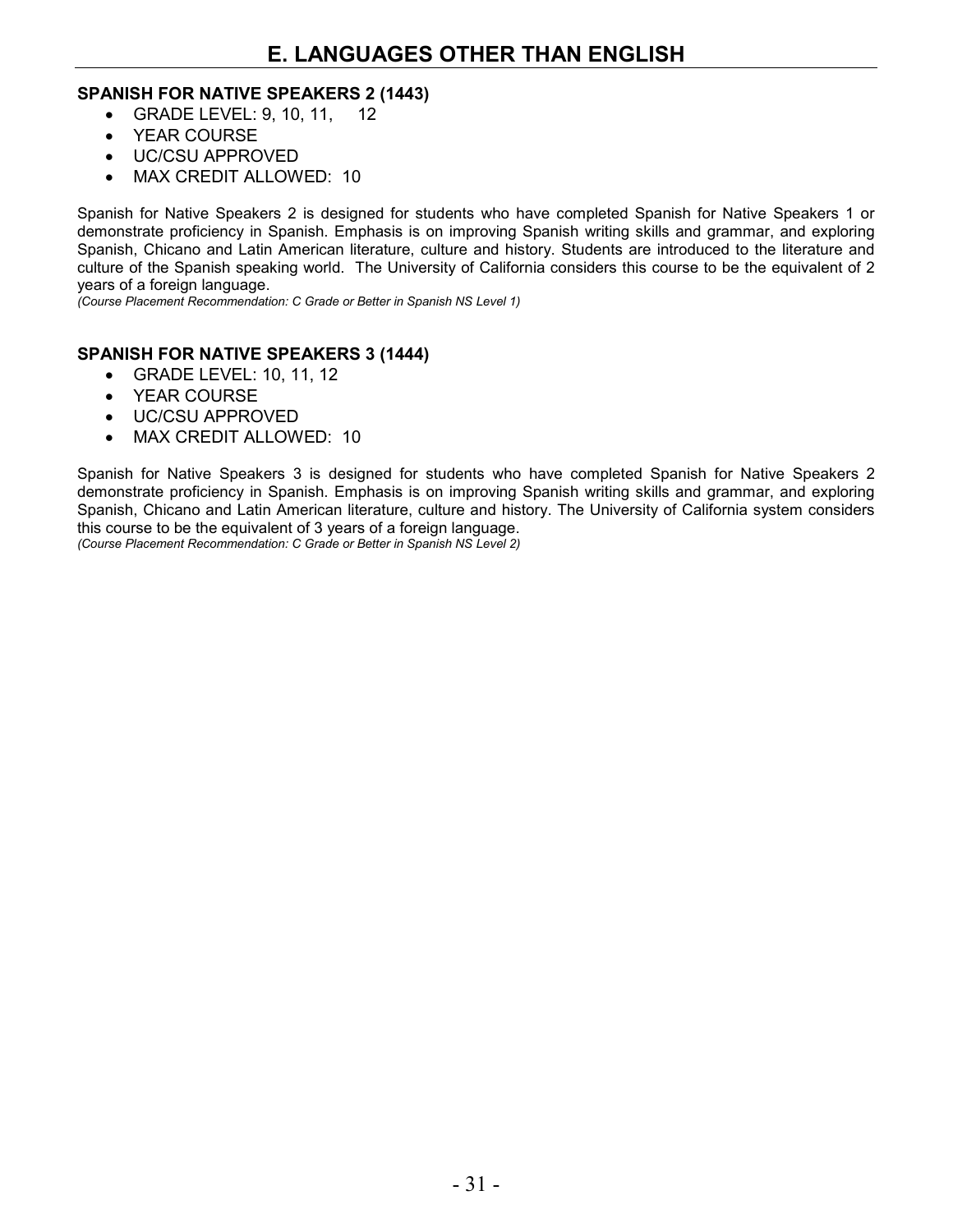#### **ADVANCED DRAWING AND PAINTING (1302)**

- GRADE LEVEL: 10, 11, 12
- YEAR COURSE
- UC/CSU APPROVED
- MAX CREDIT ALLOWED: 10

Advanced Drawing and Painting is a yearlong course offering the opportunity to develop and expand abilities of observation, imagination, and expression. The main areas of in-depth study are drawing and painting techniques and media, color theory and surface qualities with an emphasis on communicating and expressing emotions and moods with the use of color. Current and past trends are studied as they relate to the various assignments.

#### **ART HISTORY AP (1353)**

- GRADE LEVEL: 11, 12
- YEAR COURSE
- UC/CSU APPROVED
- WEIGHTED GRADE
- MAX CREDIT ALLOWED: 10

Art History AP deals with the understanding, appreciation and enjoyment of architecture, sculpture and painting within historical and cultural contexts from prehistory to the present. Students learn to look at works of art critically, with intelligence and sensitivity, and to articulate what they see and experience.

#### **BAND ADVANCED (1336)**

- GRADE LEVEL: 9, 10, 11, 12
- YEAR COURSE
- UC/CSU APPROVED
- MAX CREDIT ALLOWED: 40

The Advanced Band ensemble studies and performs music written for varying combinations of wind and percussion instruments. Emphasis is on ensemble techniques including articulation, balance, bow technique, phrasing, expression and accompanying. Concerts typically include works for small groups as well as those for full symphonic orchestra. Second semester Band Advanced includes rehearsal and performance of literature written for large jazz ensemble with emphasis on methods and materials. Music will include works for small jazz combos. Course provides a laboratory setting for student arrangers and composers.

#### **BASS CHOIR (1340)**

- GRADE LEVEL: 9, 10, 11, 12
- YEAR COURSE
- UC/CSU APPROVED
- MAX CREDIT ALLOWED: 40

Bass Choir is devoted to the study and performance of music from various time periods and contrasting styles. Students acquire skills in reading music notation and develop ensemble techniques including posture, breath control, correct tone production and diction. Vocal technique addresses the needs of the developing male voice in the lowest vocal part of an ensemble.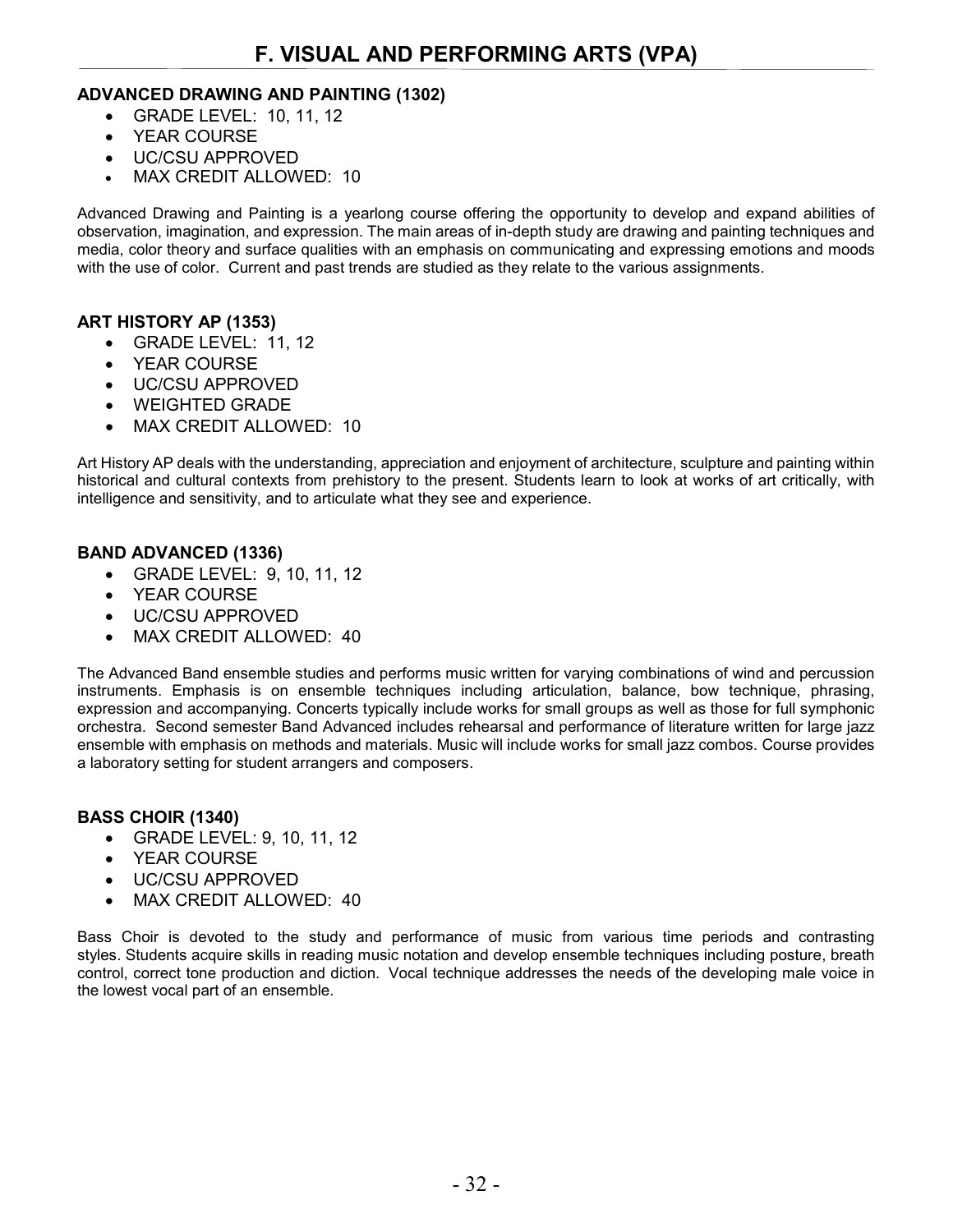#### **CERAMICS (1362)**

- GRADE LEVEL: 9, 10, 11, 12
- YEAR COURSE
- UC/CSU APPROVED
- MAX CREDIT ALLOWED: 10

Ceramics is designed to give all students a meaningful introduction to the breadth and depth of the visual arts. Students will be provided with opportunities to articulate their thoughts artistically, verbally, and through writing. Acquisition of art knowledge and skill in artistic perception will enable students to apply critical thinking and problem solving in an ongoing exploration of the subject of art.

#### **CHAMBER ORCHESTRA (1363)**

- GRADE LEVEL: 9, 10, 11, 12
- YEAR COURSE
- UC/CSU APPROVED
- MAX CREDIT ALLOWED: 40

Chamber Orchestra is a course designed for students in need of additional and articulated levels of orchestra for an ensemble. This course is devoted to the study and performance of music written for orchestral string instruments. Students acquire skills in reading music notation and develop ensemble techniques including articulation, balance, phrasing, expression, bow technique and accompanying. Concerts include works for the full ensemble representative of standard orchestral literature as well as contemporary works and original works by students.

#### **CONCERT CHOIR (1339)**

- GRADE LEVEL: 9, 10, 11, 12
- YEAR COURSE
- UC/CSU APPROVED
- MAX CREDIT ALLOWED: 40

Concert Choir singers are chosen according to ability, talent, and determination and expected to have a foundation in music, singing, and theory. Following a part is one of the requirements, and a sense of rhythms and feeling of music are mandatory. Students gain an understanding of music they perform and at the same time learn more about historical periods of music. Students study all types of four-part choral literature, choral techniques, music reading, and ear training. Public performance is a part of the training.

#### **CONCERT ORCHESTRA (1350)**

- GRADE LEVEL: 9, 10, 11, 12
- YEAR COURSE
- UC/CSU APPROVED
- MAX CREDIT ALLOWED: 40

Concert Orchestra is an ensemble devoted to the study and performance of music written for varying combinations of string instruments. Emphasis is on ensemble techniques that include articulation, balance, bow technique, phrasing, expression, and accompanying. Concerts typically include works for small groups as well as those for full symphonic orchestra.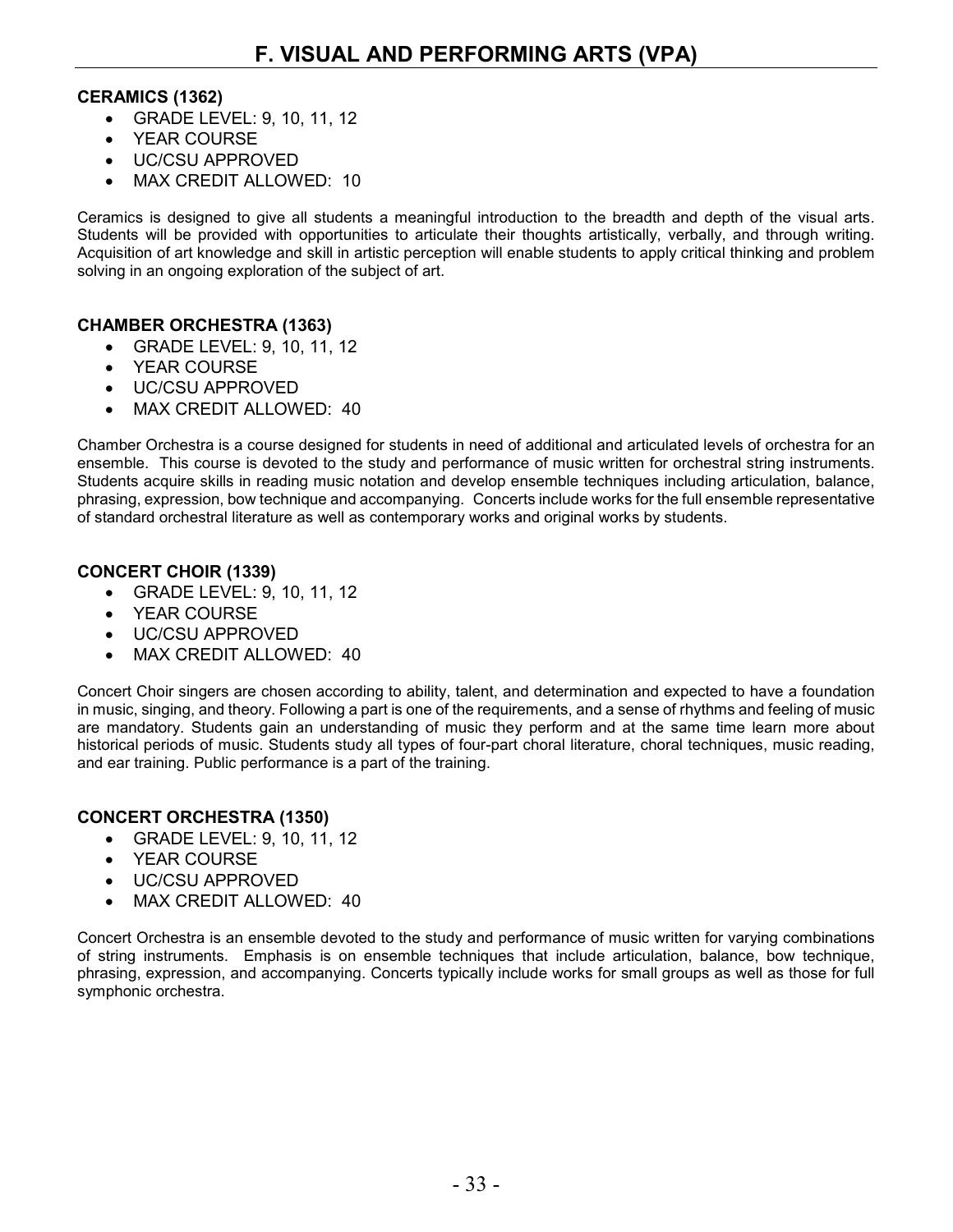#### **DANCE EXPLORATION (1331)**

- GRADE LEVEL: 9, 10, 11, 12
- YEAR COURSE
- UC/CSU APPROVED
- MAX CREDIT ALLOWED: 40

Dance Exploration is a studio workshop in contemporary dance trends emphasizing the basic movement principles of jazz, modern, and ballet. Performance opportunities available by audition.

#### **DIGITAL FILMMAKING (1371)**

- GRADE LEVEL: 9, 10, 11, 12
- YEAR COURSE
- UC/CSU APPROVED
- WEIGHTED GRADE
- MAX CREDIT ALLOWED: 10

From idea to script to final film, students will learn the fundamentals of motion picture production while collaborating with peers on short form digital video projects. The class will take a hands-on approach and introduce the students to the creative side of filmmaking (script and film analysis, working with actors, visualization, storyboarding techniques) the basic technical aspects of the filming process (camera, lights, editing) and the importance of editing and sound in the final product.

Through exploration in class exercises, workshops of their own projects and projects of others, analysis of studio produced films, and completion of progressively more difficult projects according to deadlines, students will begin to understand how the many layers of cinematic storytelling—technical, aesthetic, and emotional work together to reach and essentially move an audience.

#### **DIGITAL VIDEO PRODUCTION (1165)**

- GRADE LEVEL: 9, 10, 11, 12
- YEAR COURSE
- UC/CSU APPROVED
- MAX CREDIT ALLOWED: 40

In Digital Video Production, students will learn to appreciate film through creative video productions. The framework for the class is the study of the art of filmmaking and the creative process that precedes any film or television project. A film is the product of creativity, writing, rewriting, collaboration, and more rewrites. All students are expected to develop proficiency in each of the creative steps required for successful production**.**

#### **DRAMA (1329)**

- GRADE LEVEL: 9, 10, 11, 12,
- YEAR COURSE
- UC/CSU APPROVED
- MAX CREDIT ALLOWED: 10

Drama introduces the basics of acting technique, discipline, and stage movement through pantomime, improvisation, cuttings, and scenes. An appreciation of dramatic literature is also developed through reading, writing critiques, listening, viewing of plays, and writing original scenes and monologues. Active participation is required.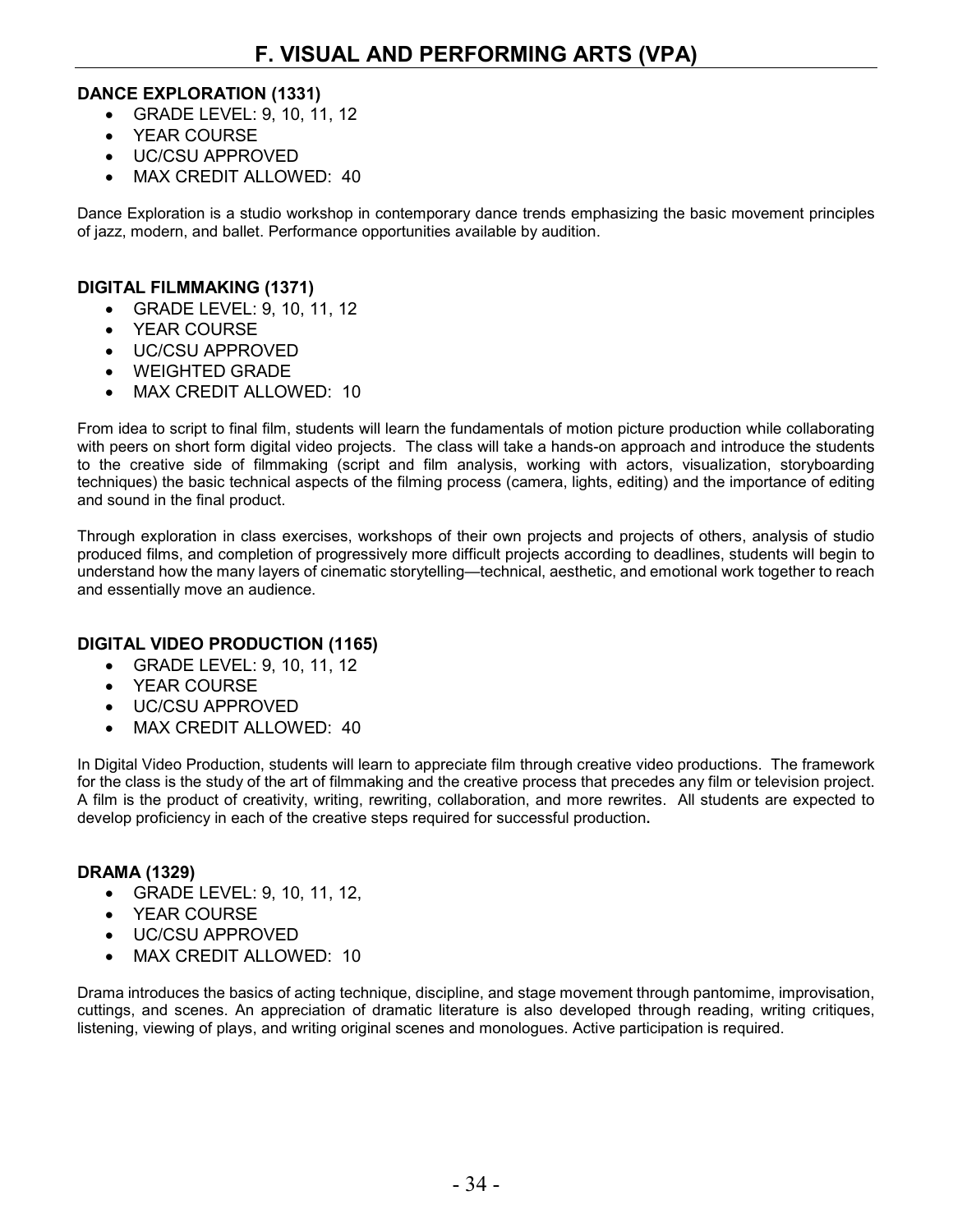#### **DRAMA WORKSHOP (1326)**

- GRADE LEVEL: 9, 10, 11, 12
- YEAR COURSE
- UC/CSU APPROVED
- MAX CREDIT ALLOWED: 10

Drama Workshop introduces more advanced acting techniques, discipline and stage movement through pantomime, improvisation, cuttings and scenes. An appreciation of dramatic literature is also developed through reading, written critiques, listening and viewing of plays and the writing of original scenes and monologues. Students will be required to participate at festivals and perform in play productions.

#### **DRAMATIC PRODUCTION (1370)**

- GRADE LEVEL: 9, 10, 11, 12
- YEAR COURSE
- UC/CSU APPROVED
- MAX CREDIT ALLOWED: 40

Dramatic Production focuses on production as a collaborative art. It is designed to develop students' ability to express themselves individually and collaboratively and to solidify their basic understanding of the elements, functions, and processes of production as an art form. Students will participate in writing, script analysis, directing, design, acting, self-evaluation, and critique. Students will gain an understanding of various genres, historical/cultural periods and styles in the theatrical tradition through reading, writing, and research. Post-secondary education requirements for and career opportunities in the Arts, Media, and Entertainment industry will be researched, discussed, and explored.

#### **DRAWING AND PAINTING (1301)**

- GRADE LEVEL: 9, 10, 11, 12
- YEAR COURSE
- UC/CSU APPROVED
- MAX CREDIT ALLOWED: 10

Drawing and Painting is a yearlong course offering the opportunity to develop and expand abilities of observation, imagination, and expression. The main areas of study are drawing and painting techniques and media, color theory and surface qualities. Current and past trends are studied as they relate to the various assignments.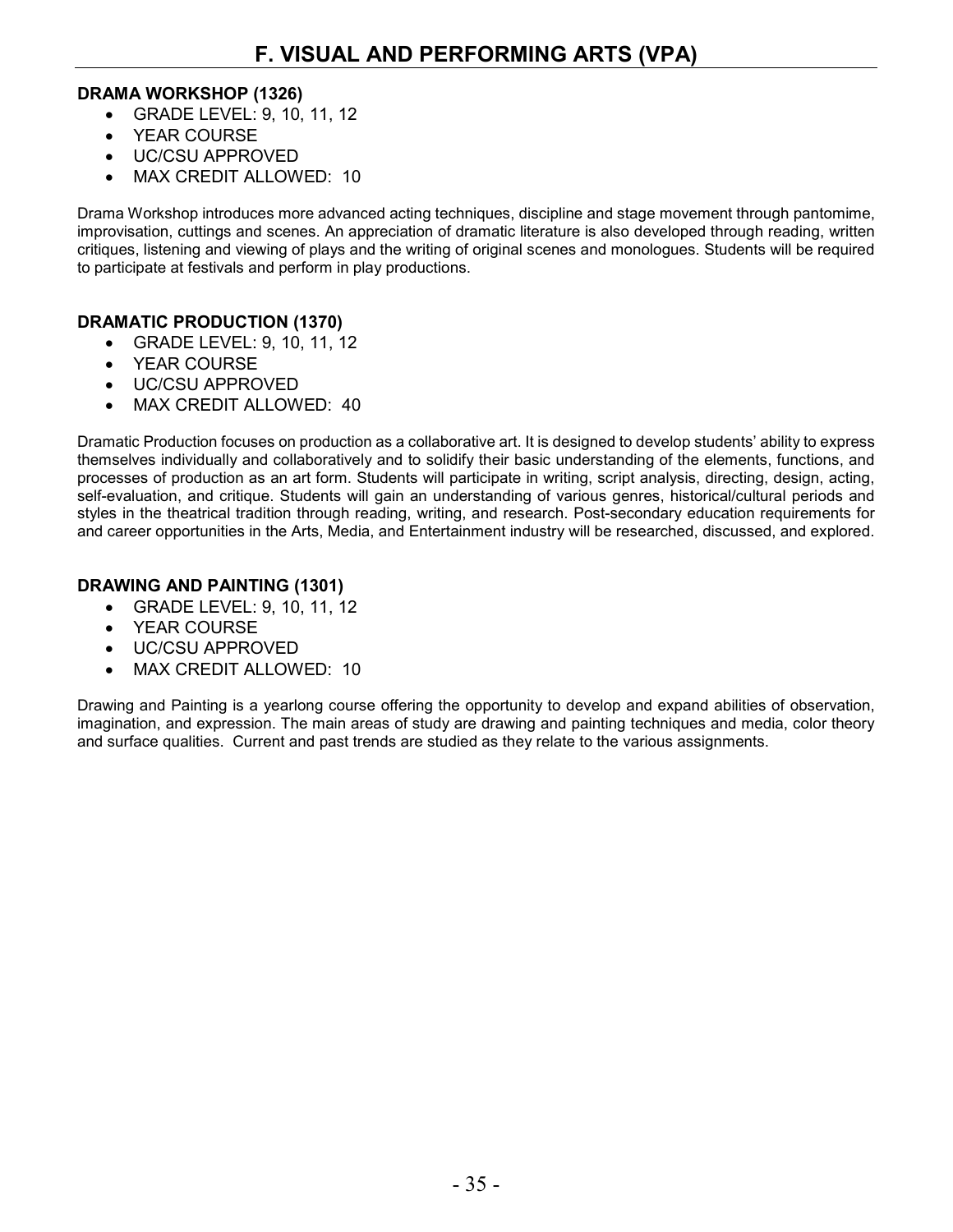#### **EXPLORATION OF ART (1361)**

- GRADE LEVEL: 9, 10, 11, 12
- YEAR COURSE
- UC/CSU APPROVED
- MAX CREDIT ALLOWED: 10

Exploration of Art fulfills prerequisite requirements for all present advanced course offerings serving as an in-depth exploration of various visual art forms including drawing, painting, graphic design, digital art, and sculpture. Designed to give all students independent of their artistic abilities and inclinations, a meaningful introduction to the breadth and depth of the subject of the visual arts. Through guided hands-on experience that creates pertinent context, utilizing methods and materials of various visual art forms, students will learn to communicate expressively through the creation of art works. Each unit will incorporate aspects of art history within cultural contexts and provide a foundation of understanding to allow the student/artist to formulate individual ideas about the nature and importance of art. Students will be provided with opportunities to articulate their thoughts about such matters artistically, verbally, and through writing. Acquisition of art knowledge and skill in artistic perception will enable students to apply critical thinking and problem solving in an on-going exploration of the subject of art.

#### **FILM ANALYSIS (1351)**

- GRADE LEVEL: 10, 11, 12
- YEAR COURSE
- UC/CSU APPROVED
- MAX CREDIT ALLOWED: 10

Film Analysis enables the student to analyze, understand, and appreciate film. Students will critically view classic films and analyze them. Students will demonstrate understanding of the elements of film by preparing a video project.

#### **GRAPHIC DESIGN 1 (1155)**

- GRADE LEVEL: 9, 10, 11, 12
- YEAR COURSE
- UC/CSU APPROVED
- MAX CREDIT ALLOWED: 10

In Graphic Design 1 students will explore two-dimensional real-world applications of design. After acquiring a historical context of graphic design, students will develop skills in artistic perception, critiquing, and application of design strategies through experiences that emphasize solving visual art problems. Students will develop an awareness of historical trends in design, themes and subject matter from diverse times, places and cultures.

#### **GRAPHIC DESIGN 2 (1156)**

- GRADE LEVEL: 10, 11, 12
- YEAR COURSE
- UC/CSU APPROVED
- MAX CREDIT ALLOWED: 10

Graphic Design 2 is an advanced level course that further explores the artistic elements and principles of design via digital graphic applications within a real-world context. The curriculum is designed to enable students to meet the creative needs of "real" clients. Projects will include building the design process skills (research, planning, producing, critique and revisions) with such projects as promotions for plays, music events and dances.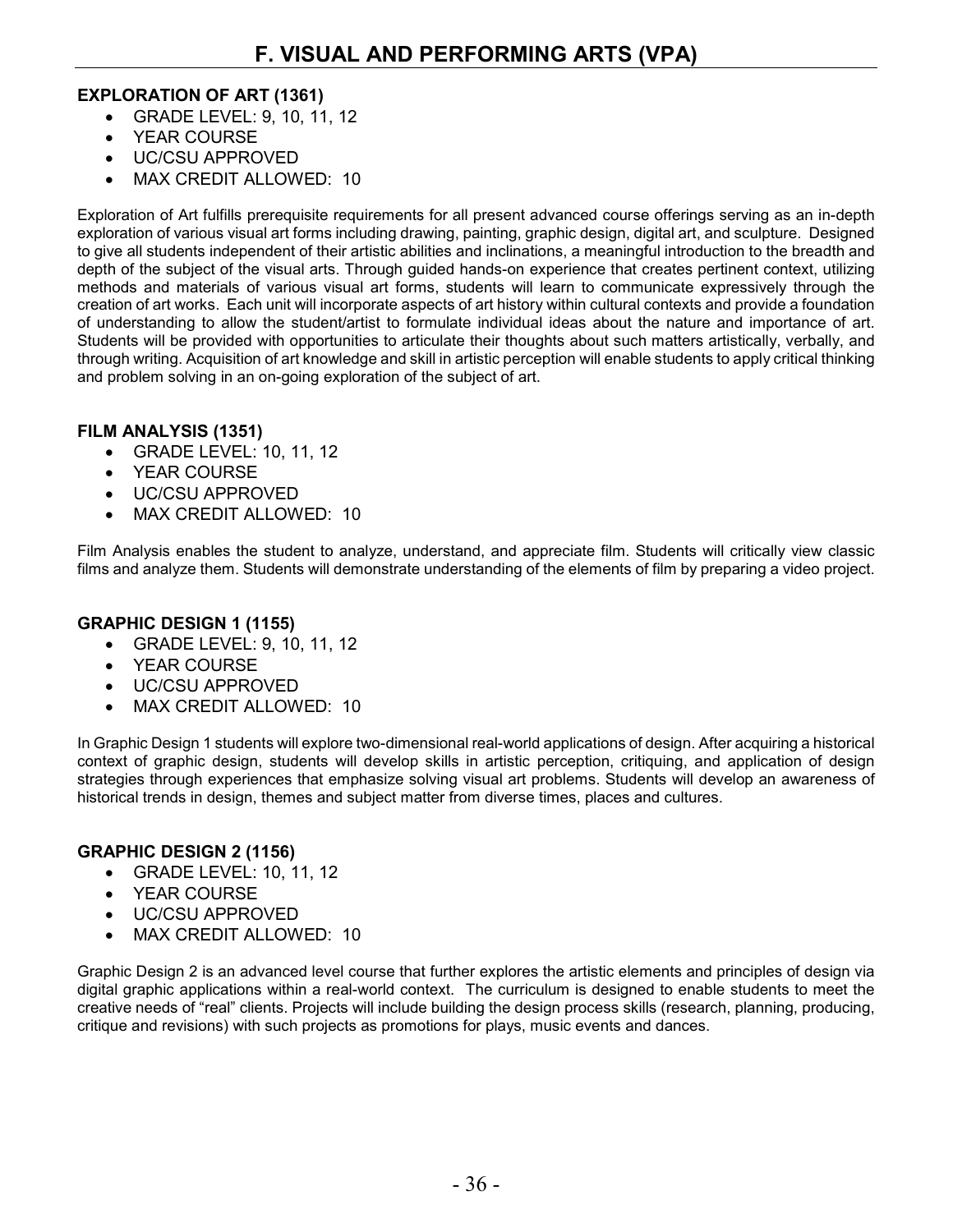#### **GRAPHIC DESIGN 3 (1157)**

- GRADE LEVEL: 11, 12
- YEAR COURSE
- UC/CSU APPROVED
- MAX CREDIT ALLOWED: 10

Graphic Design 3 is an advanced level course that further explores the artistic elements and principles of design via digital graphic applications within a real-world context. The curriculum is designed to enable students to meet the creative needs of "real" clients. Projects will include building the design process skills (research, planning, producing, critique and revisions) with such projects as promotions for plays, music events and dances.

#### **GUITAR (1365)**

- GRADE LEVEL: 9, 10, 11, 12
- YEAR COURSE
- UC/CSU APPROVED
- MAX CREDIT ALLOWED: 40

Guitar is an ensemble approach to the study and performance of music written for varying styles of guitar music. Emphasis is on reading chord charts and learning the basics of strum techniques, with attention to the elements of classical guitar playing, including note reading, articulation, phrasing, expression and accompanying while singing.

#### **INDEPENDENT FILM PROJECTS (1372)**

- GRADE LEVEL: 11, 12
- YEAR COURSE
- UC/CSU APPROVED
- MAX CREDIT ALLOWED: 40

Independent Film Projects is a one-year, advanced-level, CTE elective course that meets the UC "g" requirement for admission into the UC system and builds on students' artistic design and writing skills by focusing on a variety of video production projects, including documentaries, narratives, commercials, and music videos. The course is intended for students planning to pursue a career or post-secondary major in film and video production. Major historical/cultural trends in world, cinematic history is covered through lecture/discussion and student-researched, oral/visual presentations. An in-depth study of camera movement and expression, lighting techniques and aesthetics, and editing techniques is followed by critical analysis and study of master works of film. *(Course Placement Recommendation: Successful Completion of Digital Filmmaking)*

#### **INTRODUCTION TO ENGINEERING DESIGN PLTW (1120)**

- GRADE LEVEL: 9, 10, 11, 12
- YEAR COURSE
- UC/CSU APPROVED
- MAX CREDIT ALLOWED: 10

In this course, students use 3D solid modeling design software to help them design solutions to solve proposed problems. Students will learn how to document their work and communicate solutions to peers and members of the professional community. The major focus of the IED course is to expose students to the design process, research and analysis, teamwork, communication methods, global and human impacts, engineering standards, and technical documentation.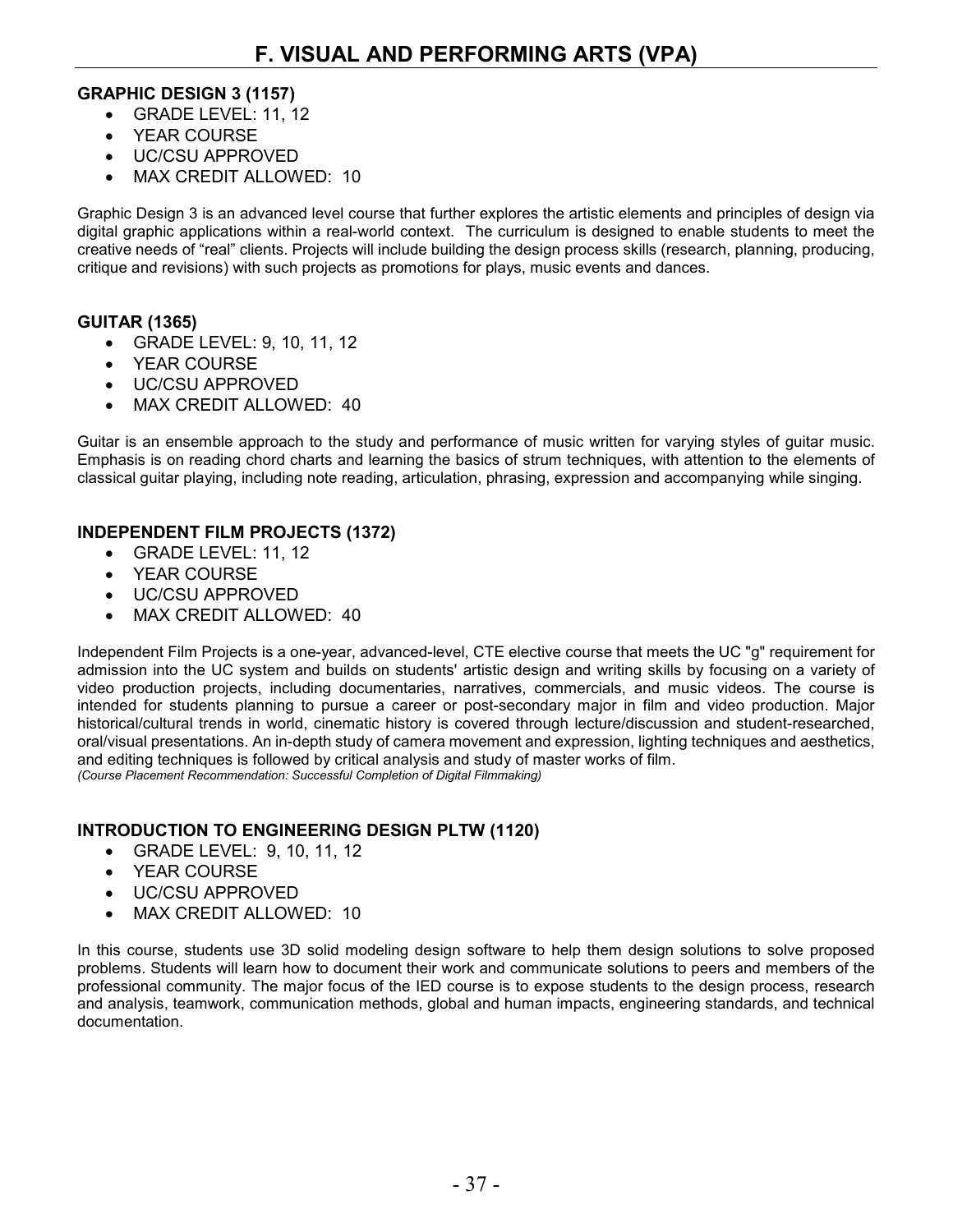#### **JAZZ ENSEMBLE (1349)**

- GRADE LEVEL: 9, 10, 11, 12
- SEMESTER COURSE
- MAX CREDIT ALLOWED: 40

Jazz Ensemble includes rehearsal and performance of literature written for large jazz ensemble with emphasis on methods and materials. Music will include works for small jazz combos. Course provides a laboratory setting for student arrangers and composers.

#### **MADRIGALS (1342)**

- GRADE LEVEL: 9, 10, 11, 12
- YEAR COURSE
- UC/CSU APPROVED
- MAX CREDIT ALLOWED: 40

Madrigals is a select ensemble devoted to the study and performance of music written for varying combinations of vocal ensembles. Emphasis on ensemble techniques including articulation, balance, phrasing and expression. Concerts typically include works for small groups as well as those for full choirs. *(Course Placement Recommendation: Audition)*

#### **MEDIA ARTS AND TECHNOLOGY (1359)**

- GRADE LEVEL: 9, 10, 11, 12
- YEAR COURSE
- UC/CSU APPROVED
- MAX CREDIT ALLOWED: 10

Media Arts and Technology is an introductory course in desktop video production (creating multimedia presentations using the computer) and traditional video production. It incorporates specific technology instruction, speakers, field trips, media viewing, and analysis. Both classes will focus on team building, creative problem solving, embedded assessment, and critical analysis. Shared project skills include storyboarding and/or scripting, writing and presenting proposals, and giving and receiving critical feedback.

#### **MEDIA ARTS AND TECHNOLOGY–ADVANCED (1356)**

- GRADE LEVEL: 10, 11, 12
- YEAR COURSE
- UC/CSU APPROVED
- MAX CREDIT ALLOWED: 10

Media Arts and Technology-Advanced offers the second year Media Arts & Technology student the opportunity to continue work in computer multimedia and/or video production in the creation of both personal and community servicebased projects. Personal projects may include a video portfolio, projects for competition (i.e., National Student Film Institute), and multimedia work for other classes. Community service-based projects may include promotional videos for organizations such as the Orange County Fire Department, school athletics and performance groups, and instructional videos for individual classroom teachers.

*(Course Placement Recommendation: C Grade or Better in Media Arts & Technology)*

### **MIXED CHORUS (1341)**

- GRADE LEVEL: 9, 10, 11, 12
- YEAR COURSE
- UC/CSU APPROVED
- MAX CREDIT ALLOWED: 40

Mixed Chorus is an ensemble devoted to the study and performance of music written for varying local ensembles. Emphasis on ensemble techniques. No audition required.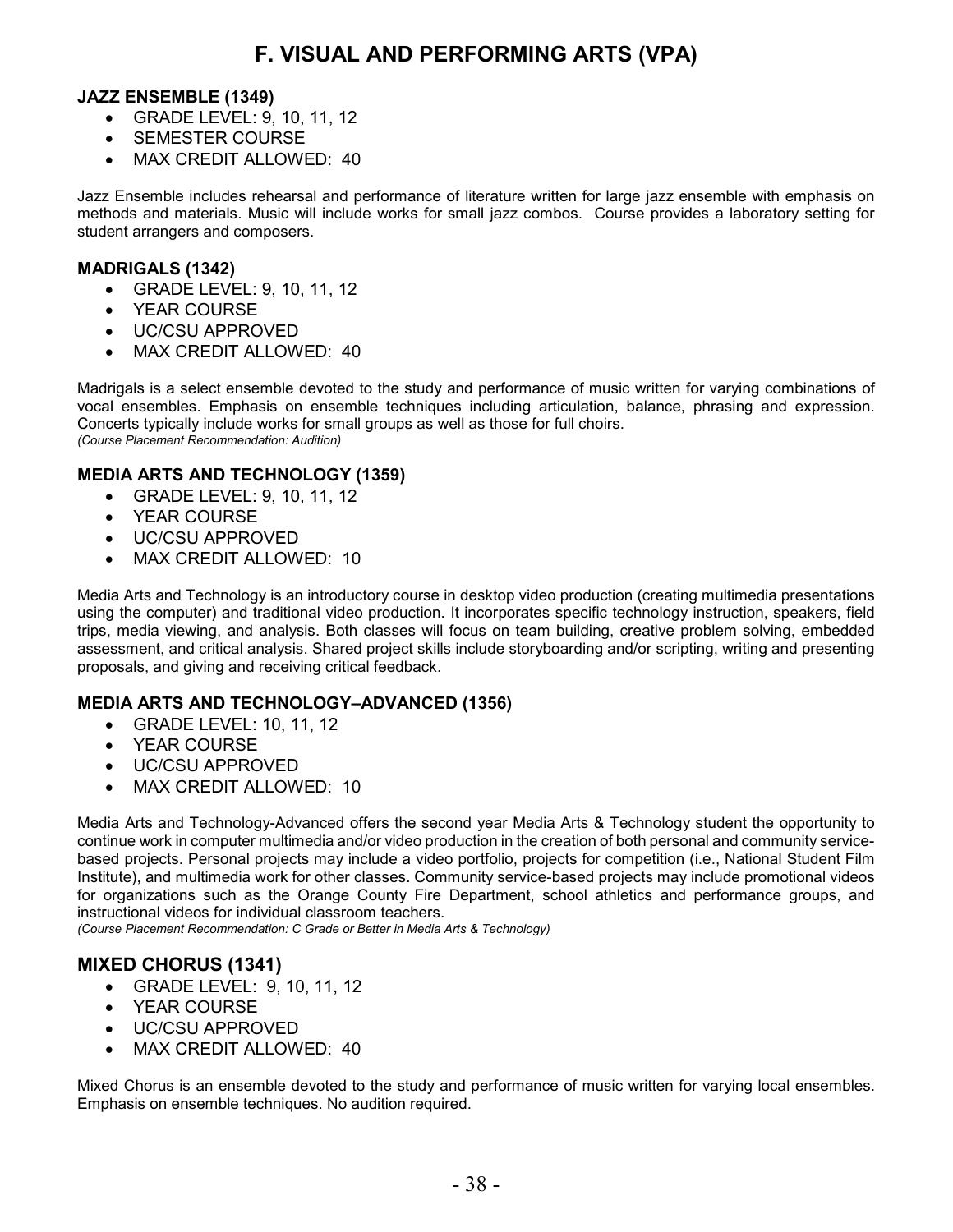#### **PHOTOGRAPHY & DESIGN (1158)**

- GRADE LEVEL: 9, 10, 11, 12
- YEAR COURSE
- UC/CSU APPROVED
- MAX CREDIT ALLOWED: 10

Photography and Design will provide students with knowledge in the visual arts that connects to expressive and technical skills. It is designed to empower students with the ability to make art as well as develop personal connections between the course material and their individual, cultural experiences.

#### **STAGE BAND (1337)**

- GRADE LEVEL: 9, 10, 11, 12
- YEAR COURSE
- UC/CSU APPROVED
- MAX CREDIT ALLOWED: 40

Stage Band includes rehearsal and performance of literature written for large jazz ensemble with emphasis on methods and materials. Music will include works for small jazz combos. Course provides a laboratory setting for student arrangers and composers.

#### **STAGECRAFT (1327)**

- GRADE LEVEL: 9, 10, 11, 12
- YEAR COURSE
- UC/CSU APPROVED
- MAX CREDIT ALLOWED: 20

Stagecraft is coordinated with Drama Workshop and Advanced Theatre Arts. Students study the technical organization of the theatre, learn the theory of designing, construction, painting, manufacturing, lighting stage settings, and gain practical experience through working with the staging of student theatrical productions.

#### **STUDIO ART AP (1358)**

- GRADE LEVEL: 11, 12
- YEAR COURSE
- UC/CSU APPROVED
- WEIGHTED GRADE
- MAX CREDIT ALLOWED: 10

In Studio Arts AP, students create works of art that investigate formal and conceptual issues, bringing about an understanding of art-making as an ongoing process that involves informed and critical decision-making, and allow for the development of technical skills. Students complete a Drawing Portfolio, 2-D Design Portfolio or 3-D Design Portfolio.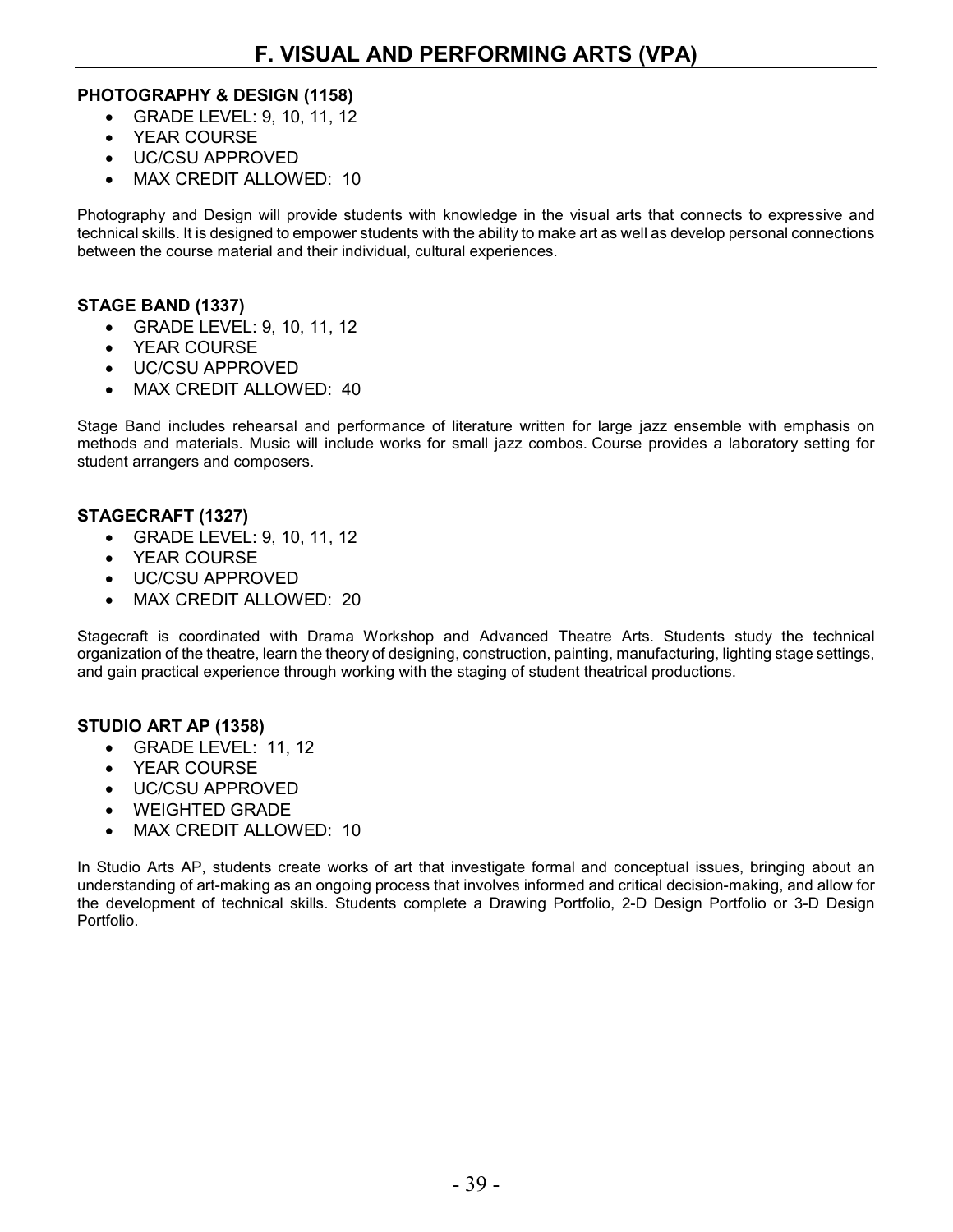#### **SYMPHONIC BAND (1347)**

- GRADE LEVEL: 9, 10, 11, 12
- YEAR COURSE
- UC/CSU APPROVED
- MAX CREDIT ALLOWED: 40

Symphonic Band is designed for the student with limited musical experience who wants to develop and practice basic instrumental technique. Musicianship will be stressed. Public performance is a part of the training.

#### **SYMPHONIC ORCHESTRA (1364)**

- GRADE LEVEL: 9, 10, 11, 12
- YEAR COURSE
- UC/CSU APPROVED
- MAX CREDIT ALLOWED: 40

Symphonic Orchestra is a course designed for students in need of additional and articulated levels of orchestra for an ensemble. This course is devoted to the study and performance of music written for orchestral string instruments. Students acquire skills in reading music notation and develop ensemble techniques including articulation, balance, phrasing, expression, bow technique and accompanying. Concerts include works for the full ensemble representative of standard orchestral literature as well as contemporary works and original works by students.

### **THEATRE ARTS ADVANCED (1328)**

- GRADE LEVEL: 10, 11, 12
- YEAR COURSE
- UC/CSU APPROVED
- MAX CREDIT ALLOWED: 40

Theatre Arts is an advanced course in play production and will promote students' artistic abilities and dramatic skills through reading, writing, designing, budgeting, planning, and producing theatre. Students are expected to view and analyze professional and student productions. Proficiency in the dramatic arts is required as the class functions as acting/producing ensemble. In addition to the five hours of class time per week, additional rehearsal outside of class time is required for performance preparation. *(Course Placement Recommendation: Audition)*

**TREBLE CHOIR ADVANCED (1346)**

- GRADE LEVEL: 9, 10, 11, 12
- YEAR COURSE
- UC/CSU APPROVED
- MAX CREDIT ALLOWED: 40

Treble Choir Advanced continues the study of choral singing techniques including posture, breath control, correct tone production, and pronunciation of vowels and consonants. This course begins a study of representative music from the Renaissance and Baroque periods and continues with standard seasonal music.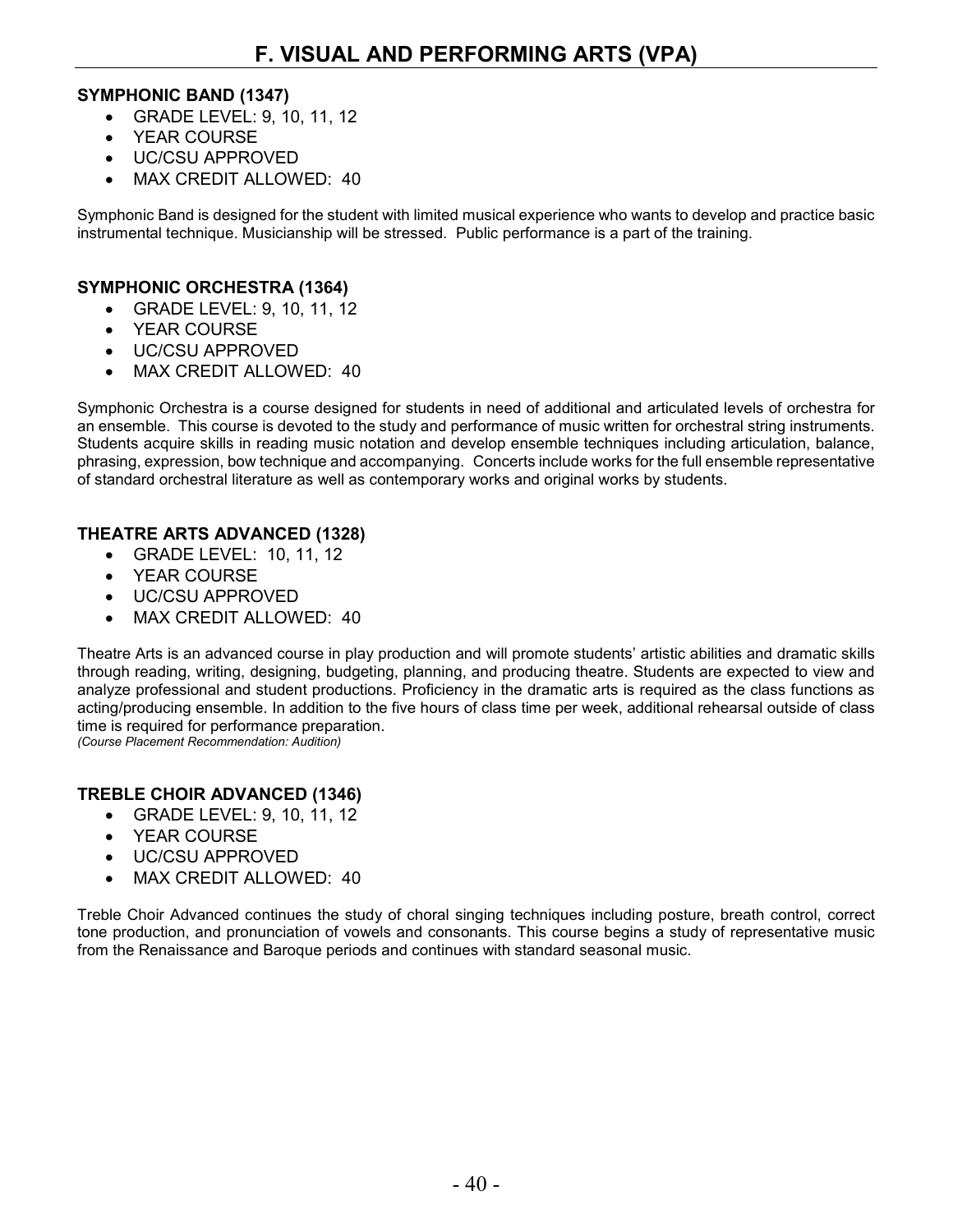#### **VISUAL ARTS STANDARD LEVEL IB (9320)**

- GRADE LEVEL: 11, 12
- YEAR COURSE
- UC/CSU APPROVED
- WEIGHTED GRADE
- MAX CREDIT ALLOWED: 10

Visual Arts Standard Level IB is designed for the visual arts student with creative and imaginative abilities or whose interest in art is mainly critical, cultural and historical. The course contains two compulsory parts: Studio Work and Research Workbooks. This course will fulfill the assessments for the International Baccalaureate (IB) Visual Arts Standard Level Subject. The content of the course aligns with the California Visual and Performing Arts Content Standards and framework.

#### **VISUAL IMAGERY (1360)**

- GRADE LEVEL: 10, 11, 12
- YEAR COURSE
- UC/CSU APPROVED
- MAX CREDIT ALLOWED: 10

Visual Imagery is designed for the student interested in basic and advanced techniques in visual technology. Students will be taught traditional photography techniques and develop the ability to transfer those skills to the electronic media. The student will be required to produce both digital images and video productions using computers. Commercial aspects of the industry will emphasize the development of an idea, the presentation of the product electronically, and the marketing of the product to the customer.

*(Course Placement Recommendation: Successful Completion of Photography or Photography & Design)*

#### **WIND ENSEMBLE (1348)**

- GRADE LEVEL: 9, 10, 11, 12
- YEAR COURSE
- UC/CSU APPROVED
- MAX CREDIT ALLOWED: 40

Wind Ensemble studies and performs music written for varying combinations of wind and percussion instruments. Emphasis is on ensemble techniques including articulation, balance, bow technique, phrasing, expression and accompanying. Concerts typically include works for small groups as well as those for full symphonic orchestra. Second semester Wind Ensemble includes rehearsal and performance of literature written for large jazz ensemble with emphasis on methods and materials. Music will include works for small jazz combos. Course provides a laboratory setting for student arrangers and composers.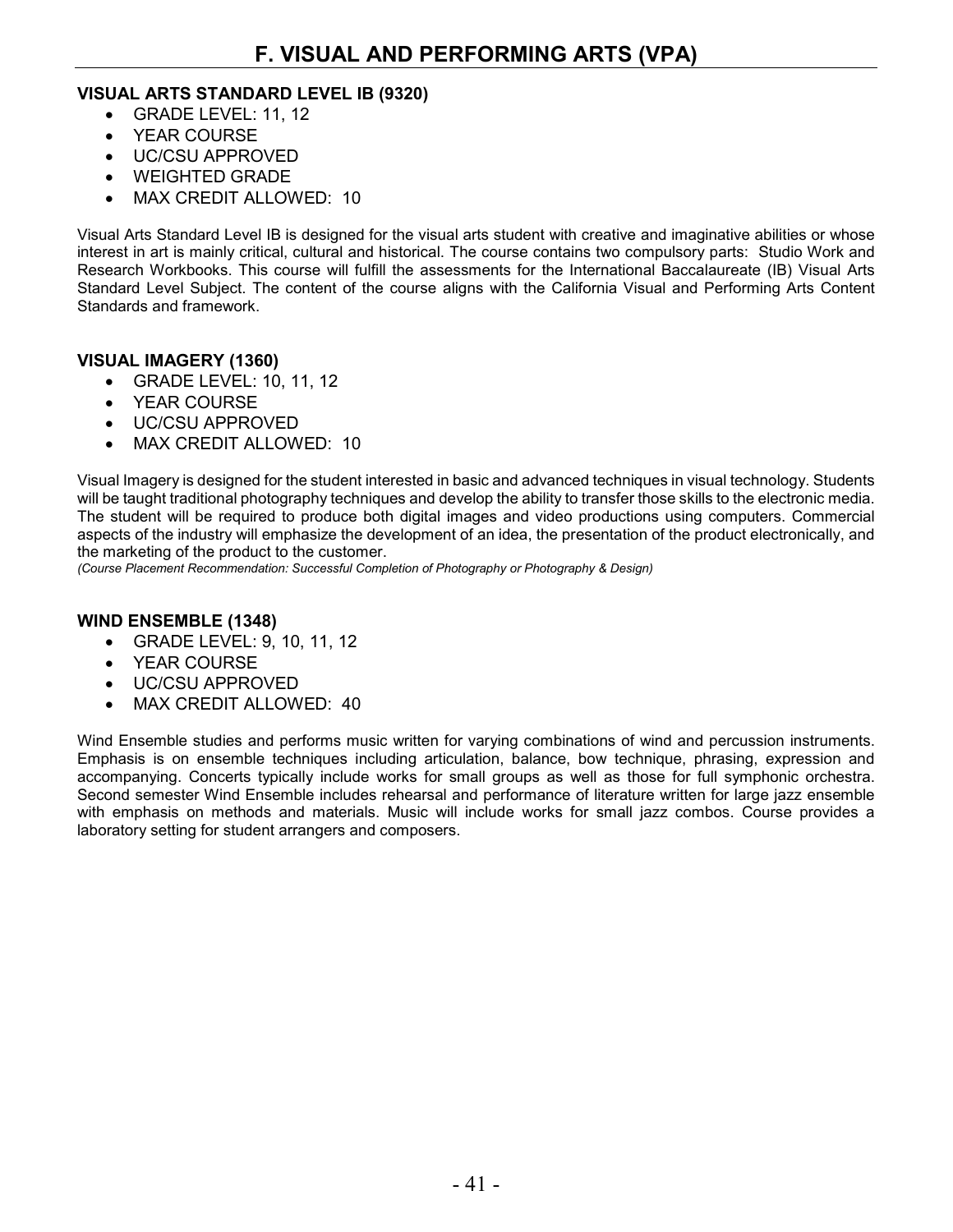#### **AP COMPUTER SCIENCE PRINCIPLES (1115P)**

- GRADE LEVEL: 10,11, 12
- YEAR COURSE
- UC/CSU APPROVED
- MAX CREDIT ALLOWED: 10

AP Computer Science Principles will offer a multidisciplinary approach to teach the underlying principles of computation. The course will introduce students to the creative aspects of programming, abstractions, algorithms, large data sets, the internet, cybersecurity concerns, and computing impacts. Students will have the opportunity to use technology to address real-world problems and build relevant solutions.

#### **AVID SENIOR SEMINAR (9301)**

- GRADE LEVEL: 12
- YEAR COURSE
- UC/CSU APPROVED
- MAX CREDIT ALLOWED: 10

AVID Senior Seminar is designed for seniors who are college bound. While concurrently enrolled in a college-prep course of study, students learn strategies to enhance success. To ensure success in college-prep course work, students work individually as well as in tutor-led collaborative groups. Note taking, outlining, writing, speaking, reading, test-taking strategies, and self-awareness are stressed. The course also includes college motivational activities.

#### **COMPUTER INTEGRATED MANUFACTURING PLTW (1133)**

- GRADE LEVEL: 10, 11, 12
- YEAR COURSE
- UC/CSU APPROVED
- WEIGHTED GRADE
- MAX CREDIT ALLOWED: 10

Computer Integrated Manufacturing (CIM) is a proposed course to be a part of the Project Lead the Way (PLTW) Engineering pathway. In this course, students will learn automated manufacturing concepts by creating threedimensional designs with modeling software and producing models of their designs with Computer Numerically Controlled (CNC) machine tools. Topics covered will include machine tool operation, industrial practices, tool motion, and CNC programming, simulations, prototyping, robotics and manufacturing systems.

#### **AP COMPUTER SCIENCE A (1115)**

- GRADE LEVEL: 10, 11, 12
- YEAR COURSE
- UC/CSU APPROVED
- WEIGHTED GRADE
- MAX CREDIT ALLOWED: 10

AP Computer Science A is a one-year elective course. It is designed to: (1) develop an integrated mathematics and science program that encourages students to explore and enhance creative talents, (2) challenge students to apply mathematics/science themes to real world opportunities to discover and invent, and (3) allow students to realize the real-world connection between school and career.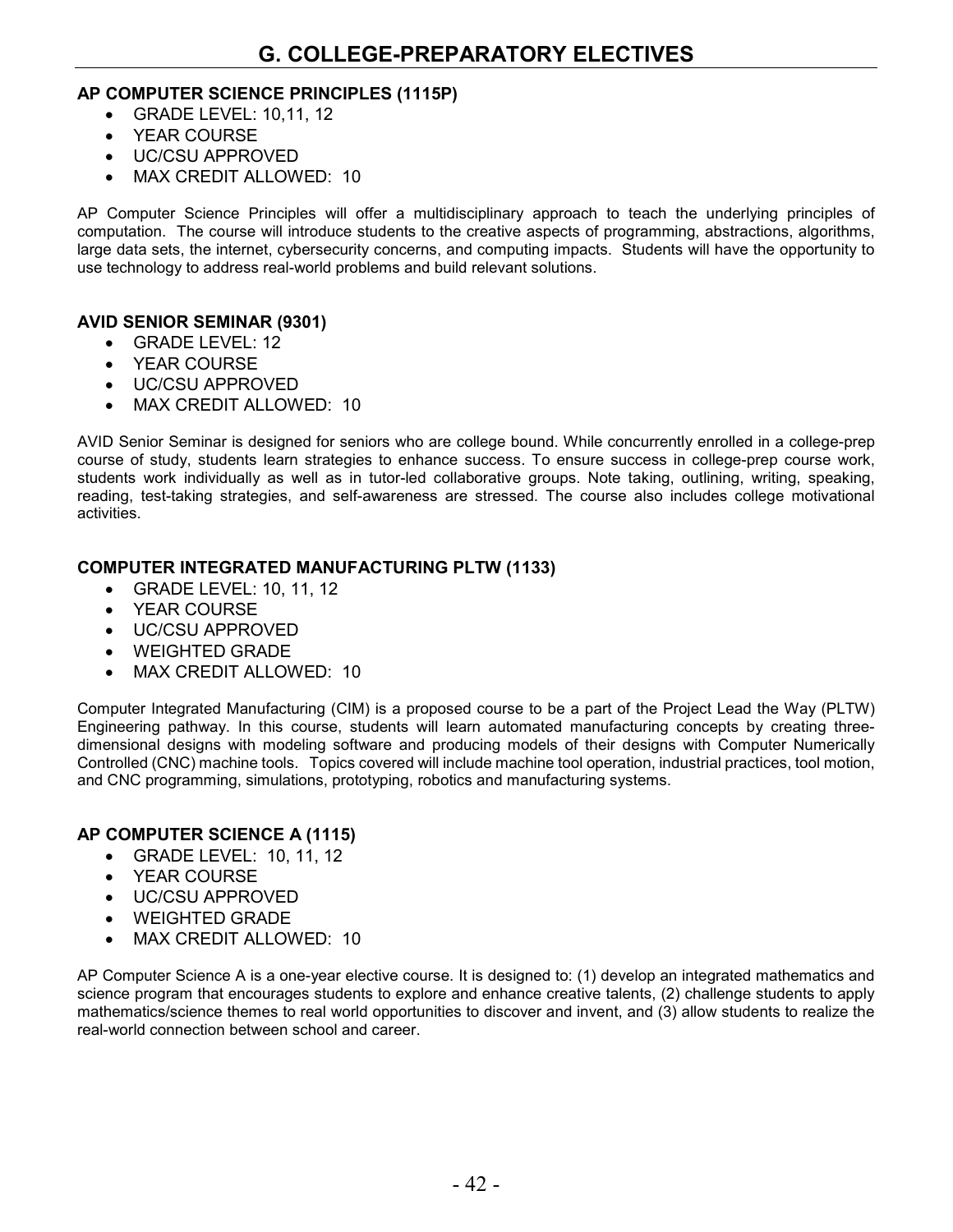#### **COMPUTER SCIENCE AND SOFTWARE ENGINEERING PLTW (1132)**

- GRADE LEVEL: 10, 11, 12
- YEAR COURSE
- UC/CSU APPROVED
- MAX CREDIT ALLOWED: 10

Computer Science and Software Engineering is a course that is designed to develop and foster computational thinking. This course will provide a foundation in the field of computing and will introduce computational tools that foster creativity for application in the software or engineering industries. In CSE, students will work in teams to create apps for mobile devices, automate tasks in a variety of languages, and will learn to identify patterns in data. Students will collaborate to create and present solutions that can improve people's lives and weigh the ethical and societal issues of how computing and connectivity are changing the world. Other topics will include code languages such as Scratch, Python, HTML, and SQL, as well as cyber security and the impact and application of computer science in a variety of fields.

#### **ENGINEERING DESIGN AND DEVELOPMENT PLTW (1131)**

- GRADE LEVEL: 11, 12
- YEAR COURSE
- UC/CSU APPROVED
- MAX CREDIT ALLOWED: 10

In this capstone course, students work in teams to design and develop an original solution to a valid open-ended technical problem by applying the engineering design process. Students perform research to choose, validate, and justify a technical problem. After carefully defining the problem, teams design, build, and test their solutions while working closely with industry professionals who provide mentoring opportunities. Finally, student teams present and defend their original solution to an outside panel.

#### **COMPUTER SCIENCE CURRICULUM PLTW (1135)**

- GRADE LEVEL: 9, 10, 11, 12
- YEAR COURSE
- UC/CSU APPROVED
- MAX CREDIT ALLOWED: 10

PLTW Computer Science A empowers students to become creators, instead of merely consumers, of the technology all around them. The program engages students in collaborative projects that help them develop in-demand computer science knowledge as well as transportable skills like creative thinking and communication. The course utilizes industry-standard tools such as Android Studio, Java™ programming language, XML, and device emulators. Students collaborate to create original solutions to problems of their own choosing by designing and implementing user interfaces and Web-based databases. Students can see how their learning connects to the real world.

#### **FASHION DESIGN 1 (1195)**

- GRADE LEVEL: 9, 10, 11, 12
- YEAR COURSE
- UC/CSU APPROVED
- MAX CREDIT ALLOWED: 5

Fashion Design 1 is an introductory course in clothing construction and fashion design. Projects will be adapted to each student's ability and interest. Students will be taught safe practices and care of sewing machines and equipment.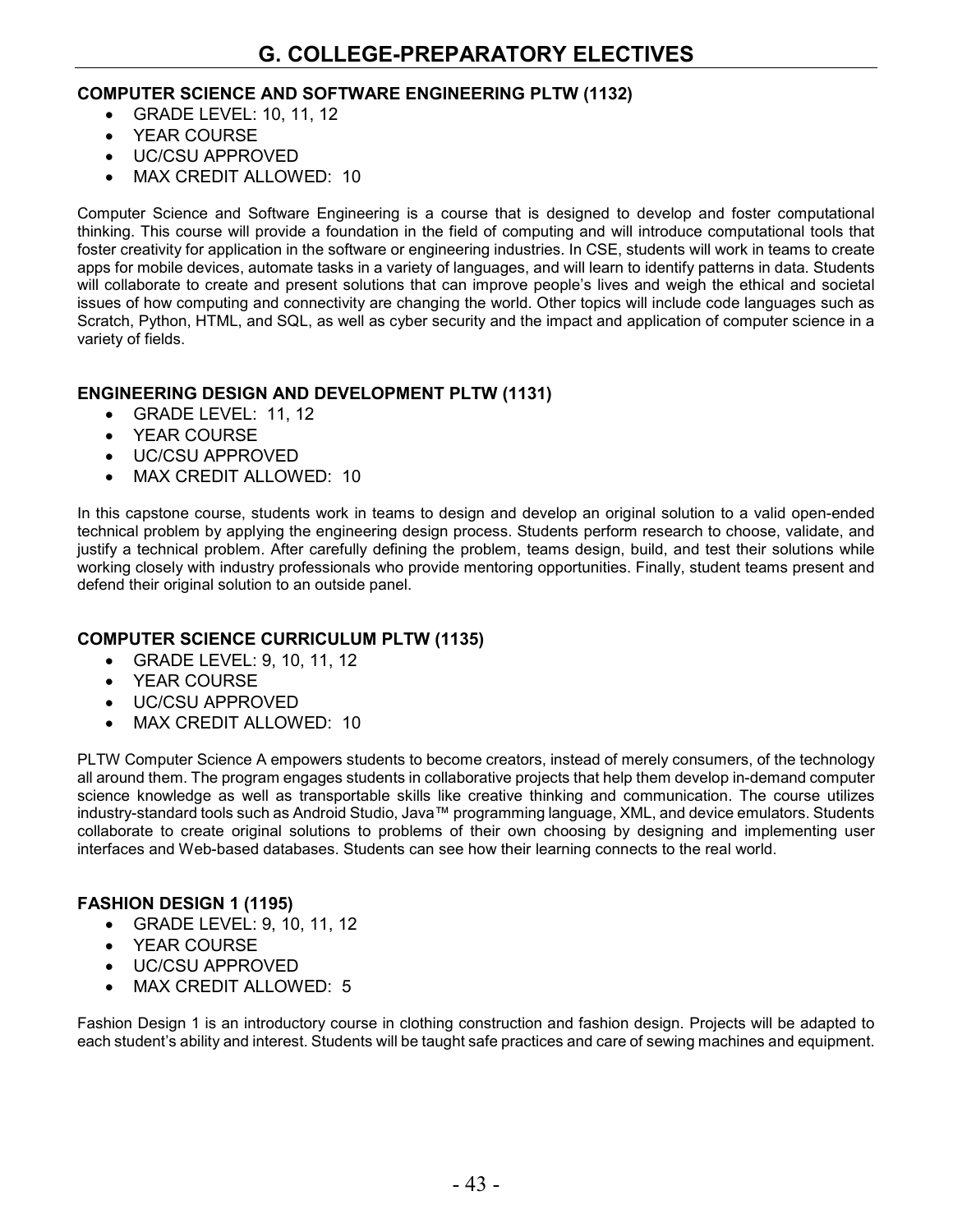#### **JOURNALISM 1 (1226)**

- GRADE LEVEL: 9, 10, 11, 12
- YEAR COURSE
- UC/CSU APPROVED
- MAX CREDIT ALLOWED: 10

Journalism 1 provides an introductory study of the principles of news gathering and news writing. Students will learn the basics of fact gathering and documentation necessary to write a story. Students will learn interview and research methods as well as the principles of libel and ethics. Lab experience provides opportunity to develop skills in areas that include photography, headline writing, news writing, and newspaper layout.

#### **JOURNALISM 2 (1215)**

- GRADE LEVEL: 10, 11, 12
- YEAR COURSE
- UC/CSU APPROVED
- MAX CREDIT ALLOWED: 10

Journalism 2 augments techniques learned in Journalism 1 through the experience of writing for the school newspaper. Students will play varied roles on the newspaper staff as reporters and editors. *(Course Placement Recommendation: Successful Completion of Journalism 1)*

#### **JOURNALISM 3 (1216)**

- GRADE LEVEL: 11, 12
- YEAR COURSE
- UC/CSU APPROVED
- MAX CREDIT ALLOWED: 10

Journalism 3 augments techniques learned in Journalism 1 & 2 through the experience of writing for the school newspaper. Students will play varied roles on the newspaper staff as reporters and editors. *(Course Placement Recommendation: Successful Completion of Journalism 2)*

#### **JOURNALISM 4 (1217)**

- GRADE LEVEL: 12
- YEAR COURSE
- UC/CSU APPROVED
- MAX CREDIT ALLOWED: 10

Students of Journalism 4 augment techniques learned in Journalism 1, 2 & 3 through the experience of writing for the school newspaper. Students will play varied roles on the newspaper staff as reporters and editors. *(Course Placement Recommendation: Successful Completion of Journalism 3)*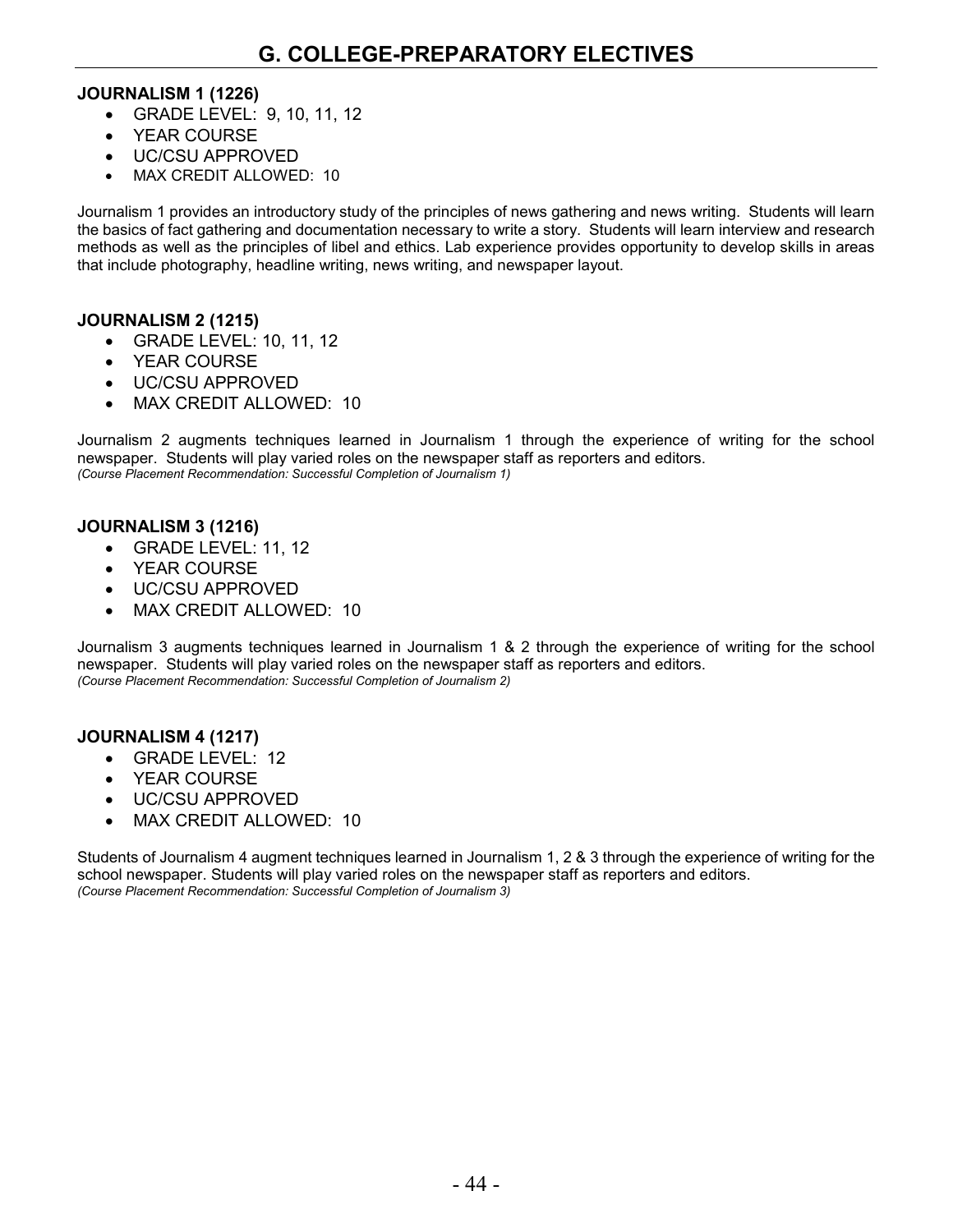#### **GLOBAL ISSUES MODEL UN II HONORS (1834)**

- GRADE LEVEL: 10
- YEAR COURSE
- UC/CSU APPROVED
- WEIGHTED GRADE
- MAX CREDIT ALLOWED: 10

Students will study modern global issues and their correlation with world history. Students will actively participate in three intermediate level Model United Nations simulations, demonstrating basic skills of diplomacy, group negotiation, formal speaking and conflict negotiation. Students will learn the basics of committee procedure and protocol in preparation to assist in running a committee simulation at the Tustin High MUN Conference. Students will research possible future Capstone service-learning projects, identifying a focus and drafting a proposal. Students will be prepared for successful continuation in the MUN Leadership Academy.

#### **UNITED STATES FOREIGN POLICY MODEL UN III HONORS (1835)**

- GRADE LEVEL: 11
- YEAR COURSE
- UC/CSU APPROVED
- WEIGHTED GRADE
- MAX CREDIT ALLOWED: 10

Students will study the effects and implications of modern and historic US foreign policy as well as related global issues. Students will practice Advanced MUN conference strategies for various competition formats (including Western and European style conferences). Students will develop committee topics, write topic synopses and function as a committee chair at the THSMUN conference. While serving as mentors to the level I and II MUN Academy members, students will learn how to guide and instruct their peers leading up to competitions. Students will interview and shadow professionals in related fields, as they draft and implement logistics and operations plans for their Capstone projects.

#### **COMPARATIVE GOVERNMENT AND POLITICS MODEL UN IV HONORS (1833)**

- GRADE LEVEL: 12
- YEAR COURSE
- UC/CSU APPROVED
- WEIGHTED GRADE
- MAX CREDIT ALLOWED: 10

Students will study and compare foreign government structures and policies as well as related global issues. In preparation of their Capstone Project, students will assemble their digital portfolio which serves as a retrospective on their achievements and growth within the leadership academy. Students will demonstrate mastery of advanced MUN conference strategies for various competition formats. As conference leaders, students will oversee student chair training (as well as all other logistical areas of the conference). Capstone students will carry out and manage their previously planned Capstone service-learning project and document their progress in preparation for a formal evaluation on both a written and oral defense of their project.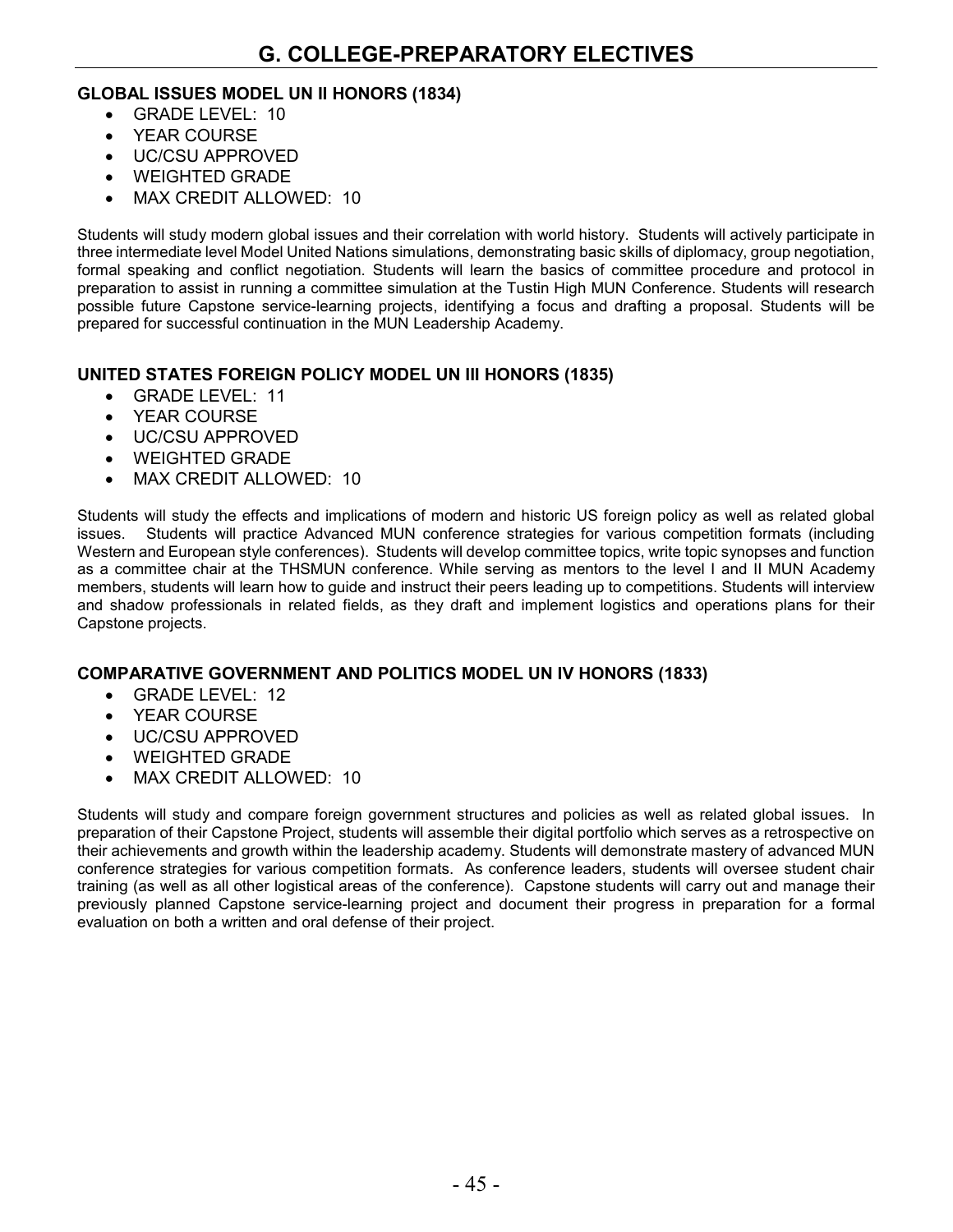#### **PRINCIPLES OF ENGINEERING PLTW (1121)**

- GRADE LEVEL: 9, 10, 11, 12
- YEAR COURSE
- UC/CSU APPROVED
- MAX CREDIT ALLOWED: 10

Students have an opportunity to investigate engineering and high-tech careers and to develop skills and understanding or course concepts. Students employ engineering and scientific concepts in the solution of engineering design problems. They develop problem-solving skills and apply their knowledge of research and design to create solutions to various challenges.

#### **ROBOTICS (1125)**

- GRADE LEVEL: 9, 10, 11, 12
- YEAR COURSE
- MAX CREDIT ALLOWED: 10

Robotics is a continuation of the robot principles learned at previous levels, but new students with no robotics background can complete the course. In a flexible format, students learn about engineering and engineering problem solving. Students will be given introductions to the VEX Robotics Design System and Autodesk Inventor while learning key STEM principles through a process that captures the excitement and engagement of robotics competition. The curriculum is heavily focused on mechatronic principles and robotic programming language using Robotics.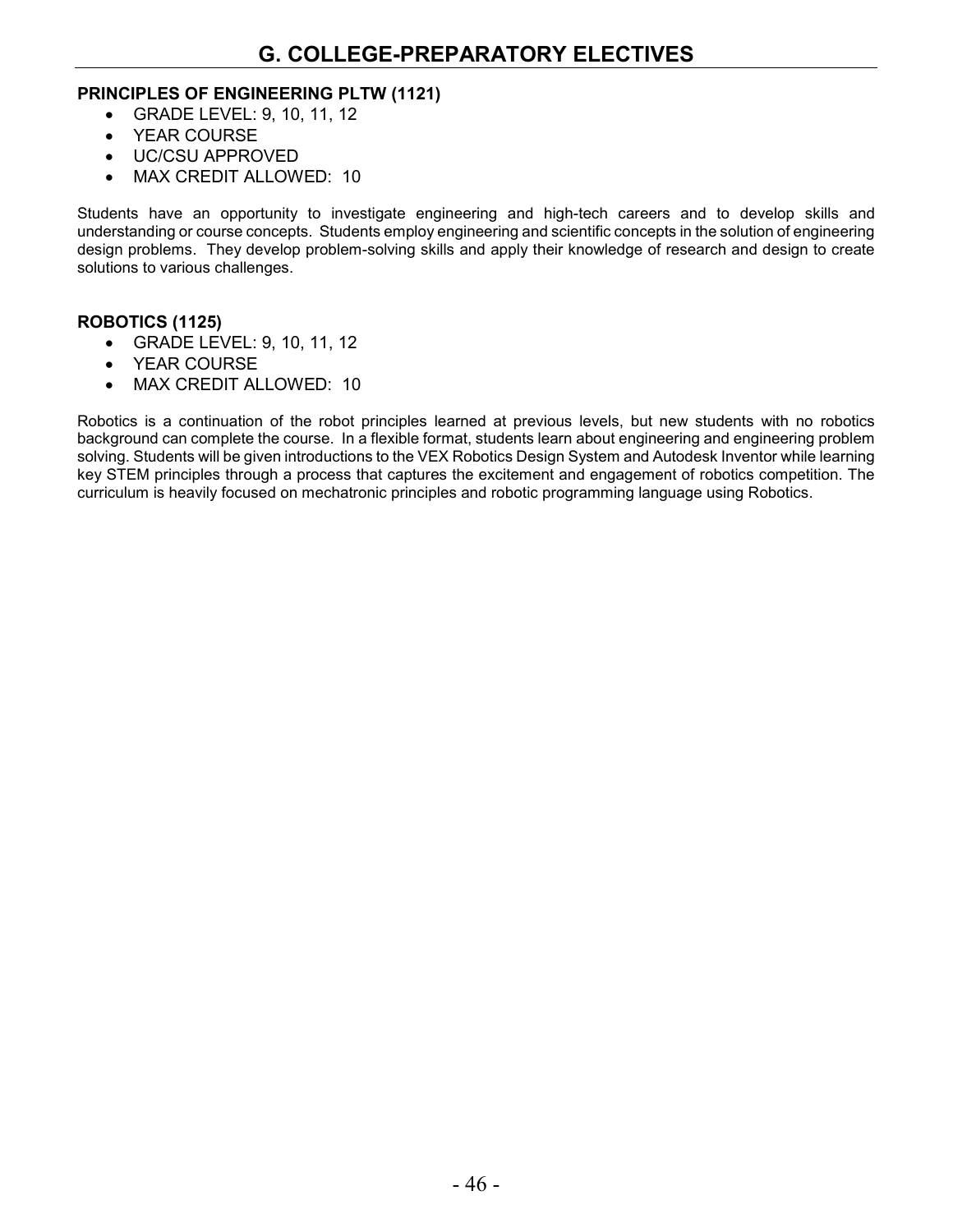### **ART (1315)**

- GRADE LEVEL: 9, 10, 11, 12
- SEMESTER COURSE
- MAX CREDIT ALLOWED: 20

The Art elective course provides students with the opportunity to experience and develop a basic understanding of art and crafts fundamentals. This course incorporates basic elements of color, line, shape, form, texture; including drawing, ceramics, weaving and fabric fundamentals.

#### **AVID 9 (ADVANCEMENT VIA INDIVIDUAL DETERMINATION) (9300)**

- GRADE LEVEL: 9
- YEAR COURSE
- MAX CREDIT ALLOWED: 10

AVID is a course for students who are college bound. While concurrently enrolled in a college-prep course of study, students learn strategies to enhance success. To ensure success in college-prep course work, students work individually as well as in tutor-led collaborative groups. Note taking, outlining, writing, speaking, reading, test-taking strategies, and self-awareness are stressed. The course also includes college motivational activities.

#### **AVID 10 (ADVANCEMENT VIA INDIVIDUAL DETERMINATION) (9304)**

- GRADE LEVEL: 10
- YEAR COURSE
- MAX CREDIT ALLOWED: 10

AVID is a course for students who are college bound. While concurrently enrolled in a college-prep course of study, students learn strategies to enhance success. To ensure success in college-prep course work, students work individually as well as in tutor-led collaborative groups. Note taking, outlining, writing, speaking, reading, test-taking strategies, and self-awareness are stressed. The course also includes college motivational activities.

#### **AVID JUNIOR SEMINAR (9302)**

- GRADE LEVEL: 11
- YEAR COURSE
- MAX CREDIT ALLOWED: 10

AVID Junior Seminar is designed as a two-year interdisciplinary course. This course is organized around the theme of "Leadership as a Catalyst for Change in Society." Students study, in depth, exceptional leaders in contemporary society and examine the effect these individuals have had on culture, politics, education, history, science, and the arts. In addition, each student is required to conduct a research project that is presented in the senior year. Note: To receive UC credit, students must have been enrolled in AVID Junior in 11th grade and AVID Senior seminar in the 12th grade.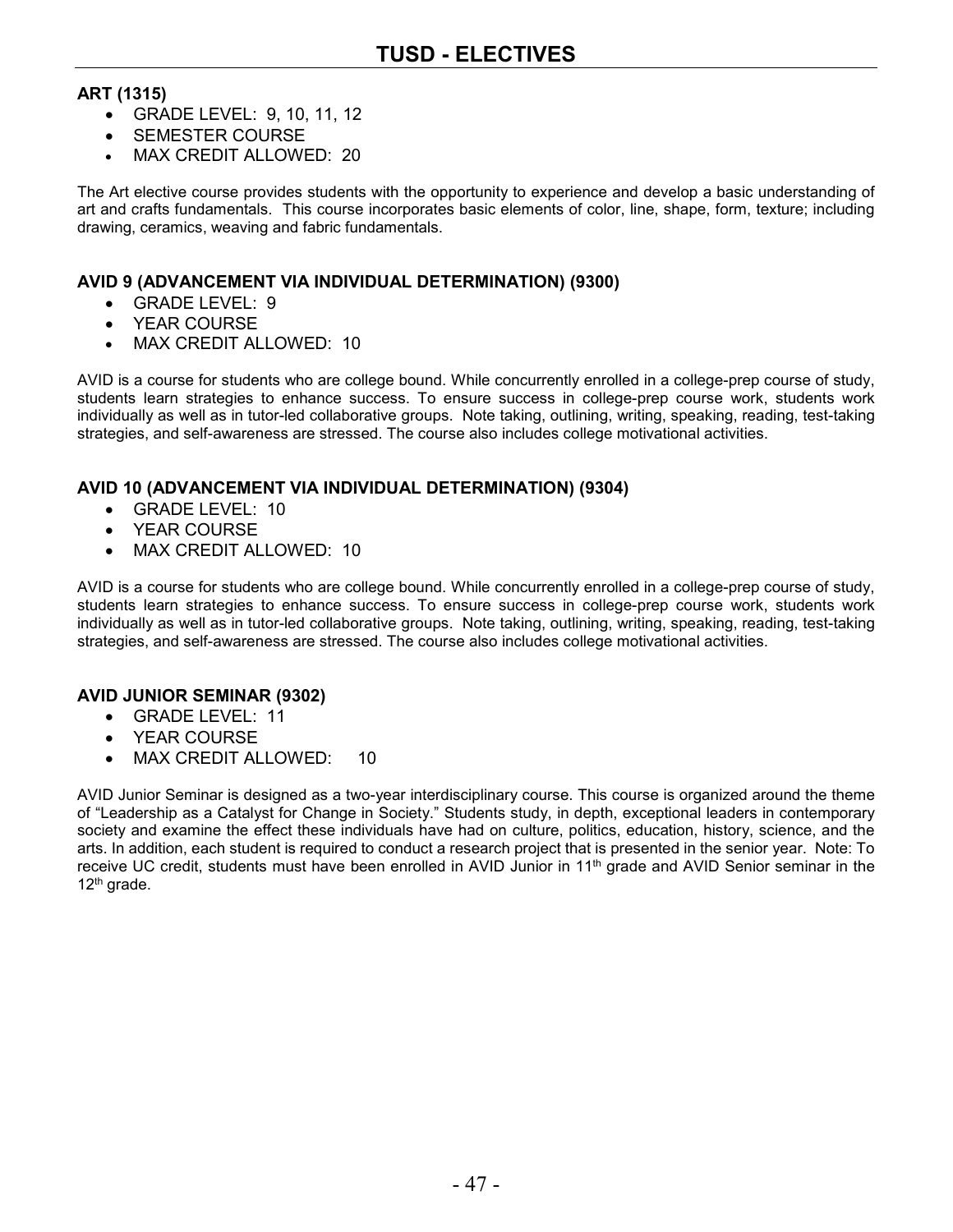#### **CERAMICS STUDIO (1323)**

- GRADE LEVEL: 10, 11, 12
- SEMESTER COURSE
- YEAR COURSE
- UC/CSU APPROVED
- MAX CREDIT ALLOWED: 30

Ceramics Studio incorporates basic elements of art (e.g., color, line, value, shape, form, texture, and space) in studio problems. It explores expanded techniques in media such as throwing, hand building, and sculpture and the creation of ceramic projects that explore the individual expression of the student.

#### **CHILD GROWTH AND DEVELOPMENT (1184)**

- GRADE LEVEL: 11, 12
- SEMESTER COURSE
- MAX CREDIT ALLOWED: 5

The Child Growth and Development course emphasizes prenatal care and effective parenting as well as the normal social, emotional, physical, and intellectual growth and development of infants and children. Also explored are discipline and guidance, creative expression, and careers with children.

#### **COLOR GUARD (1338)**

- GRADE LEVEL: 9, 10, 11, 12
- SEMESTER COURSE
- MAX CREDIT ALLOWED: 40

Color Guard satisfies up to four semesters of the P.E. graduation requirement. This course is designed to give the P.E./Dance/Drill/Flag time to plan and prepare school support for the total athletic program and must follow the strands of P.E. curriculum.

#### **COUNSELING AIDE (1013)**

- GRADE LEVEL: 10, 11, 12
- SEMESTER COURSE
- MAX CREDIT ALLOWED: 10

Counselor Aides experience the opportunity, under the supervision of the counselors, of assisting in the counseling center with tasks as: delivering messages to students and teachers, processing printed materials such as registration packets, answering phones, greeting visitors to the counseling center, assisting with new students and helping to prepare for counseling activities such as SEOPs, Career Days, College Day, etc. **PASS/FAIL GRADING ONLY**.

#### **CULINARY ARTS 1A (1193)**

- GRADE LEVEL: 9, 10, 11, 12
- SEMESTER COURSE
- CREDIT ALLOWED: 5
- GRADUATION SUBJECT AREA: X

Culinary Arts 1A introduces the student to healthful eating habits and food preparation techniques. Kitchen activities include preparing, cooking, and evaluating a variety of recipes. *(PREREQUISITE: NONE)*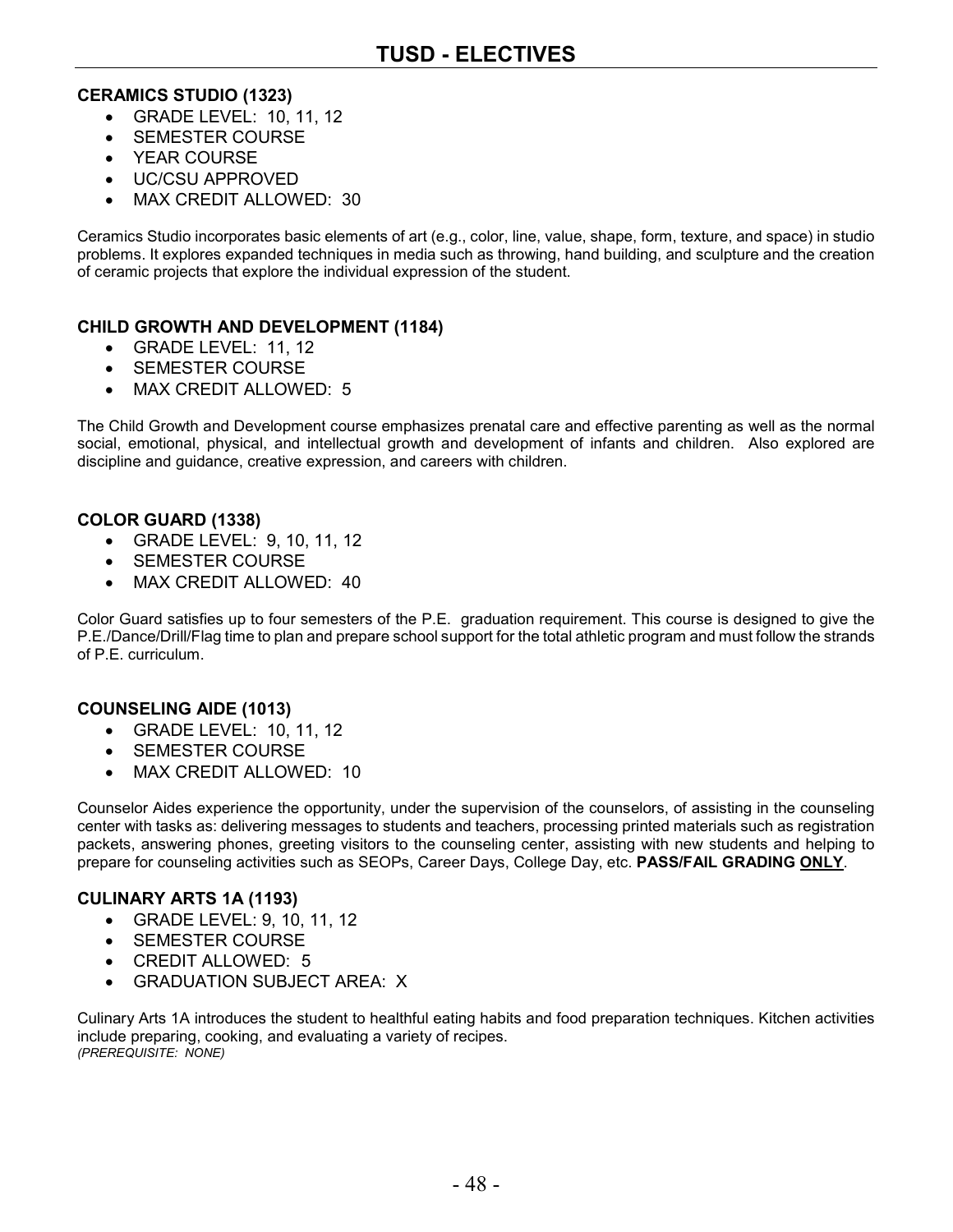#### **CULINARY ARTS 1B (1194)**

- GRADE LEVEL: 9, 10, 11, 12
- SEMESTER COURSE
- MAX CREDIT ALLOWED: 5

Culinary Arts 1B emphasizes the skills used in food preparation. Kitchen activities include demonstrations, experiments, and cooking a variety of cultural foods and desserts. *(Course Placement Recommendation: Successful Completion of Culinary Arts 1A)*

#### **CULINARY ARTS 2A (1180)**

- GRADE LEVEL: 10, 11, 12
- SEMESTER COURSE
- MAX CREDIT ALLOWED: 5

Culinary Arts 2A is a further study of consumer education, management and nutrition with emphasis on low-calorie cooking, low cost cooking, kitchen planning, electronic and/or microwave cooking, vegetarian meals, and holiday cooking. Thanksgiving dinner and more advanced cake decorating are a part of Culinary Arts 2A. *(Course Placement Recommendation: Successful Completion of Culinary Arts 1B)*

#### **CULINARY ARTS 2B (1181)**

- GRADE LEVEL: 10, 11, 12
- SEMESTER COURSE
- MAX CREDIT ALLOWED: 5

Culinary Arts 2B will emphasize planning and preparing entire meals from foreign countries and researching customs. Other areas of emphasis include kitchen equipment, food demonstrations, and trade and table appointments. *(Course Placement Recommendation: Successful Completion of Culinary Arts 2A)*

#### **DIGITAL STORYTELLING FOR ENGLISH LANGUAGE DEVELOPMENT (1246)**

- GRADE LEVEL: 9, 10, 11, 12
- YEAR COURSE
- UC/CSU APPROVED
- MAX CREDIT ALLOWED: 10

Students will learn, in a culturally responsive environment, the history of storytelling from its earliest forms, seen in oral tradition, and cave paintings, to the contemporary world of visual art and multimedia. Students will create their own digital stories using photography, video, digital painting, music, voiceover, and the written word. The process of creating a digital story provides students with a powerful and authentic learning experience in which they practice the essential literacy skills of reading, writing, speaking, and listening. Students will begin by learning personal expression and storytelling through nonfiction or autobiographical stories in order to acquire academic language.

#### **EARTH SCIENCE (OTHER SCIENCE/PHYSICAL SCIENCE) (1705)**

GRADE LEVEL: 9, 10, 11, 12 YEAR COURSE UC/CSU APPROVED MAX CREDIT ALLOWED: 10

Earth Science is a standards-based study of the Earth and its place in the universe, dynamic processes, energy system, and structure, composition of the atmosphere, California geology, and investigation/experimentation. Includes introduction to Physical Sciences and Life Science and scientific processes.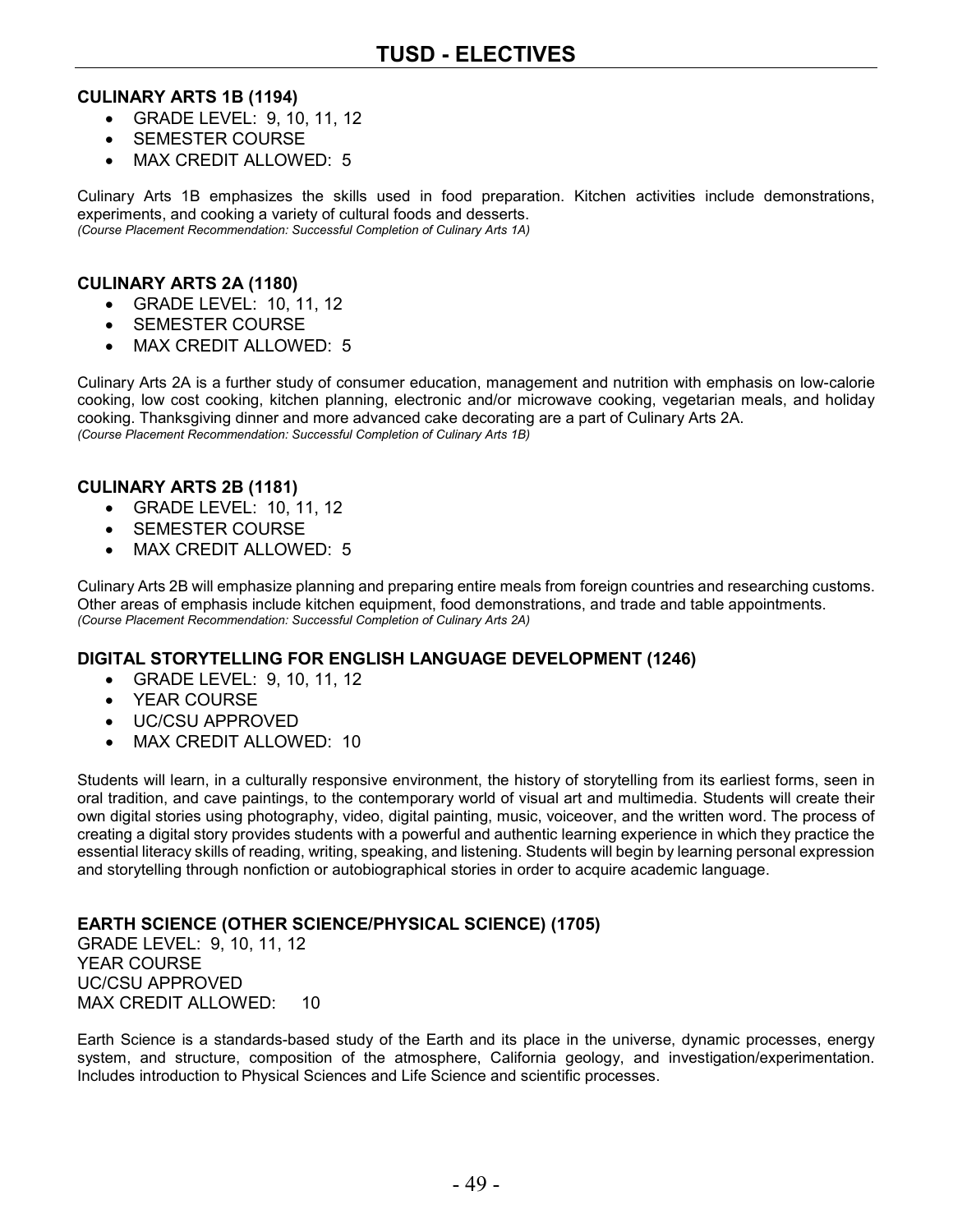**ELD A (1037)** GRADE LEVEL: 9, 10, 11, 12 YEAR COURSE MAX CREDIT ALLOWED: 10

ELD A focuses primarily on oral language acquisition with limited reading and writing skill development. Basic vocabulary is introduced with emphasis on school and social scenarios. *(Course Placement Recommendation: English Language Proficiency at the Beginning Level on the ELPAC)*

**ELD B (1038)** GRADE LEVEL: 9, 10, 11, 12 YEAR COURSE MAX CREDIT ALLOWED: 10

ELD B is taught in a two-period block. Students practice oral skills and learn to read and write at an intermediate level. From ELD B, students are recommended for English ELD Level C or grade appropriate English. *(Course Placement Recommendation: English Language Proficiency at the Beginning Level on the ELPAC)*

#### **ENGLISH SUPPORT (1045)**

GRADE LEVEL: 9, 10, 11, 12 SEMESTER COURSE MAX CREDIT ALLOWED: 10

English Support is an elective course intended to provide supplemental English language arts support for students beyond their traditional English language arts class. The course will aid with students in attaining grade level ELA Standards involving reading, comprehensive, writing and speaking.

#### **FASHION DESIGN 2 (1191)**

- GRADE LEVEL: 10, 11, 12
- YEAR COURSE
- MAX CREDIT ALLOWED: 20

Fashion Design 2 provides additional fashion challenges in clothing construction specifically for the student who can demonstrate advanced sewing skills learned in Fashion Design 1A/1B. Students will choose projects based on ability and interest.

*(Course Placement Recommendation: Fashion Design 1A and 1B)*

#### **GEOMETRY CC (1526)**

- GRADE LEVEL: 10, 11, 12
- YEAR COURSE
- MAX CREDIT ALLOWED: 10

Geometry CC provides an alternative course of study in traditional high school geometry. It is designed to present most of the geometric concepts presented in a formal geometry course but in an investigative and application-oriented format. This course de-emphasizes the formal proof found in Geometry CP and replaces it with hands-on activities to reinforce the concepts of geometry. Algebraic concepts are reviewed. Completion of this course satisfies the minimum high school mathematics graduation requirement.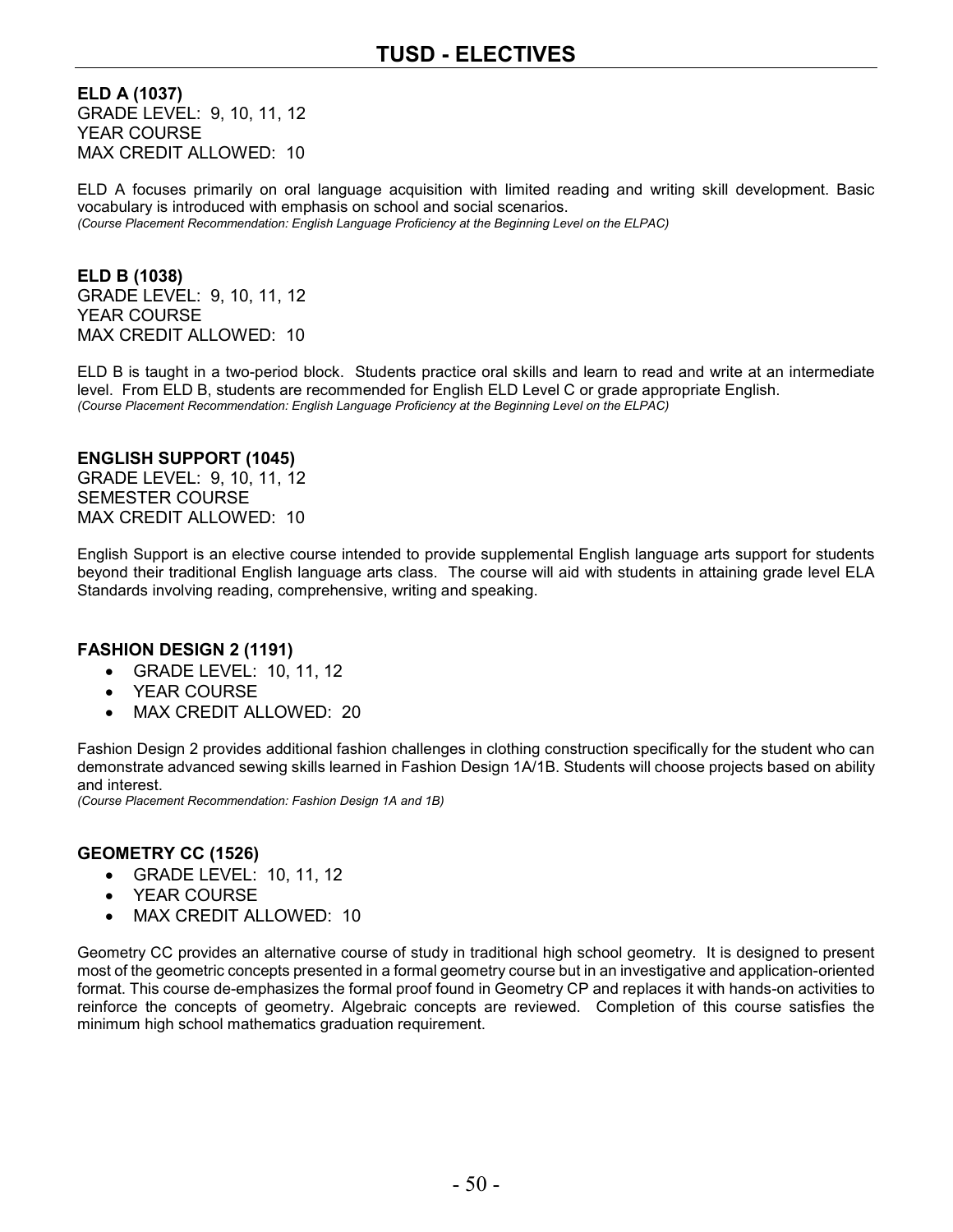#### **INDEPENDENT LIVING (1187)**

- GRADE LEVEL: 11, 12
- SEMESTER COURSE
- MAX CREDIT ALLOWED: 5

Independent Living helps students explore a variety of skills which benefit independent living. Consumer rights and responsibilities, interpersonal relationships, organizational skills, decision making, leadership, entrepreneurship, and employment are emphasized. Students prepare meals that are quick and healthy, design a personal living space, analyze their wardrobe, create a budget, and explore money management.

#### **INTERIOR DESIGN (1185)**

- GRADE LEVEL: 11, 12
- SEMESTER COURSE
- MAX CREDIT ALLOWED: 5

Interior Design includes a study of personal housing needs, the history of architecture, and the application of the elements and principles of design. Students design a personal living space as their final project. *(PREREQUISITE: NONE)*

#### **JOURNALISM 1 (1214)**

- GRADE LEVEL: 9, 10, 11, 12
- YEAR COURSE
- MAX CREDIT ALLOWED: 10

Journalism 1 provides an introductory study of the principles of news gathering and news writing. Students will learn the basics of fact gathering and documentation necessary to write a story. Students will learn interview and research methods as well as the principles of libel and ethics. Lab experience provides opportunity to develop skills in areas that include photography, headline writing, news writing, and newspaper layout.

#### **LEADERSHIP (1002)**

- GRADE LEVEL: 9, 10, 11, 12
- YEAR COURSE
- MAX CREDIT ALLOWED: 40

The Leadership course is a study of the basic concepts of leadership skills. This course is required both semesters for any student holding an ASB position (elected positions, appointed positions, or Class Council President/Vice-President).

*(Course Placement Recommendation: Application Election or Appointment to Associated Student Body Government)*

#### **LIBRARY SERVICE 1A (1004)**

- GRADE LEVEL: 9, 10, 11, 12
- SEMESTER COURSE
- MAX CREDIT ALLOWED: 5

In Library Service 1A, students will receive instruction and experience in the various library operations. Students electing this course are assigned to the library one period a day and are expected to assume responsibility for the assigned tasks with a minimum of supervision.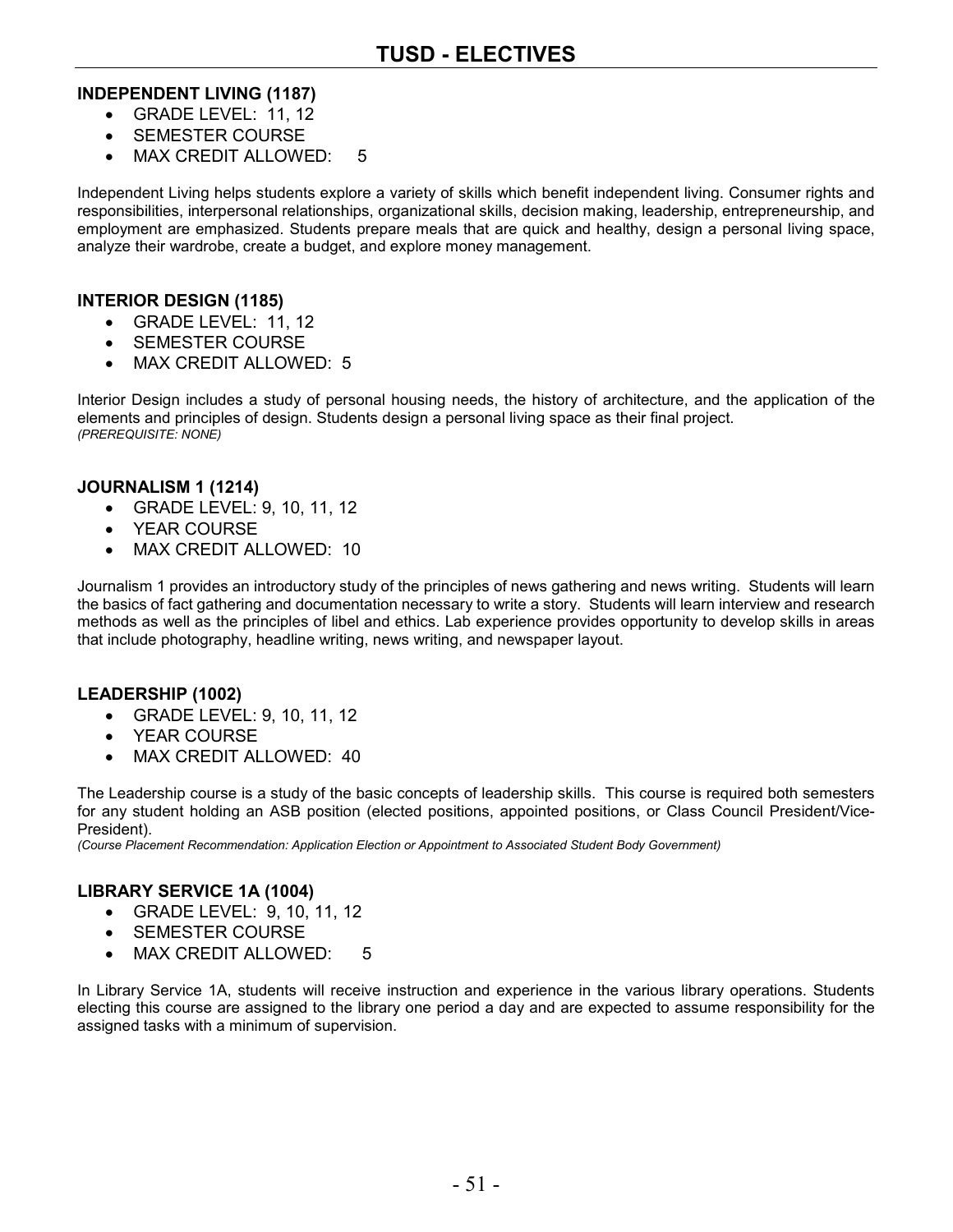#### **LIBRARY SERVICE 1B (1005)**

- GRADE LEVEL: 9, 10, 11, 12
- SEMESTER COURSE
- MAX CREDIT ALLOWED: 5

In Library Service 1B, students will receive instruction and experience in the various library operations. Students electing this course are assigned to the library one period a day and are expected to assume responsibility for the assigned tasks with a minimum of supervision.

#### **LIBRARY SERVICE 2A (1006)**

- GRADE LEVEL: 10, 11, 12
- SEMESTER COURSE
- MAX CREDIT ALLOWED: 5

In Library Service 2A, students accept greater responsibility for library operations. Skills in checking of indexes, catalog card preparation, filing procedures, and general library control are perfected. Specific organization of files, displays, vertical files, and reference magazine order is expected.

#### **LIBRARY SERVICE 2B (1007)**

- GRADE LEVEL: 10, 11, 12
- SEMESTER COURSE
- MAX CREDIT ALLOWED: 5

In Library Service 2B, students accept greater responsibility for library operations. Skills in checking of indexes, catalog card preparation, filing procedures, and general library control are perfected. Specific organization of files, displays, vertical files, and reference magazine order is expected.

#### **LIBRARY MEDIA SKILLS (1011)**

- GRADE LEVEL 10, 11, 12
- SEMESTER COURSE
- MAX CREDIT ALLOWED: 10

In Library Media Skills, students will have the opportunity to work in the library to assist with the operation and maintenance of the media center, dealing with students/teachers and materials in an academic seating. Technology is prominent, so students will develop computer skills. Successful completion of the course will prepare students to access materials in other libraries and to apply for entry-level employment in a public library. **PASS/FAIL GRADING ONLY**.

#### **LIFE SCIENCE (LIFE SCIENCE) (1709)**

- GRADE LEVEL 10, 11, 12
- YEAR COURSE
- MAX CREDIT ALLOWED: 10

Life Science is designed to offer students the study of the basic principles and concepts of plant and animal life and their relationships. The human body's structures and functions are emphasized as well as the cell. The course includes laboratory and self-discovery experiences to develop skill in the use of the scientific method.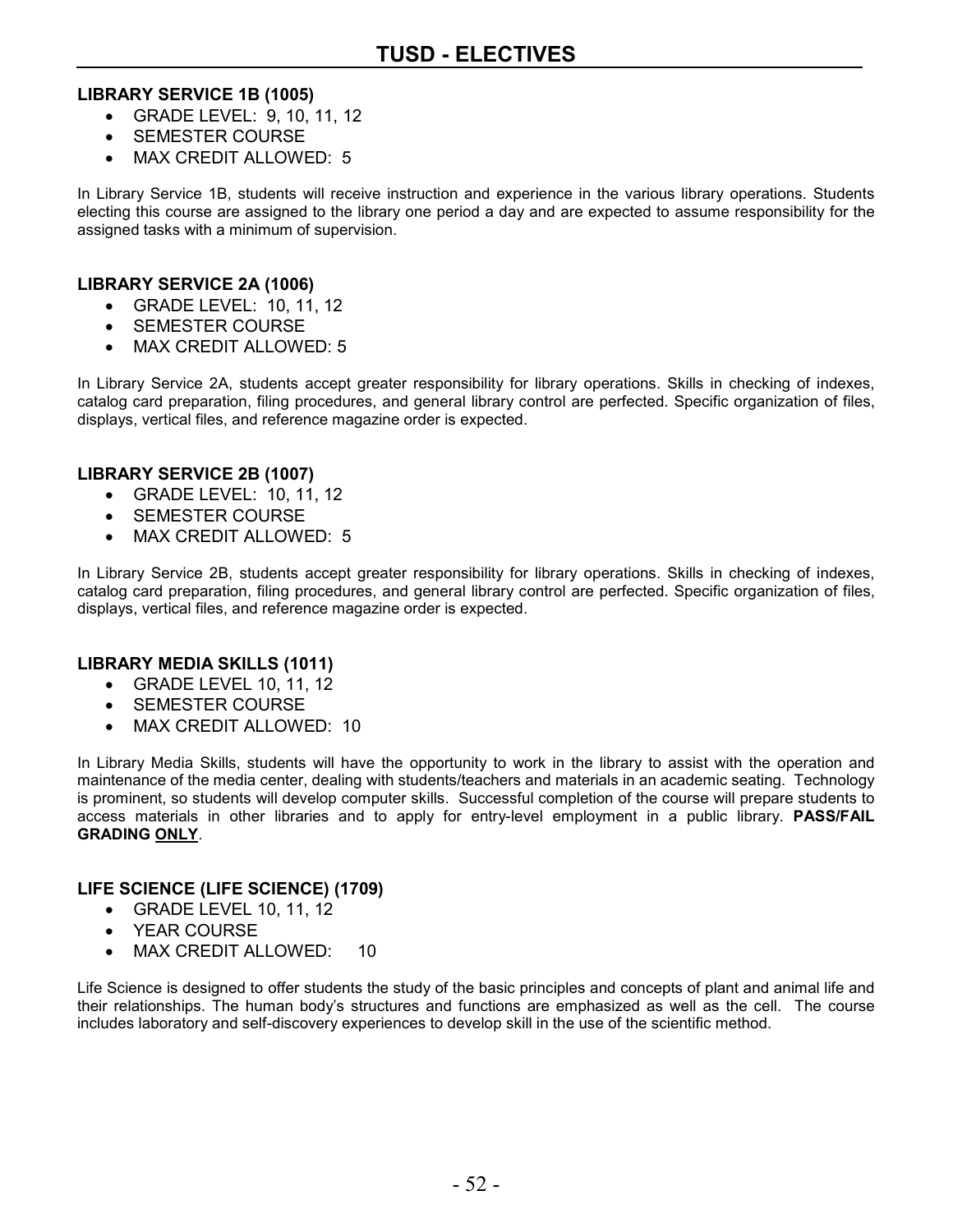#### **MATH SUPPORT (3915)**

- GRADE LEVEL: 9, 10, 11, 12
- SEMESTER COURSE
- MAX CREDIT ALLOWED: 10

Math Support is an elective course intended to provide supplemental support in mathematics for students beyond their traditional algebra or geometry class. The course will aid with students in attaining subject specific math standards.

#### **MARRIAGE AND FAMILY (1186)**

- GRADE LEVEL: 9, 12
- SEMESTER COURSE
- MAX CREDIT ALLOWED: 5

Marriage & Family explores all aspects of life: a positive self-concept, personality development, health, communication skills, mate selection, marriage, divorce, money management, and parental responsibilities.

#### **MODEL UNITED NATIONS FOR ENGLISH LANGUAGE DEVELOPMENT (1245)**

- GRADE LEVEL: 9, 10, 11, 12
- YEAR COURSE
- UC/CSU APPROVED
- MAX CREDIT ALLOWED: 10

Model UN provides an academic learning experience through the simulation of the structures, processes, and issues of the members of the United Nations Organization. The Model UN for ELD class offers students a unique opportunity to be supported in a mainstream academic course to engage in academic discourse while learning about international relations when role–playing as United Nations delegates. Students will study global issues within a culturally responsive context. Students will actively participate in beginning level Model United Nations simulations in order to demonstrate basic skills of group negotiation, diplomacy, formal speaking, and conflict negotiation. The process of the simulations provides students with a powerful and authentic learning experience in which they practice the essential literacy skills of reading, writing, speaking, and listening. This course is designed to support students with academic language acquisition.

#### **MUSIC APPRECIATON (1345)**

- GRADE LEVEL: 9, 10, 11, 12
- SEMESTER COURSE
- MAX CREDIT ALLOWED: 5

Music Appreciation is aimed at helping students to value and appreciate music in their culture by understanding the elements of style and basic mechanics of music. While this is not an historical survey class, music from many times and types will be studied as well as the important performers and composers of past and present. The uses of music in our society and their relation to other arts will also be explored.

#### **OFFICE EXPERIENCE (1010)**

- GRADE LEVEL: 10, 11, 12
- SEMESTER COURSE
- MAX CREDIT ALLOWED: 10

Students enrolled in Office Experience are assigned to assist the front office with activities such as: organizing, sorting, alphabetizing, making copies, delivering call slips, answering phones, and other duties as assigned. Students are limited to four semesters of credit. **PASS/FAIL GRADING ONLY**.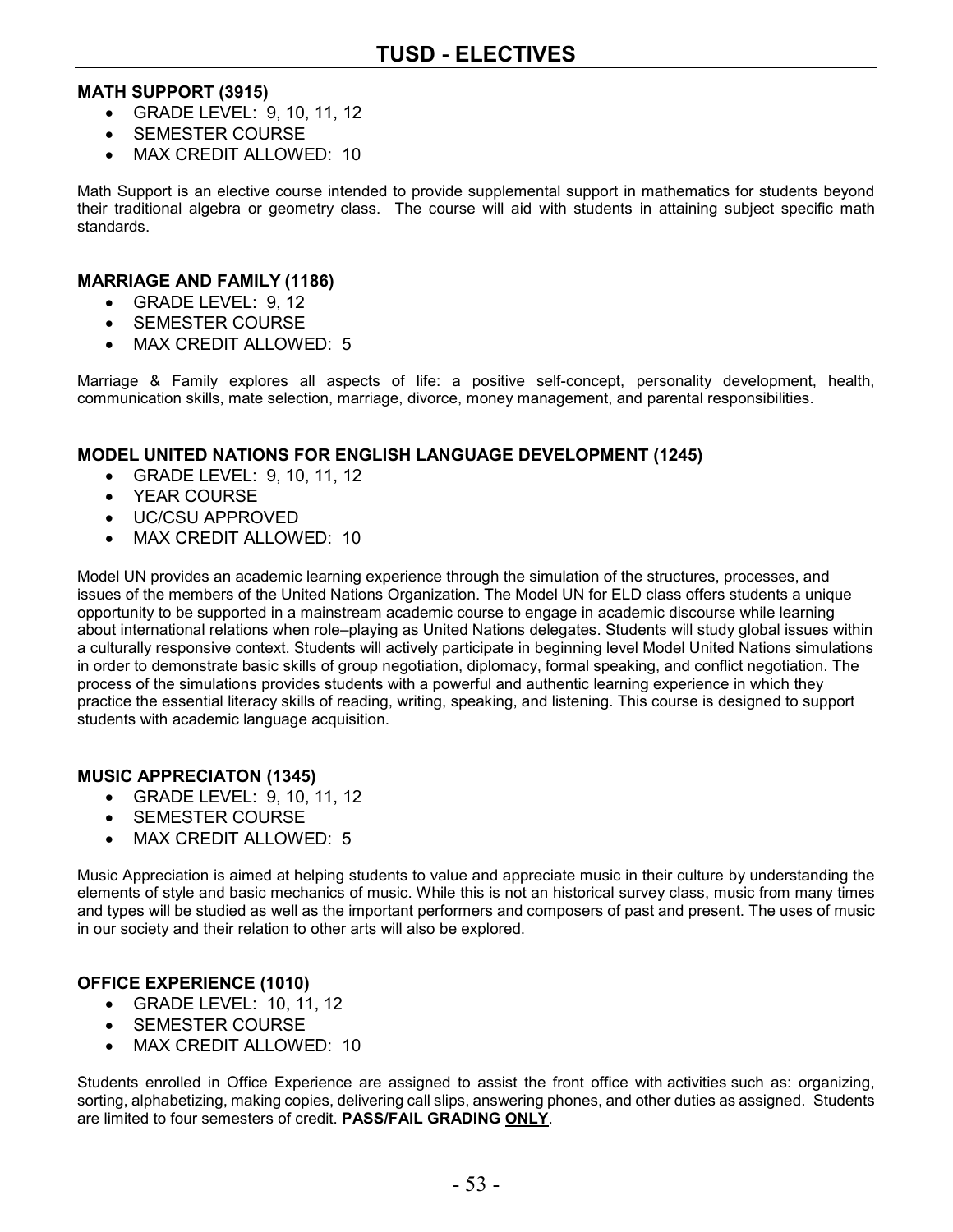**PEER TUTOR (1012)** GRADE LEVEL: 10, 11, 12 SEMESTER COURSE MAX CREDIT ALLOWED: 10

Peer Tutor will provide an opportunity for students to develop as student leaders. Peer Tutors are not merely Teacher Aides or students available to help students with individual problems. Peer Tutors are teaching partners with the instructor and are given a great deal of responsibility to collaborate with the teacher on lesson presentations, and teaching strategies. **PASS/FAIL GRADING ONLY**.

#### **PHYSICAL SCIENCE (PHYSICAL SCIENCE) (1710)**

- GRADE LEVEL: 11, 12
- YEAR COURSE
- UC/CSU APPROVED
- MAX CREDIT ALLOWED: 10

Physical Science is a standards-based course designed to offer students the opportunity to explore physics and chemistry topics. Motion and forces, energy, sound and light, electricity and magnetism, space travel, work, power and machines will be studied. Chemistry topics include the properties and structure of matter; elements and compounds; chemical bonding; atomic structure; and solution, organic, and nuclear chemistry. Emphasis is on practical application and real-world relevance of the scientific concepts and not on higher mathematics or difficult problem solving.

#### **TEACHER AIDE P/F (1008)**

- GRADE LEVEL: 11, 12
- SEMESTER COURSE
- MAX CREDIT ALLOWED: 10

Students enrolled in Teacher Aide P/F are assigned as teacher assistants in the classroom. The student assists in preparation of classroom materials. Students are limited to two semesters of credit. It is recommended that students have completed the class in which they will be assisting. **PASS/FAIL GRADING ONLY**.

#### **WORK EXPERIENCE (1001)**

- GRADE LEVEL: 10, 11, 12
- SEMESTER COURSE
- MAX CREDIT ALLOWED: 40

The Work Experience course is designed for supervision of student part-time paid employment and to assist students acquire desirable work habits and attitudes in real jobs. The part-time job need not be related to the student's occupational goals. Credits available: 5 or 10 credits per semester for a maximum of 40 credits toward graduation. Course requires employment of at least 8 hours a week for 5 credits; 16 hours a week for 10 credits. (Open to 10<sup>th</sup> Grade students if 16 years old)

*(Course Placement Recommendation: Gainful Employment)*

#### **YEARBOOK 1 (1218)**

- GRADE LEVEL: 9, 10, 11, 12
- YEAR COURSE
- MAX CREDIT ALLOWED: 10

Yearbook 1 is a practical course in the elements of photo-journalism, reviewing basic techniques of layout, copy fitting, copy writing, head-line and outline writing, and picture cropping. Selected members function as staff photographers. Each class member assumes responsibilities as an editor, assistant editor, or staff member for a section of the yearbook.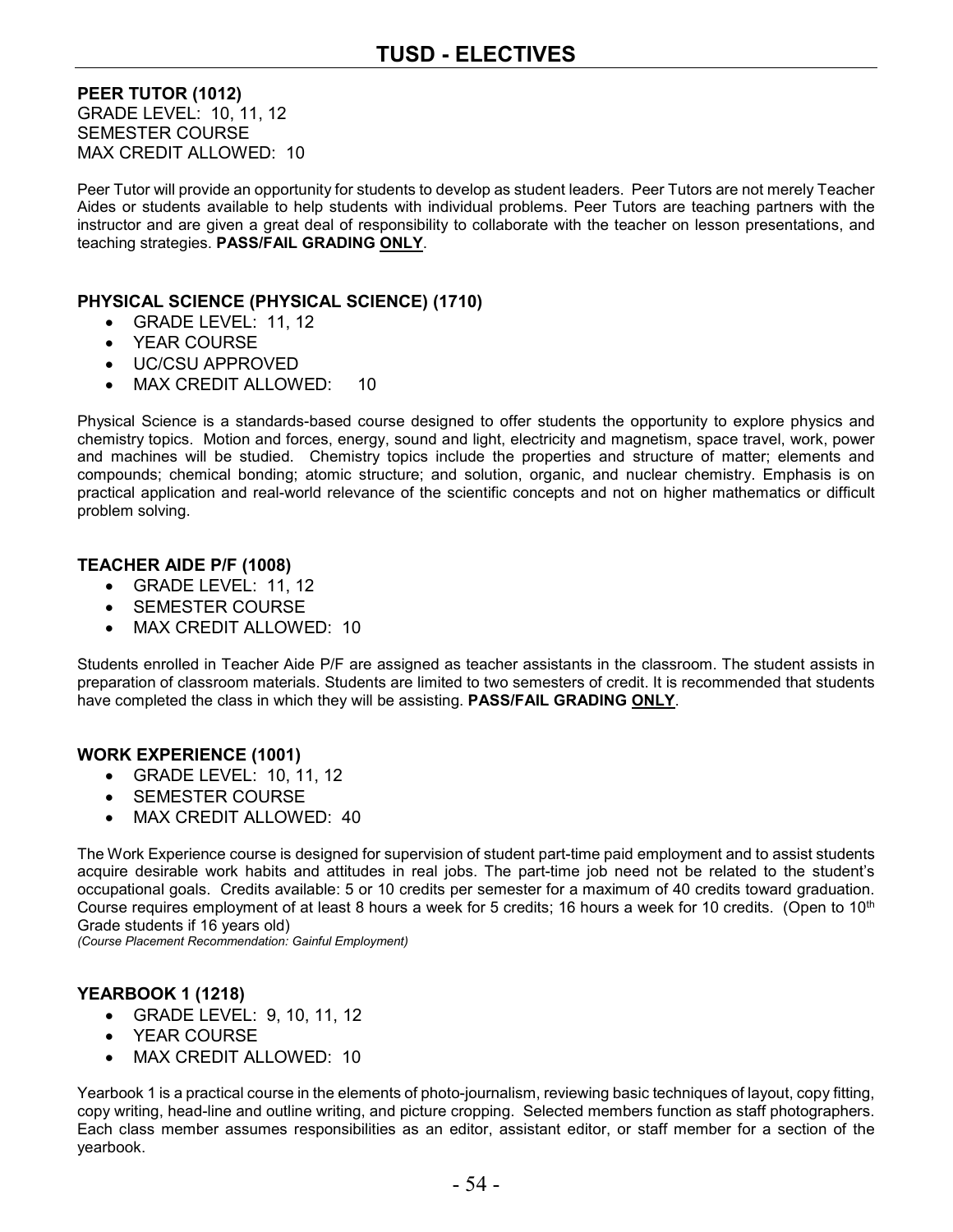#### **YEARBOOK 2 (1219)**

- GRADE LEVEL: 10, 11,12
- YEAR COURSE
- MAX CREDIT ALLOWED: 30

Yearbook 2 is for students who have taken Yearbook 1 and who may serve as editors for sections of the school annual. Emphasis is placed on objectivity and cooperation in working with others to produce the yearbook. Students will be responsible for planning and laying out pages, ordering photographs, preparing copy and headlines, and copy reading and proofreading.

#### **AEROBICS FITNESS AND NUTRITION (1650)**

- GRADE LEVEL: 9, 12, 11, 12
- YEAR COURSE
- MAX CREDIT ALLOWED: 40

Aerobic Fitness and Nutrition is a course for students in need of a tenth-grade physical education course not involved in athletics or marching band. The course is designed around the California Content Standards for high school and five health-related components of fitness: cardiovascular endurance, muscular strength and endurance, flexibility, and body composition. Nutrition will also be discussed to help promote a healthy lifestyle.

#### **ATHLETICS (1630)**

- GRADE LEVEL: 9, 10, 11, 12
- SEMESTER COURSE
- MAX CREDIT ALLOWED: 40

The P.E. Athletics Program is an organized program of athletic competition. Students enrolled in Athletics are required to competitively participate in the sport of choice. No student will be enrolled in Athletics without a verification of residency, past/current academic record, proof of insurance, a physical examination, and permission of the specific team coach.

*Note: Maximum course credit for Physical Education and Athletics is a combined total of 40 units.*

#### **INDIVIDUAL ACTIVITIES AND RACQUET SPORTS (1653)**

- GRADE LEVEL: 9, 10, 11, 12
- YEAR COURSE
- MAX CREDIT ALLOWED: 40

Individual Activities and Racquet Sports is a course for students in need of a lifelong fitness course not involved in athletics or marching band. This course will provide students with an opportunity to explore and participate in a variety of individual activities and racquet sports. Units will include badminton, tennis, pickle-ball and a variety of fitnessoriented activities. Students will also be expected to learn the history, strategy, and fundamental skills of each activity.

#### **LIFE FITNESS (1651)**

- GRADE LEVEL: 9, 10, 11, 12
- YEAR COURSE
- MAX CREDIT ALLOWED: 40

Life Fitness is a course that will cover the State Physical Education Standards for ninth graders. Students will participate in a variety of team sports while working on concepts of sportsmanship and cooperation. In addition, this course will focus on fitness activities. This will better prepare students for the Fitness Gram test taken during the spring semester.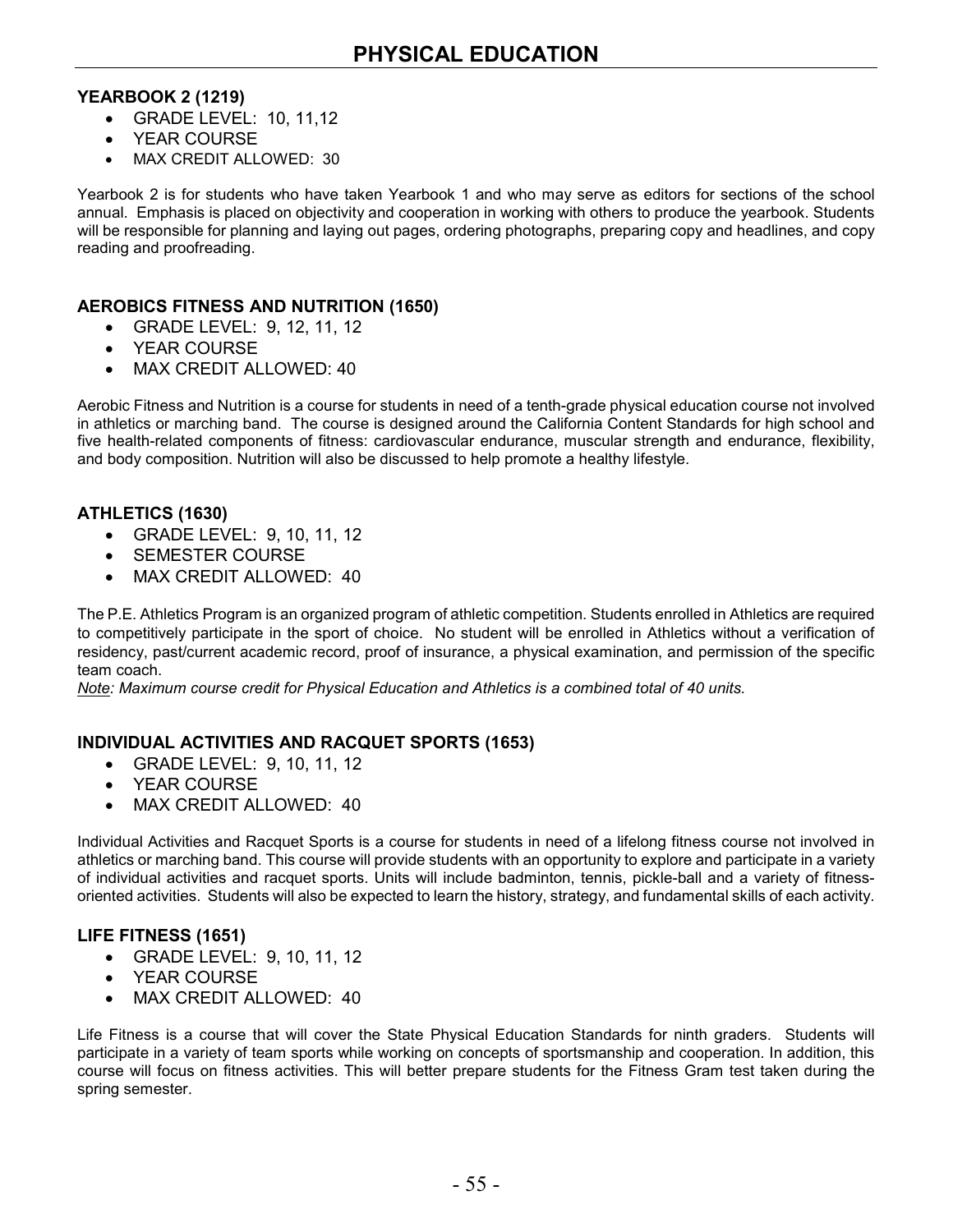#### **PHYSICAL EDUCATION (1600F/1601S)**

- GRADE LEVEL: 9, 10, 11, 12
- SEMESTER COURSE
- MAX CREDIT ALLOWED: 40

Physical Education (P.E.) consists of a range of physical activities that encourages an awareness of future lifelong physical fitness skills and interests in a variety of recreational activities. This structured program encourages teaching and using proper warm up and warm down procedures, calisthenics, physical conditioning, and several skill activities. The department provides students with opportunities to exercise in a group and/or in an individual situation. Students are encouraged to begin their lifelong fitness program while participating in the daily P.E. program. Two years (20 credits) of P.E. are required for graduation.

#### **P.E./BAND (1645)**

- GRADE LEVEL: 9, 10, 11, 12
- SEMESTER COURSE
- MAX CREDIT ALLOWED: 40

P.E./Band coursework must follow the strands of P.E. curriculum and therefore student participation with the Marching Band satisfies up to two years of the P.E. graduation requirement. The course is designed to give the Marching Band time to plan and prepare school support for the total school program.

#### **P.E./DANCE (1646)**

- GRADE LEVEL: 9, 10, 11, 12
- YEAR COURSE
- MAX CREDIT ALLOWED: 40

P.E./Dance coursework must follow the strands of P.E. curriculum and therefore student participation with the Dance Team satisfies up to two years of the P.E. graduation requirement. The course is designed to give the Dance Team time to plan and prepare school support for the total school program.

#### **P.E./PEP (1644)**

- GRADE LEVEL: 9, 10, 11, 12
- YEAR COURSE
- MAX CREDIT ALLOWED: 40

P.E./PEP coursework must follow the strands of P.E. curriculum and therefore student participation with the Pep Squad satisfies up to two years of the P.E. graduation requirement. The course is designed to give the Pep Squad time to plan and prepare school support for the total athletic program.

#### **STRENGTH AND CONDITIONING (1652)**

GRADE LEVEL: 9, 10, 11, 12 YEAR COURSE MAX CREDIT ALLOWED: 40

Strength and Conditioning is a course for students in need of a lifelong fitness course not involved in athletics or marching band. The course is designed to develop a strength base to improve muscular endurance and cardiovascular fitness using selected exercises and activities. There will be an emphasis on lifelong fitness through free weight and circuit weight training curriculum. Students will create and monitor a workout plan based on their own goals and objectives. During this course students will also learn basic principles of nutrition for healthy living, weight loss, and weight gain.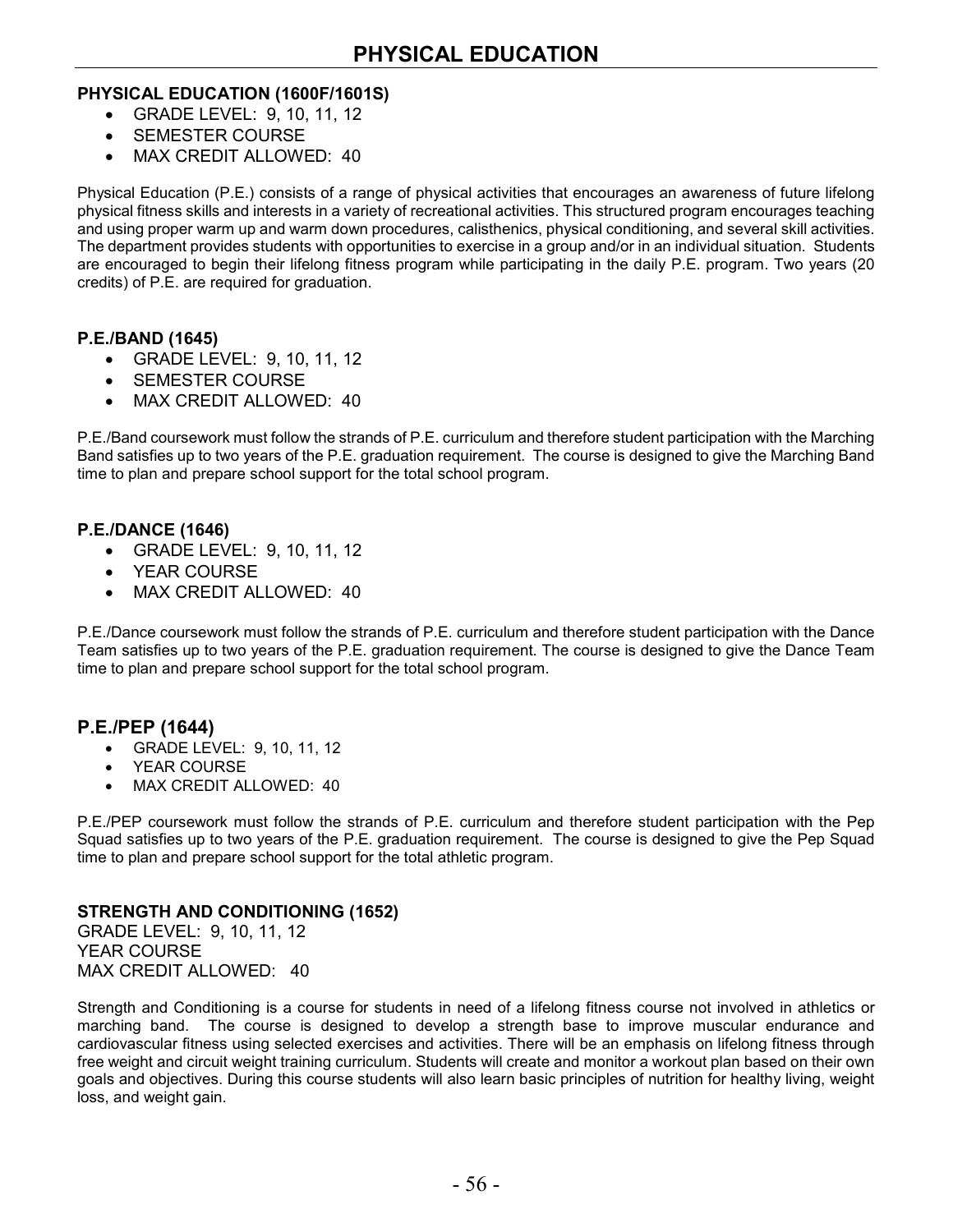# **SPORTS BY SEASON**

| <b>Fall</b>                |      | Winter                  |      | <b>Spring</b>         |      |
|----------------------------|------|-------------------------|------|-----------------------|------|
| Baseball/Conditioning      | 1629 | <b>Basketball Girls</b> | 1603 | Baseball              | 1628 |
| <b>Cross-Country Boys</b>  | 1620 | <b>Basketball Boys</b>  | 1604 | Football/Conditioning | 1605 |
| <b>Cross-Country Girls</b> | 1621 | Soccer Boys             | 1609 | Golf (Boys)           | 1622 |
| <b>Varsity Football</b>    | 1606 | Soccer Girls            | 1610 | Softball              | 1617 |
| Frosh/Soph Football        | 1608 | Water polo Girls        | 1649 | <b>Swimming Girls</b> | 1616 |
| Golf (Girls)               | 1622 | <b>Wrestling Boys</b>   | 1623 | Swimming Boys         | 1615 |
| Tennis Girls               | 1612 | <b>Wrestling Girls</b>  | 1657 | <b>Tennis Boys</b>    | 1611 |
| <b>Volleyball Girls</b>    | 1618 |                         |      | <b>Track Boys</b>     | 1613 |
| Water polo Boys            | 1624 |                         |      | Track Girls           | 1614 |
|                            |      |                         |      | Vollevball Bovs       | 1619 |

Basketball Girls Basketball Boys Lacrosse Boys Lacrosse Girls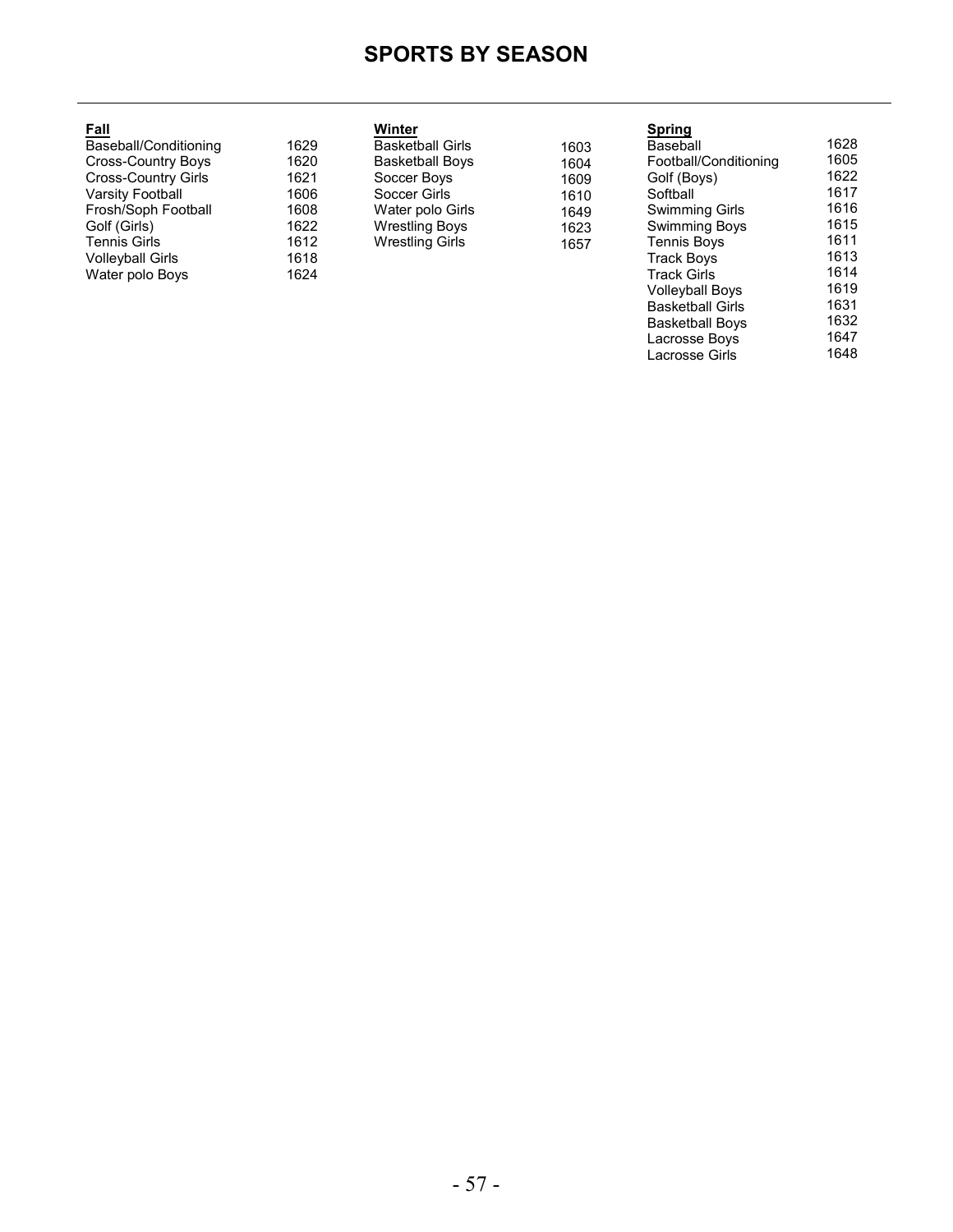The Coastline Regional Occupational Program (ROP) provides practical, hands-on career preparation, career guidance, and job placement assistance to high school students (and adults). Students who are at least 16 years of age or in their junior or senior year of high school may enroll in courses.

Whether a student plans to go on to a university, college, or directly into the workforce, effective job skills and experience are an asset. ROP courses may give students an edge in obtaining entrance into a variety of occupational settings and/or related college/university majors. Examples of the value of the ROP experience for a university/college-bound student may be evidenced in a variety of ways, i.e., letters of recommendation from professionals in the field, employability in a career-related area during the university/college years, experience to make appropriate career decisions, etc. Please see your ROP Career Specialist in the Career Center for additional information and a current list of courses offered. \*UC/CSU approved ROP courses.

ROP Courses ROP Courses \*Computer Graphics **Business Internship** Digital Imaging Business Technology Flora Design Internship<br>Floral Design - Advanced Interior Design Computer Basics \*Multimedia Communications Design Multimedia on the Mac **E-Marketing** \*Music Technology Entrepreneurship Theater Technology<br>
Video Game Design<br>
Video Game Design Video Game Design Video/Television Production<br>
Video/Television Production (Advanced) Office Technology Video/Television Production (Advanced) \*Visual Imagery (Advanced Photography) Retail Sales & Merchandising Intership Web Site Development Retail Sales & Merchandising - Co-op Digital Video Production

Crime Scene Investigation Medical Terminology Esthetician (Cooperative) Fire Technology Sports Medicine Food Service (Cooperative) Hotel and Tourism Manicuring Service Careers (Cooperative)

ROP Courses ROP Courses ROP Courses Animal Health Care **Automotive Technology 1**<br>1991 - Dental Assistant/Radiology 1994 - Automotive Technology 2 Baking & Pastry Fundamentals Dental Assistant/Radiology Automotive Technology 2 Careers in Education Dental Assistant/Front Office (Internship) (Docent Program) Emergency Medical Technician (EMT)<br>Careers in Education First Responder (Internship) (Internship) Introduction to Medical Careers<br>Careers with Children Medical Office Mgmt. & Billing Careers with Children **Medical Office Mgmt. & Billing**<br>Careers with Children- Medical Assistant – Front Offic Medical Assistant – Front Office (Cooperative) Medical Assistant – Back Office **Medical/Nursing Careers** Culinary Arts **Nurse Assistant/Pre-Medical Assistant**<br>(Internship) Front Office Certification Front Office Certification Diversified Service Careers (CNA RDA Preparation)

#### **ARTS & COMMUNICATION BUSINESS AND MARKETING**

Banking/Financial Services Internship Computerized Accounting

#### **PUBLIC SERVICES HEALTH SCIENCES SCIENCE & TECHNOLOGY**

Computer Programming Internetworking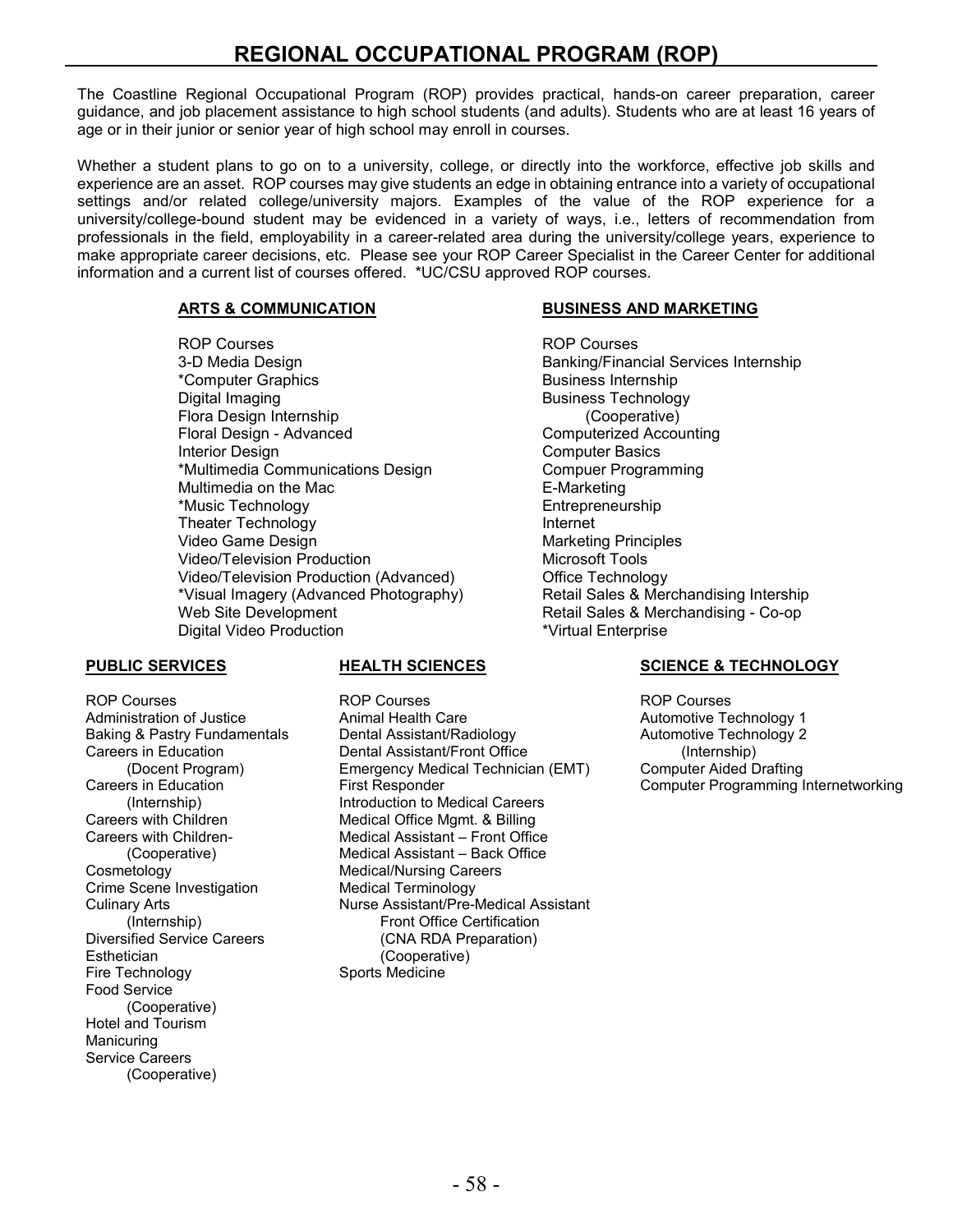# **INTERNATIONAL BACCALAUREATE PROGRAM**

The International Baccalaureate Diploma Program is a rigorous pre-university course of study that meets the needs of highly motivated high school students. The program's core components complement a traditional liberal arts curriculum. Subjects are studied concurrently, and students are exposed to the two great traditions of learning–the humanities and the sciences. Designed as a comprehensive two-year curriculum, the diploma model is based on the pattern of no single country but incorporates the best elements of several.

In addition to the course listed below, IB Diploma Candidates must complete a 4000-word research paper (Extended Essay) and 150 hours of performance, activity, and service (CAS). These requirements reflect the IB emphasis on the development of the student as a whole person.

### **Sample Course Sequence for IB Diploma Candidate:**

### **Grade 9**

English 1 H World Language Level 1 or 2 World History H Biology H Algebra 2/Trig or H or Geometry H Visual & Performing Arts (Optional) P.E. or Athletics

### **Grade 10**

English 2 H World Language Level 2 or 3 European History AP Chemistry H Pre-Calculus or H or Algebra 2/Trig or H Visual & Performing Arts (if not satisfied in 9th grade) P.E. or Athletics

### **Grade 11**

English HL 1 Foreign Language Level 3 or 4 (Student has option to take the IB SL Foreign Language test on Level 4) U.S. History AP Biology AP Calculus AB or BC / Pre-Calculus/Honors Theory or Knowledge IB (evening class two days a week during second semester) IB Elective: Advanced Theater Arts SL 1, Visual Arts SL, Psychology AP/SL

### **Grade 12**

English HL 2 Foreign Language Level 4 or 5 (Student may take Level 5 even if IB test is taken in grade 11) History of the Americas HL 2 Biology HL 2 Math SL Theory of Knowledge IB (evening class two days a week during first semester) IB Elective: Theater Arts SL (year 2), Visual Arts SL / HL 2. Psychology AP/SL (if not satisfied in grade 11)

### **NOTES:**

It is preferable to leave the summers prior to grades 11 and 12 open for travel, Extended Essay research and CAD requirements. The 0 period in grades 9-12 allows students a 7-period day.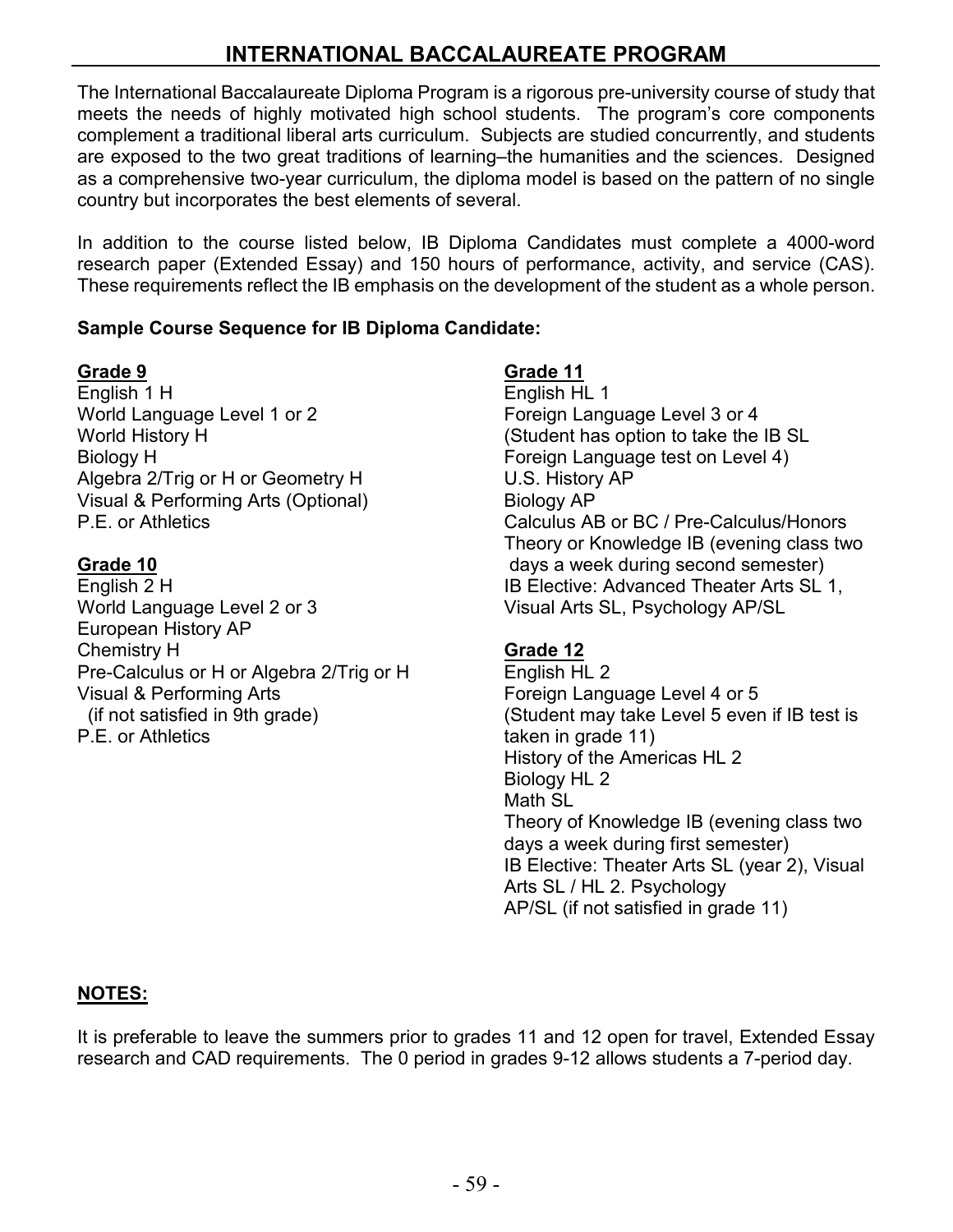The Model United Nations Program is a rigorous four-year course of study that combines the subject matter with an authentic simulation of United Nations Committees. During these simulations, students are catapulted into the world of diplomacy and negotiations. They prepare draft resolutions, plot strategy, negotiate with supporters and adversaries, resolve conflicts and navigate the U.N.'s rules of procedure – all in the interest of mobilizing "international cooperation" to resolve problems that affect almost every country on earth.

Lessons in Model UN courses will be designed to promote an understanding of modern world problems using a Model United Nations format. Knowledge will be reinforced through research, debates, critical thinking, speech, and actual Model United Nations competition.

In addition to the courses listed below, MUN students must attend a minimum of four conferences each year. These conferences are usually held on Saturdays and Sundays. Placement in the program is by teacher recommendation.

# **Suggested Sample Course Sequence for 4-year MUN students:**

### **Grade 9\***

Model UN I English Math **Science** World Language P.E. or Athletics Additional Elective (if desired)

# **Grade 10\***

Model UN II World History AP or CP English Math **Science** World Language P.E. or Athletics

**Grade 11\***

Model UN III U.S. History AP or CP English AP or CP Math **Science** World Language Visual & Performing Arts

# **Grade 12\***

Model UN IV American Government & Politics / Economics AP or CP English AP or CP **Math Science** Additional Elective (if desired)

\*An honors track program is recommended but not required for Model United Nations. MUN is open to all students.

# **NOTES:**

Summer Project for entering freshman: Current Event Notebook.

Prior to graduation, all students must meet the District's graduation requirements.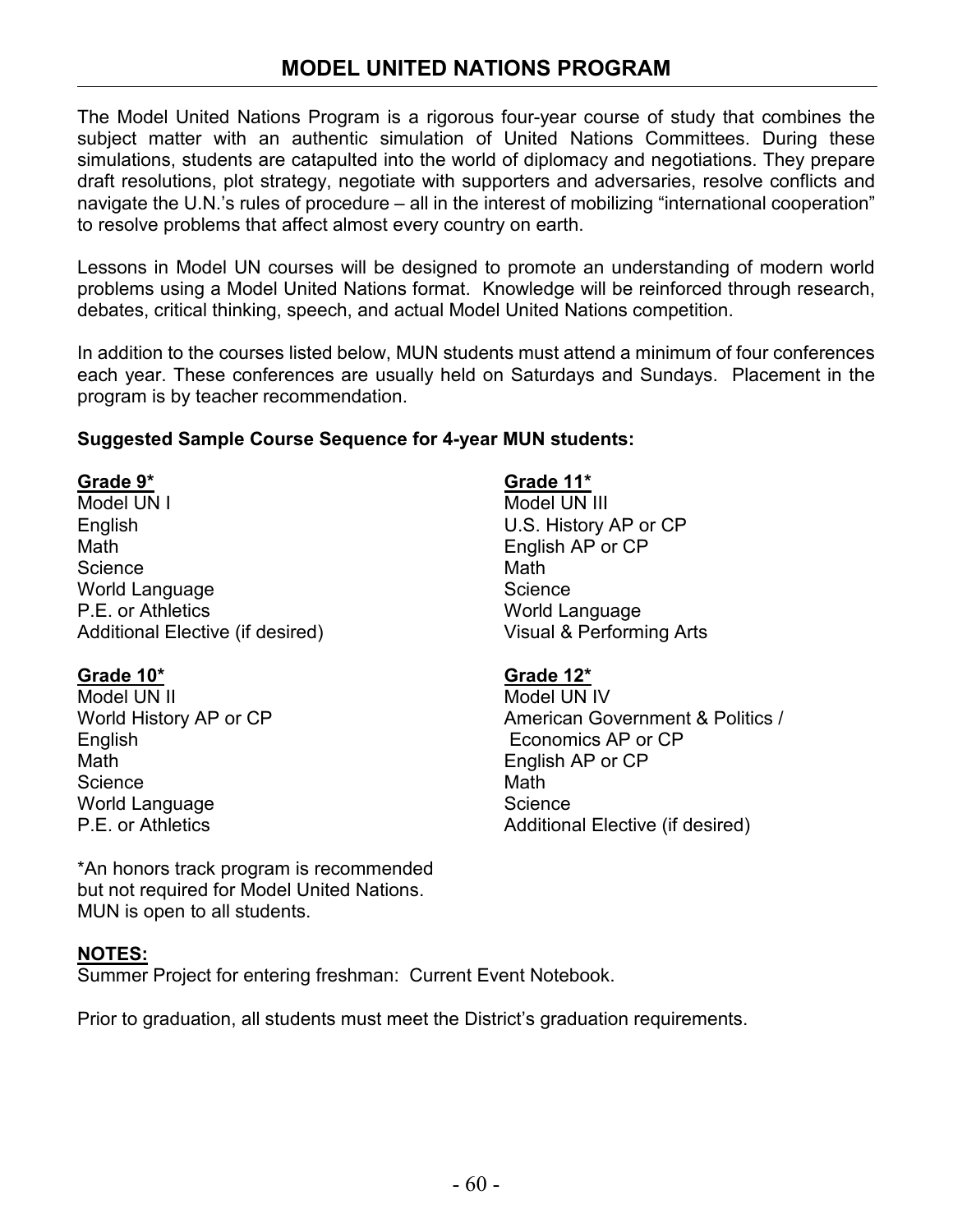# **SPECIAL PROGRAMS**

#### **RESOURCE SPECIALIST PROGRAM**

The Resource Specialist Program is provided for students who meet the eligibility criteria for special education services and have identified unique learning needs requiring Specialized Academic Instruction (SAI) services. Students receive SAI services in order to make progress on their Individualized Education Program (IEP) goals that can address a variety of areas including academics, behavior, attention, social/emotional functioning, organization, independence, selfhelp, and study skills. SAI services can consist of pull-out services (where students receive support in a separate setting for a portion of their school day), push-in services (where students receive support in their general education class), or consultation services (where an education specialist provides the student with support by consulting with their educational team members).

### **SPECIAL DAY CLASS PROGRAM**

Special Day Classes are provided for students who meet the eligibility criteria for special education services and have identified unique learning needs requiring intensive support and specialized curriculum for a portion or significant part of the school day in order to make progress on their Individualized Education Program (IEP) goals.

Special Day Classes provide a smaller specialized and/or therapeutic educational setting. When determining the need for a Special Day Class Program, IEP teams review both the benefits of a highly specialized setting and the benefits of integration with typical peers in order to develop an individualized program that provides educational services in the Least Restrictive Environment (LRE).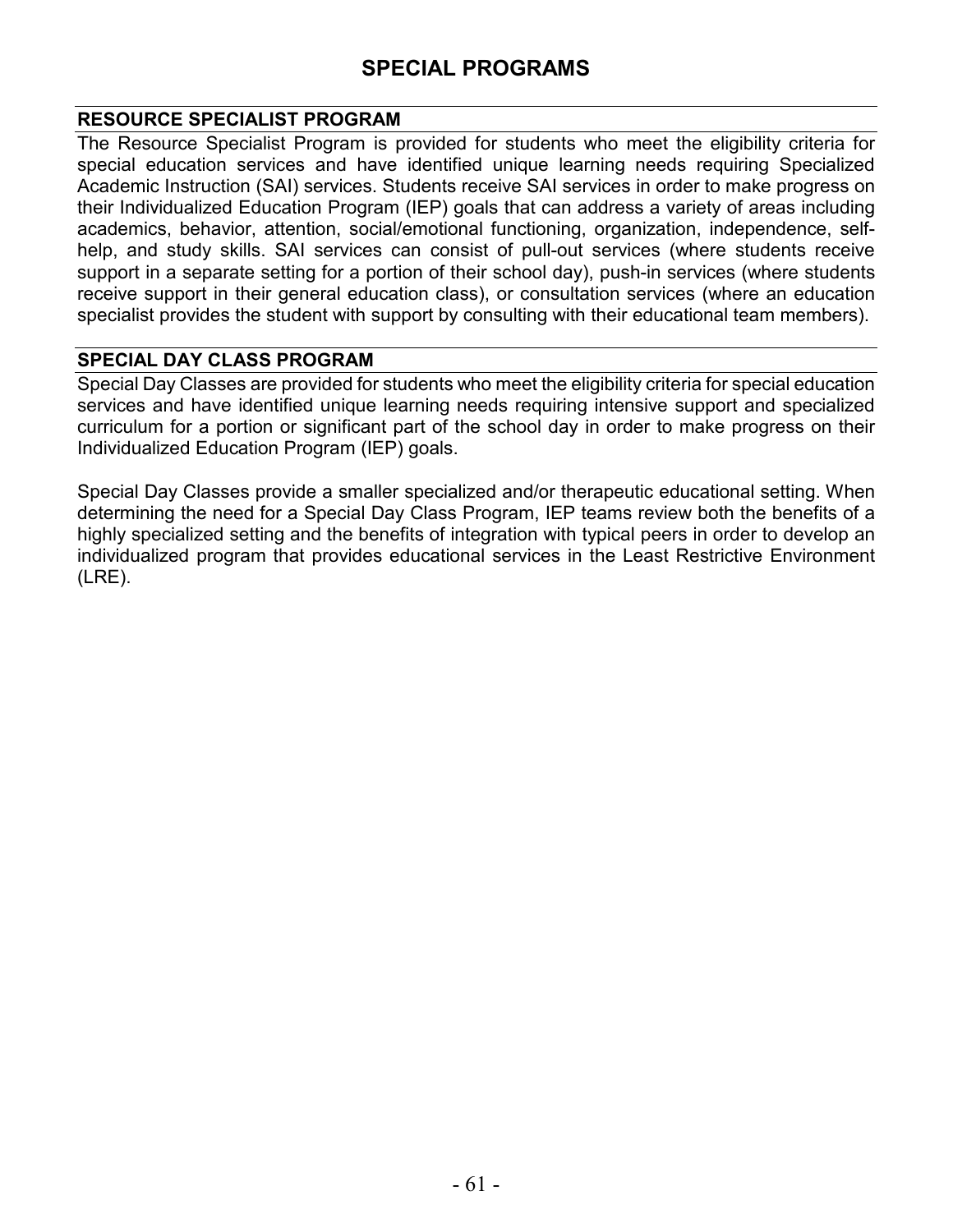| Aerobics Fitness and Nutrition55      | Cor        |
|---------------------------------------|------------|
|                                       | Cor        |
|                                       | Cor        |
|                                       | Cor        |
| Algebra 2/Trigonometry Honors 18      | Cor        |
|                                       | Cor        |
|                                       | Cor        |
| American Government and Politics AP 8 | Cor        |
|                                       | Cor        |
|                                       | Cor        |
|                                       | Col        |
|                                       | Col        |
| Automotive Technology 1 (ROP)58       | Cul        |
| Automotive Technology 2 (ROP)58       | Cul        |
|                                       | Cul        |
|                                       | Cul        |
|                                       | Dar        |
|                                       | Dig        |
|                                       | Dig        |
|                                       | Dig        |
|                                       | Dis        |
|                                       | Dra        |
|                                       | Dra        |
|                                       | Dra        |
|                                       | Dra        |
|                                       | Dra        |
|                                       | Ear        |
|                                       | Ecc        |
|                                       | Ecc        |
| Chemistry in the Earth System22       | Ele        |
| Child Growth and Development48        | Enç        |
| Chinese 1, Chinese 2, & Chinese 326   | Enç        |
|                                       | Eng        |
|                                       | Enç        |
| College-Preparatory Electives42       | Eng<br>Enç |

| Computer Graphics (ROP)  58                |  |
|--------------------------------------------|--|
| Computer Integrated Manufacturing PLTW  42 |  |
| Computer Science A AP 42                   |  |
| Computer Science and Software Eng. PLTW 43 |  |
| Computer Science Curriculum PLTW 43        |  |
| Computer Science Principles (AP)  42       |  |
|                                            |  |
|                                            |  |
|                                            |  |
|                                            |  |
|                                            |  |
| Counseling Program and Services  4         |  |
|                                            |  |
| Culinary Arts 1B & Culinary Arts 2A  49    |  |
|                                            |  |
|                                            |  |
|                                            |  |
|                                            |  |
| Digital Storytelling for ELD49             |  |
| Digital Video Production  34               |  |
|                                            |  |
|                                            |  |
|                                            |  |
|                                            |  |
| Drawing and Painting (Advanced)  32        |  |
|                                            |  |
|                                            |  |
|                                            |  |
|                                            |  |
|                                            |  |
| Eng. Design and Development PLTW  43       |  |
|                                            |  |
|                                            |  |
| English 2 & English 2 H 13                 |  |
| English 3 & English 3 H14                  |  |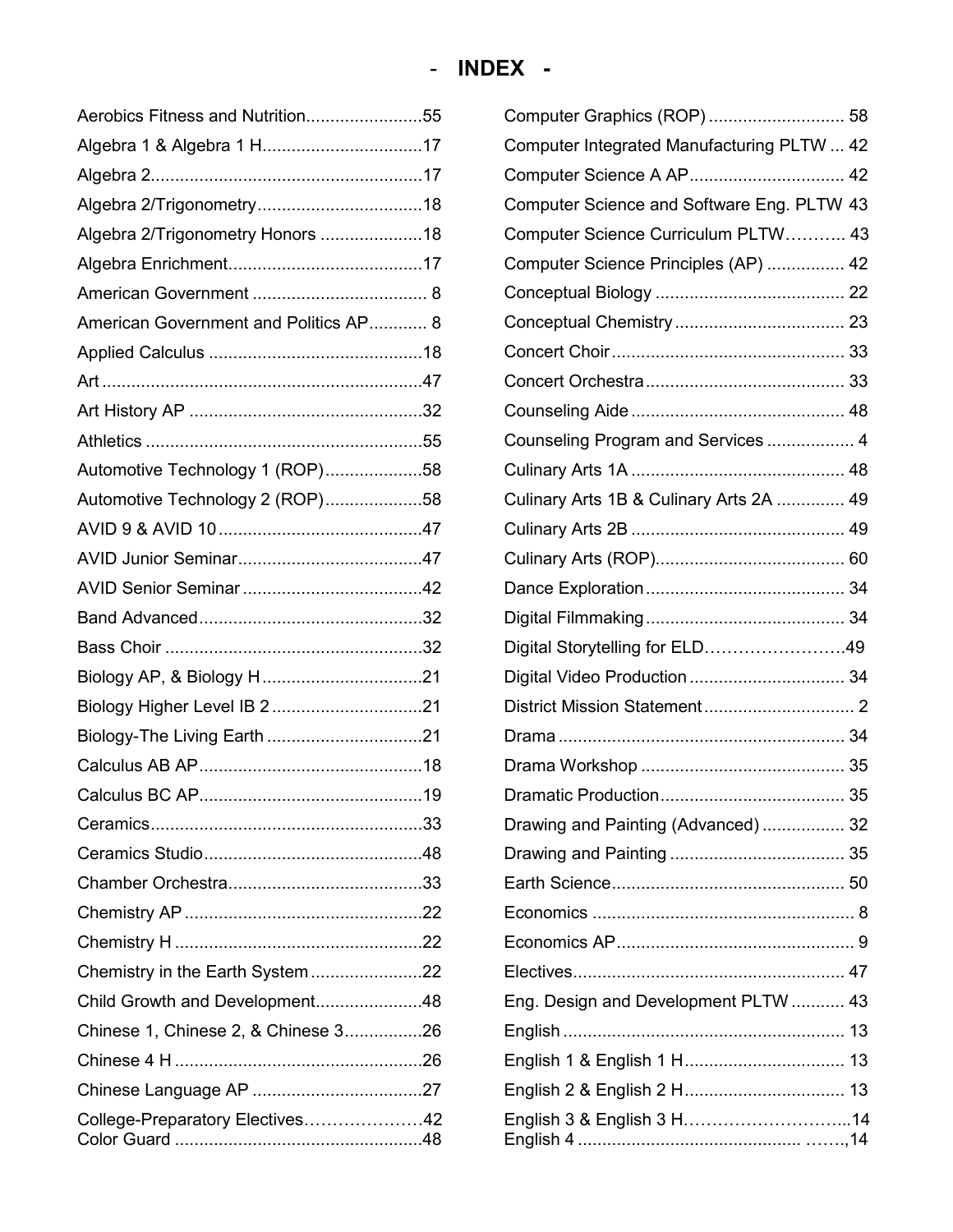# - **INDEX -**

| English 4 Expository Reading and Writing14    |  |
|-----------------------------------------------|--|
|                                               |  |
| English ELD A & English ELD B15               |  |
|                                               |  |
| English IB Higher Level 115                   |  |
| English IB Higher Level 216                   |  |
| English Language and Composition AP 16        |  |
| English Literature and Composition AP 16      |  |
|                                               |  |
| Environmental Science AP23                    |  |
|                                               |  |
|                                               |  |
|                                               |  |
|                                               |  |
|                                               |  |
|                                               |  |
|                                               |  |
| French 1, French 2, & French 327              |  |
|                                               |  |
|                                               |  |
|                                               |  |
|                                               |  |
|                                               |  |
|                                               |  |
|                                               |  |
| Graphic Design 1 & Graphic Design 236         |  |
|                                               |  |
|                                               |  |
|                                               |  |
| History of the America's IB Higher Level 2  9 |  |
|                                               |  |
| Human Anatomy & Physiology23                  |  |
| Human Body Systems PLTW24                     |  |
|                                               |  |
| Independent Film Projects37                   |  |
|                                               |  |

| Individual Activities and Racquet Sports 55  |
|----------------------------------------------|
|                                              |
| International Baccalaureate Program  59      |
| Introduction to Engineering Design PLTW 37   |
|                                              |
|                                              |
|                                              |
|                                              |
|                                              |
|                                              |
| Languages other than English 26              |
|                                              |
|                                              |
|                                              |
|                                              |
| Library Service 1A & Library Service 1B 52   |
| Library Service 2A & Library Service 2B 53   |
|                                              |
|                                              |
|                                              |
|                                              |
|                                              |
|                                              |
|                                              |
|                                              |
| Media Arts and Technology 38                 |
| Media Arts and Technology-Advanced 38        |
| Message for Students and Parents  3          |
|                                              |
| Model United Nations Program  60             |
| Model United Nations for ELD53               |
| MUN-Cultural Geography MUN I H  8            |
| Multimedia Communication Design (ROP)58      |
| MUN-Global Issues Model MUN II H45           |
| MUN-U.S. Foreign Policy Model UN III H  45   |
| MUN-Comp. Gov. & Politics Model UN IV H., 45 |